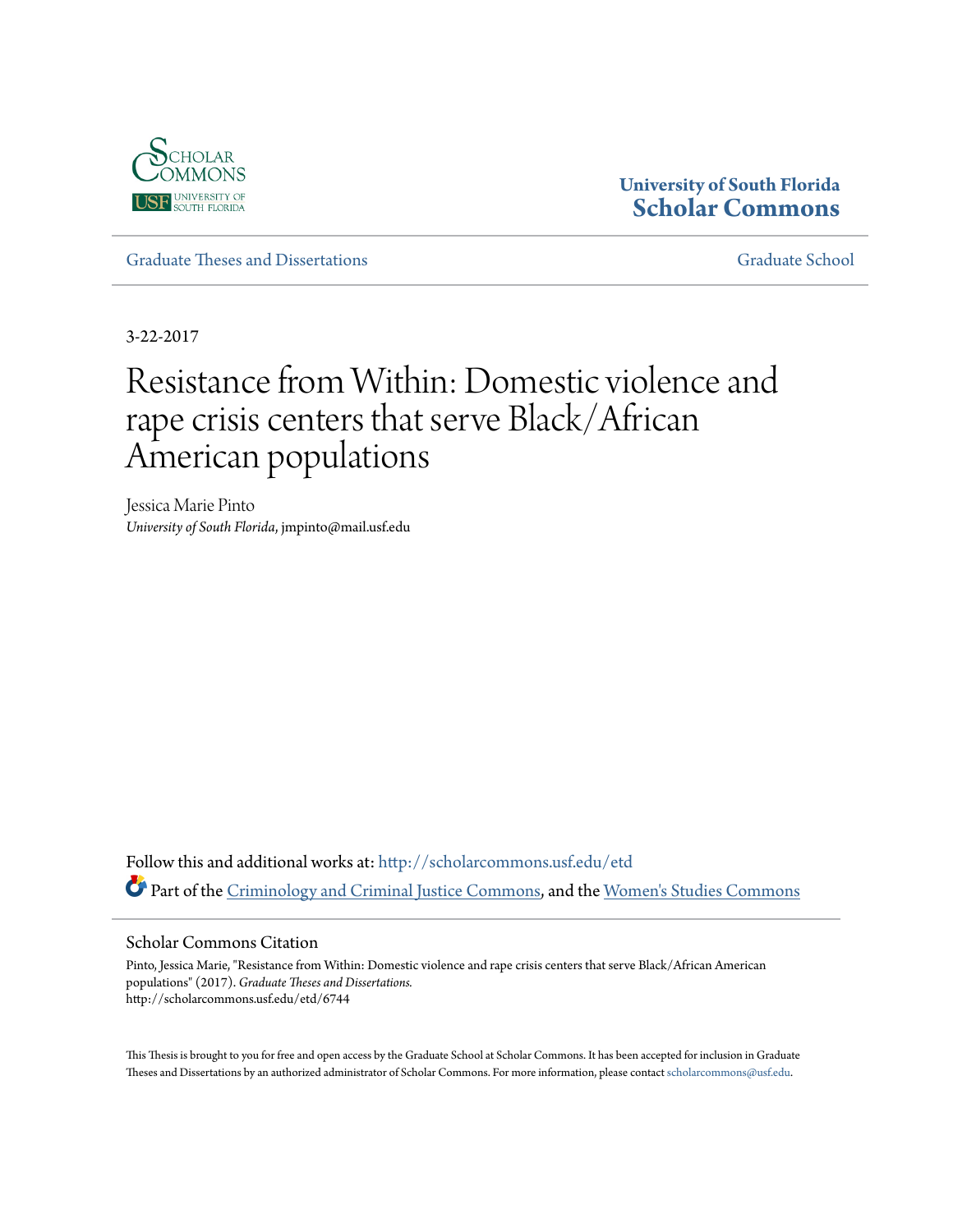Resistance from Within: Domestic violence and rape crisis centers that serve Black/African American populations

by

Jessica M. Pinto

A thesis submitted in partial fulfillment of the requirements for the degree of Master of Arts Department of Women's and Gender Studies College of Arts and Sciences University of South Florida

Major Professor: Michelle Hughes Miller, Ph.D. Kim Golombisky, Ph.D. David. A Rubin, Ph.D.

> Date of Approval: March 9, 2017

Keywords: domestic violence shelter, rape crisis center, African American, federal grant, resistance, mission statement, feminist, intersectionality, storytelling, neoliberalism

Copyright © 2017, Jessica M. Pinto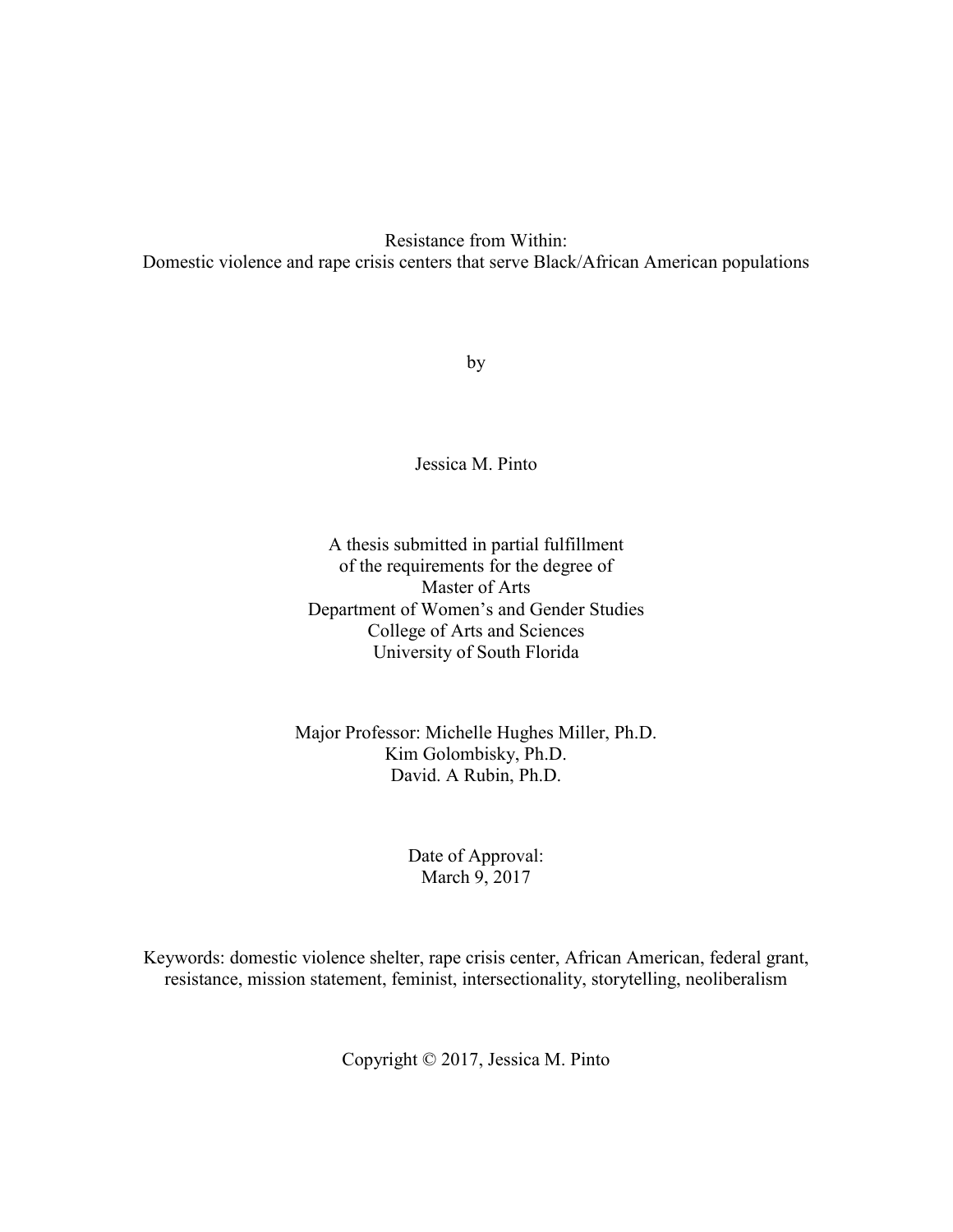# **DEDICATION**

 To the staff at domestic violence and rape crisis centers who work tirelessly to eliminate violence and create hope with survivors.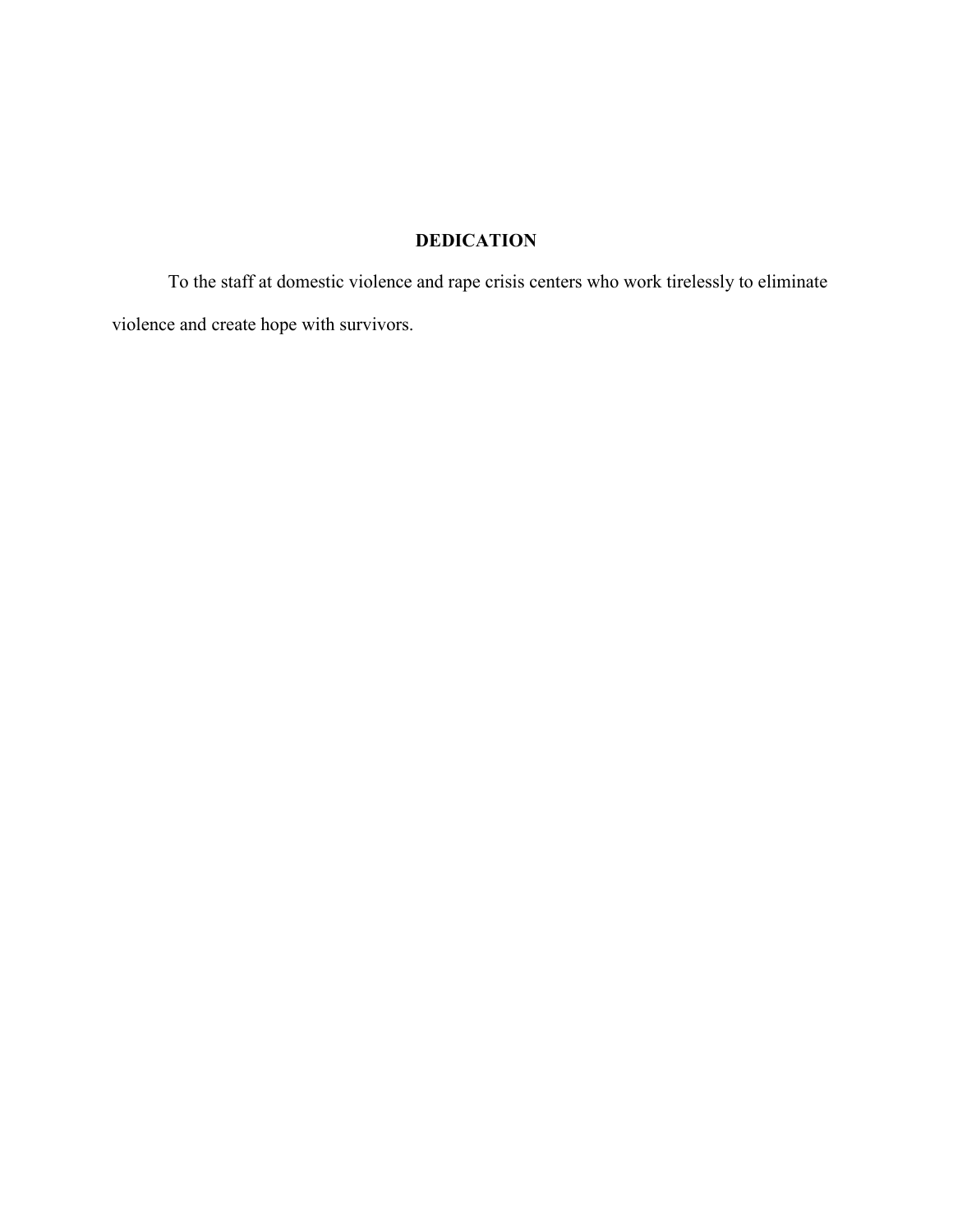# **ACKNOWLEDGMENTS**

 This project would not have been possible without the endless advice and encouragement of my thesis chair, Dr. Michelle Hughes Miller. Thank you for your commitment to my research and all the times you reminded what it was about when I had lost sight. Thank you to my committee, Dr. Kim Golombisky and Dr. David A. Rubin, for your enthusiastic guidance and support.

Thank you to my family and friends for your affection and patience. Thank you for still being my family and friends after all those times I read feminist literature instead of talking to you.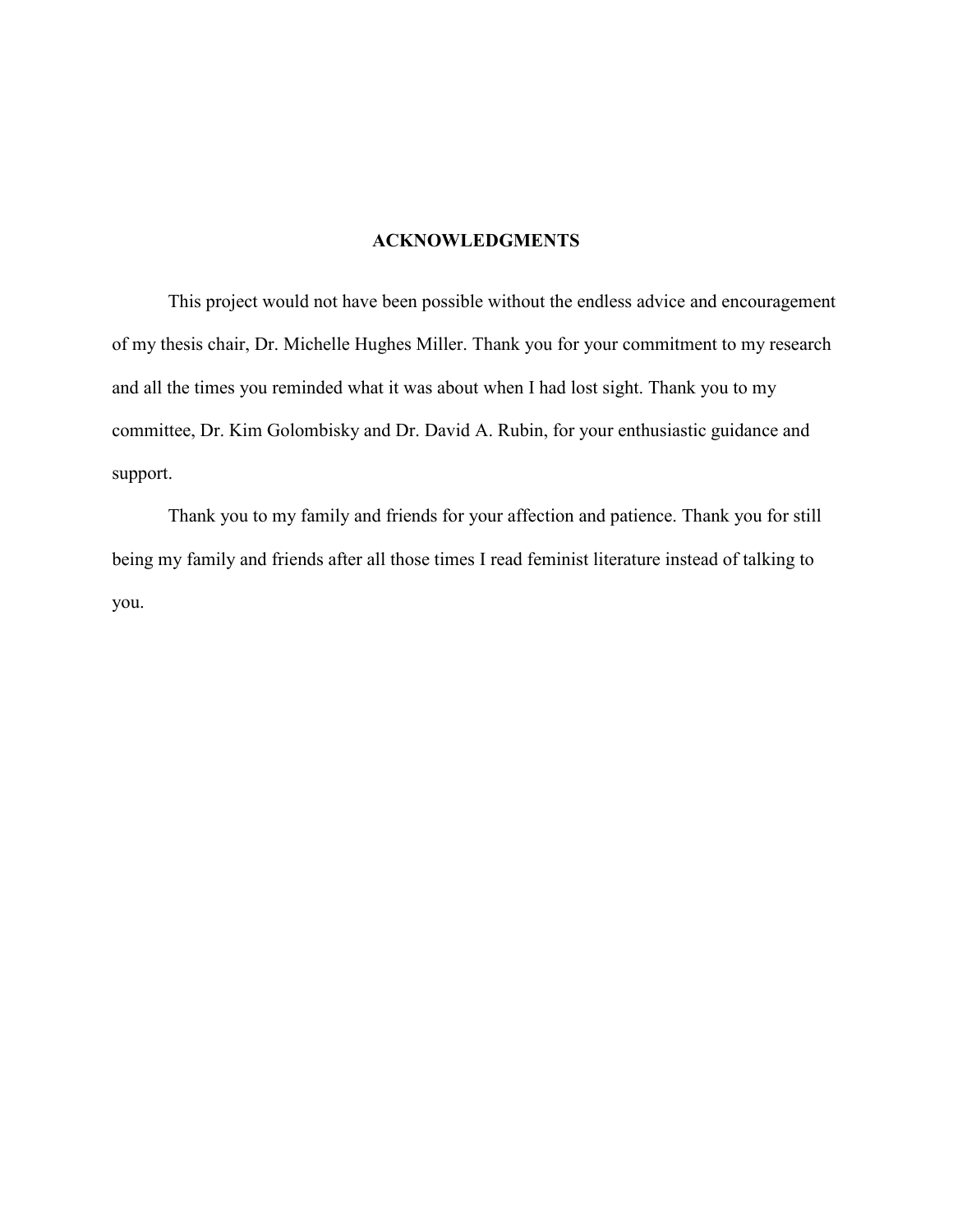# **TABLE OF CONTENTS**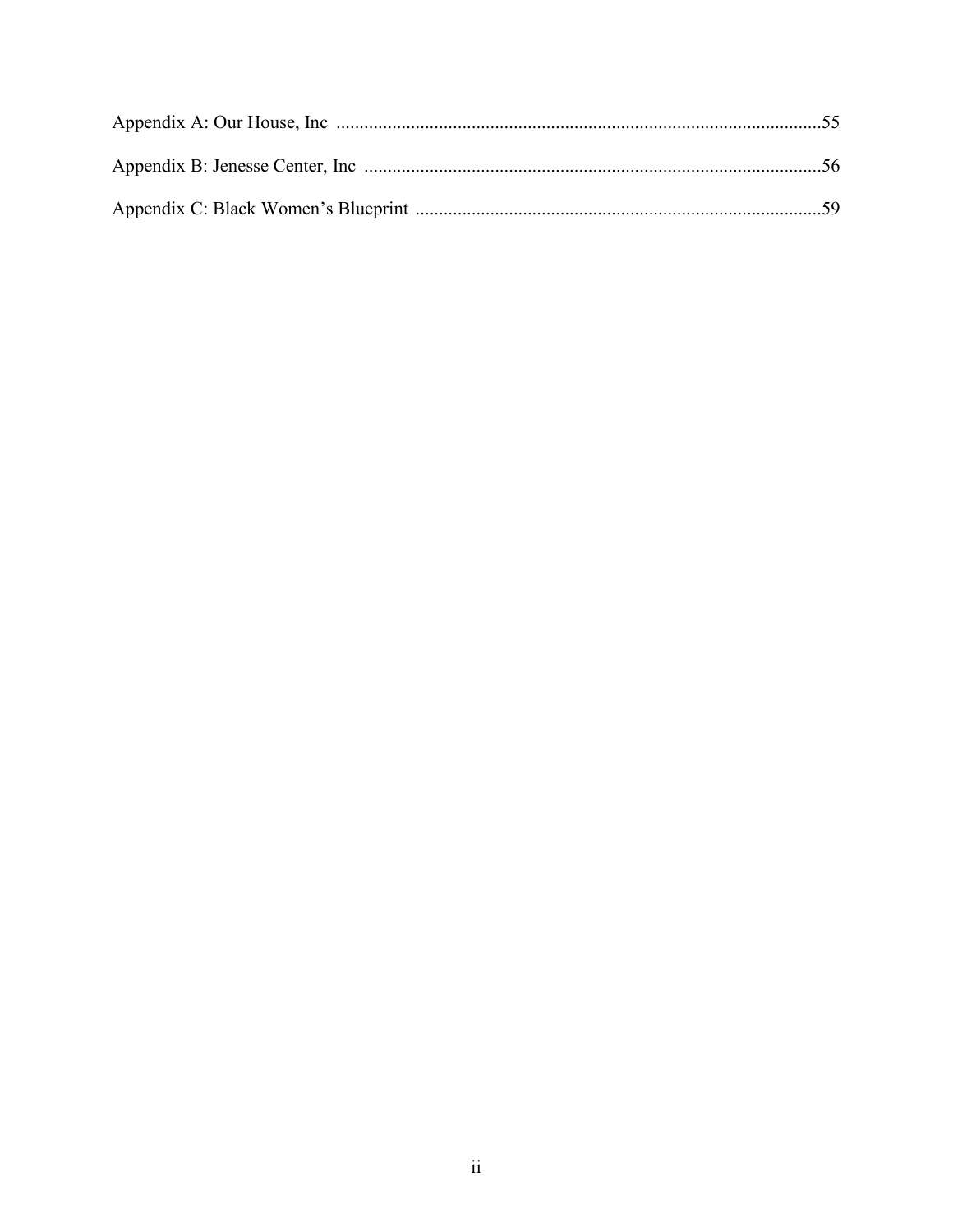# **LIST OF TABLES**

| Table 1: |  |  |
|----------|--|--|
|----------|--|--|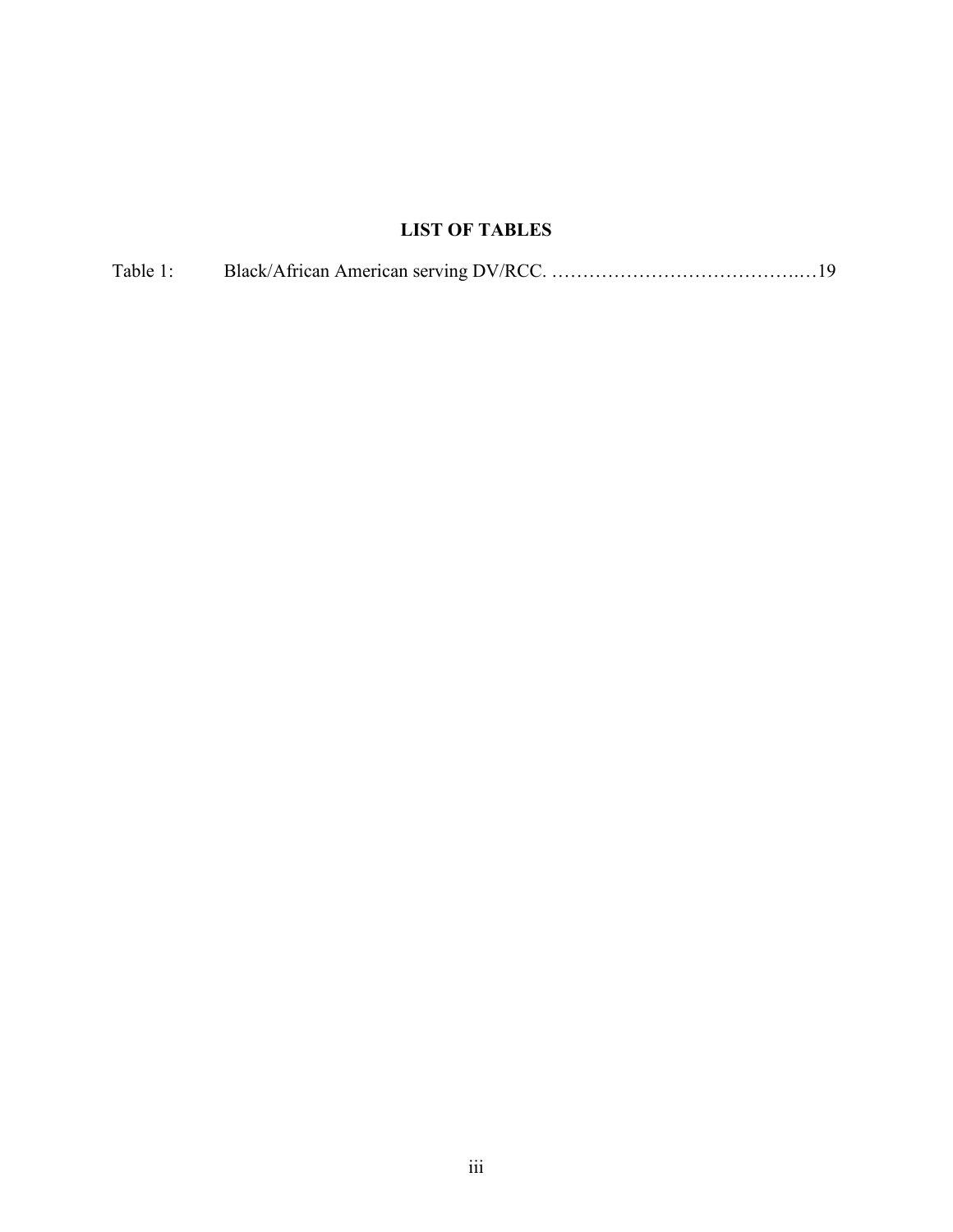#### **ABSTRACT**

This thesis uses feminist critical discourse analysis to find and understand the discourses embedded in the mission statements and program documents of three domestic violence and/or rape crisis centers that primarily serve Black/African American populations in three distinct geographic locations in the United States. Existing literature addresses the discourses present in domestic violence and sexual assault service provision, but no literature addresses the discourses present in the mission statements of domestic violence and rape crisis centers, leaving a considerable gap in the literature. This project uses frameworks of feminist understandings of Foucauldian discursive patriarchal power, intersectionality and material feminism to analyze the mission statements and put them in conversation with each other. The three organizations chosen, Our House, Jenesse Center and Black Women's Blueprint, each are 2015 award grantees of one of two federal Office of Violence Against Women's grants to provide services to culturally specific populations. I argue the mission statements of Our House, Jenesse Center, and Black Women's Blueprint have a discourse of resistance articulated through embedded discourses of Black feminism, neoliberalism, community and cultural competency, and storytelling. This larger discourse of resistance draws on Black/African American historical structures of resistance. Understanding Black/African American serving domestic violence and rape crisis centers as sites of resistance allows for a deeper understanding of Black/African American women's unique expression of power and domination.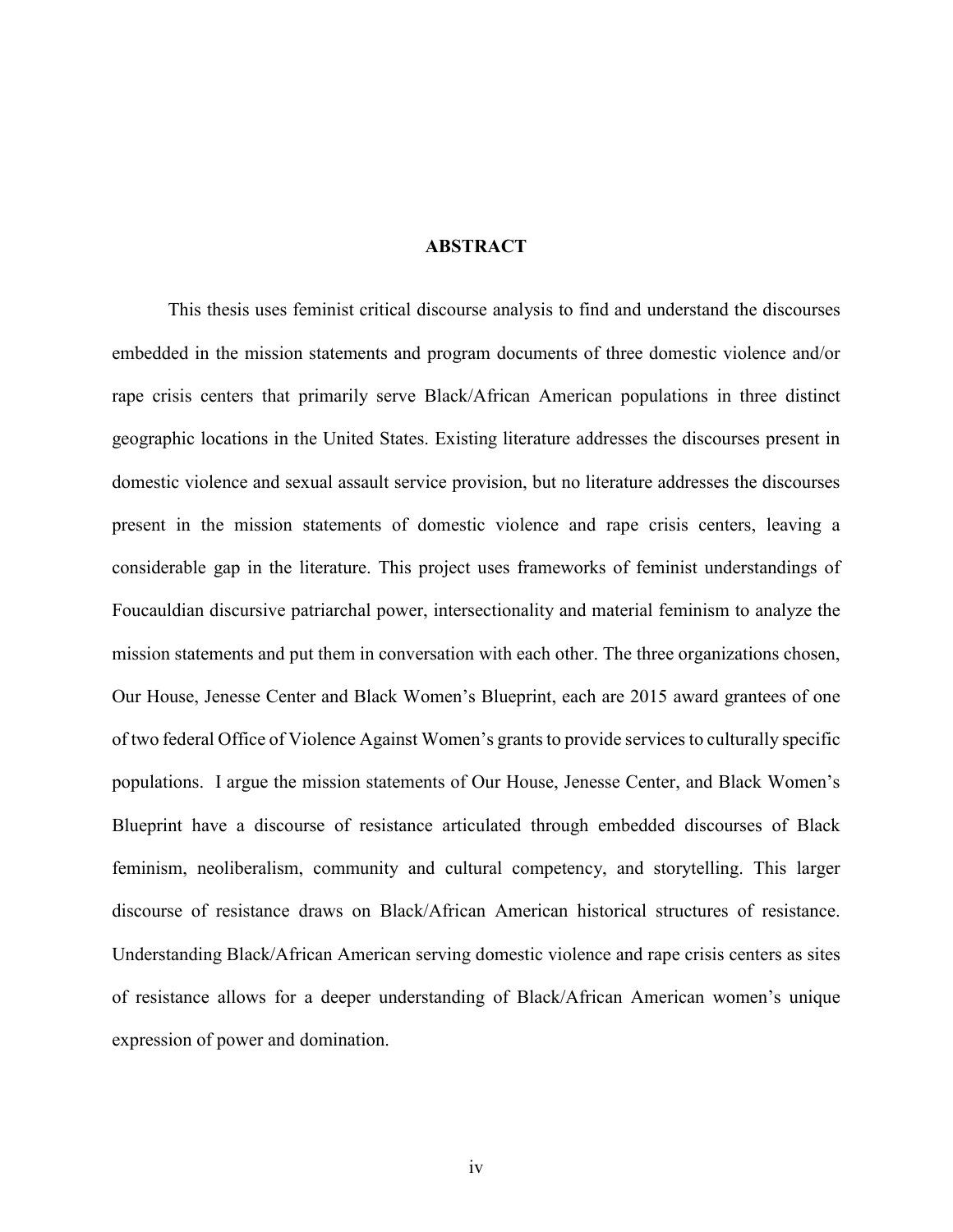#### **INTRODUCTION**

The mission statements of domestic violence and rape crisis centers (DV/RCC) that serve Black<sup>i</sup>/African American populations are a particularly relevant location of feminist research as they represent a substantial structure of resistance to white patriarchy and gendered violence<sup>ii</sup>. I argue the mission statements of Our House, Jenesse Center, and Black Women's Blueprint have a discourse of resistance articulated through embedded discourses of Black feminism, neoliberalism, community and cultural competency, and storytelling. In turn these discourses of resistance shape philosophies and work practices of DV/RCCiiis that serve Black/African American populations. The discourse of resistance leads to conclusions about the multilayered practices of resistance within these agencies, including Black/African American women in leadership challenging dominant notions of power and a Black feminist revisioning of domestic violence and sexual assault service provision work.

In this research I use feminist critical discourse analysis to situate and analyze the discourses present in mission statements of three DV/RCC that serve primarily Black/African American populations in three cities in the United States, politicize those discourses, and put them in conversation with each other (Lazar, 2007). I use a Foucauldian feminist perspective to understand how discourses of discursive patriarchal power are embedded within the mission statements of these agencies, intersectionality theory to understand the unique ways Black/African American women experience intimate partner violence, and (new) material feminism to understand how discourses impact the body, while honoring the framework of *Black Feminist*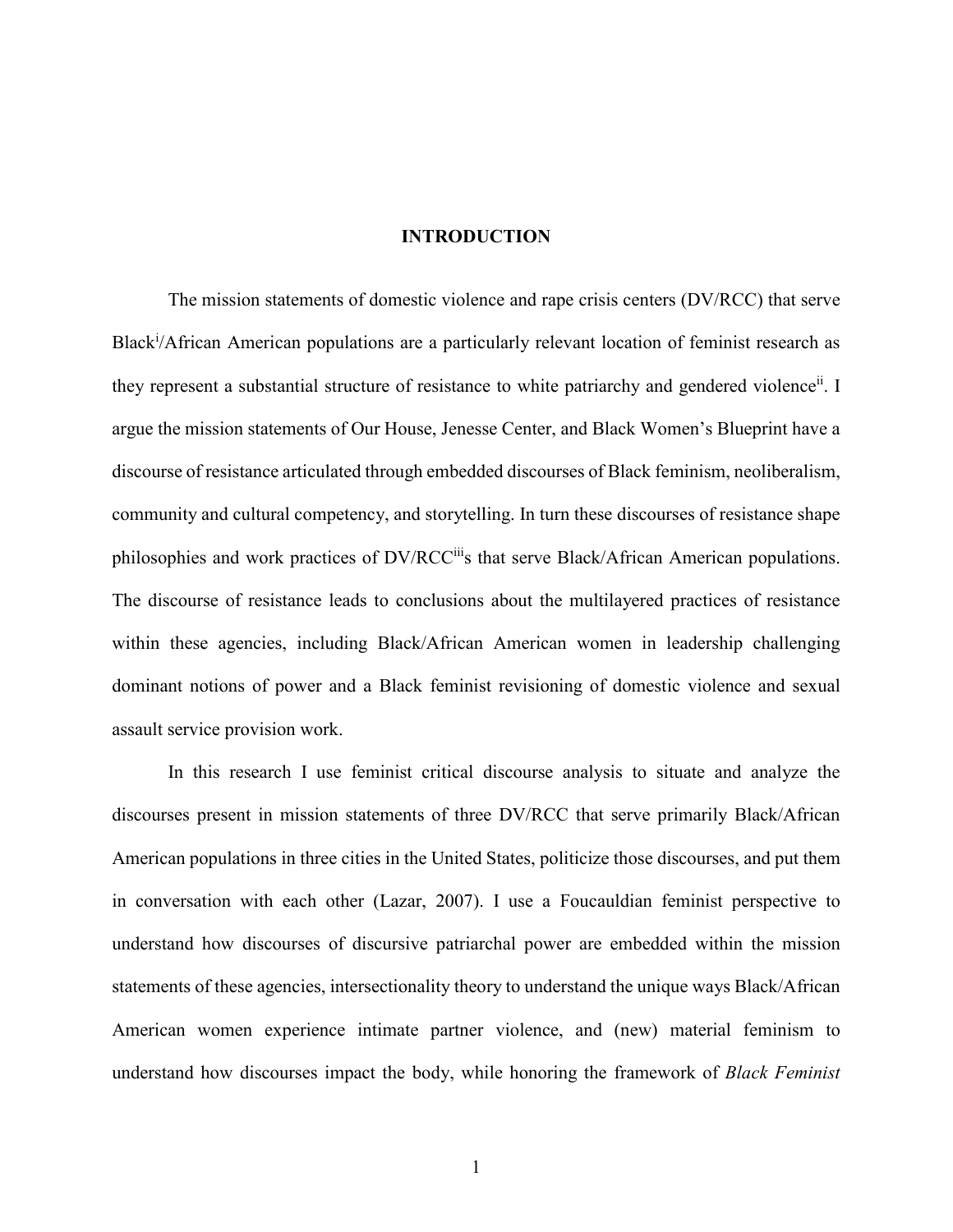*Thought* to consider the lived experiences and subjectivities of survivors of violence who are Black/African American women (Collins, 1990). The three DV/RCC I have included in this project have each been awarded a 2015 Office of Violence Against Women federal grant to provide culturally specific services to domestic violence and/or sexual assault survivors that are Black/African American. My specific focus on centers that provide services to Black/African American populations via the culturally specific populations grant contributes to feminist criminology, research on Black feminisms, intersectionality studies and resistance discourses.<sup>iv</sup>

#### **What This Project Contributes**

Feminist activists responded to the growing demand for safe shelter from domestic violence and crisis intervention for sexual assault by developing DV/RCC throughout the 1970s and 1980s. This demand for services was a result of new knowledge and awareness of intimate partner violence sparked by consciousness raising groups, a hallmark of the feminist movement. DV/RCC were founded on radical feminist philosophies born from grassroots activism of the feminist movement. Most centers now include some combination of the following services: 24 hour crisis hotline, emergency shelter, individual counseling, group counseling, 24-hour rape crisis response and community education. Many centers are dual DV/RCC because while domestic violence and sexual assault have separate funding streams, many survivors experience both forms of violence in the context of an abusive relationship. Although intimate partner violence prevention work has been a standard practice at DV/RCC for decades, it has had limited impact in reducing the actual numbers of people who experience abuse, making intimate partner violence a topic of particular urgency as people of all backgrounds in all communities experience violence against women at alarming rates (Black et al, 2011; Jindasurat & Waters, 2015). I find that this urgency calls for more nuanced and complex research to explore the discourses present in the work at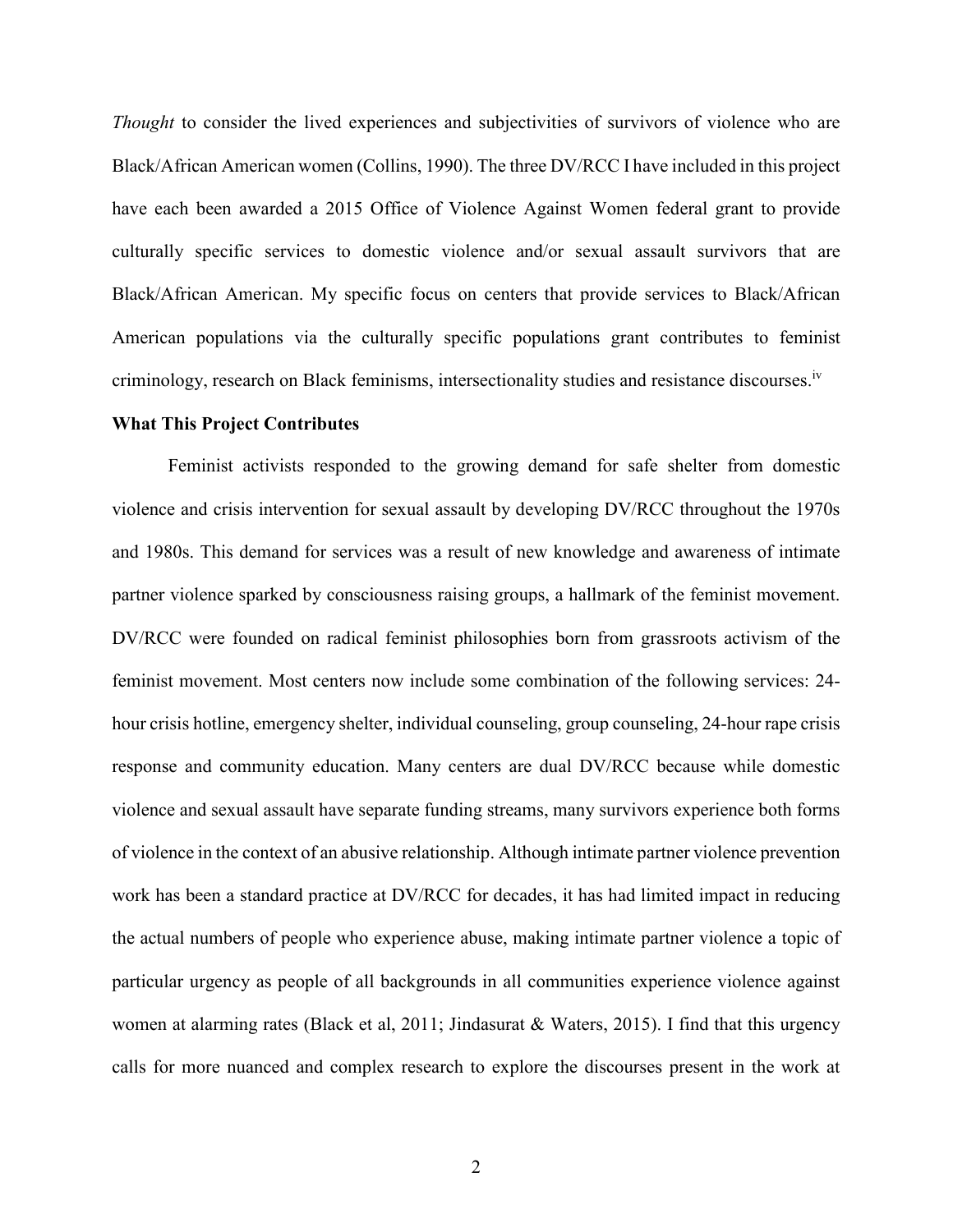DV/RCC to offer a better understanding of what is happening at the structural level for these agencies.

Through the decades, that radical feminist tradition has shifted as the domestic violence and sexual assault services field has professionalized and become more bureaucratic (Ferraro, 1996; Richie, 2012). Locating the discourses articulated in the mission statements of American domestic violence centers and rape crisis centers will create a richer understanding of how the violence against women prevention and intervention field today articulates concepts of resistance and feminism, concepts vital to the feminist movement since the 1970s. This research also contributes to the larger knowledge project about domestic violence and sexual assault intervention, service provision, and prevention. A more nuanced understanding of agencies' mission statements can further provide information on the structures that shape the discourse around domestic violence and sexual assault. Most important, this project offers a unique perspective as it is specific to agencies that serve culturally specific populations, in this case, Black/African American populations.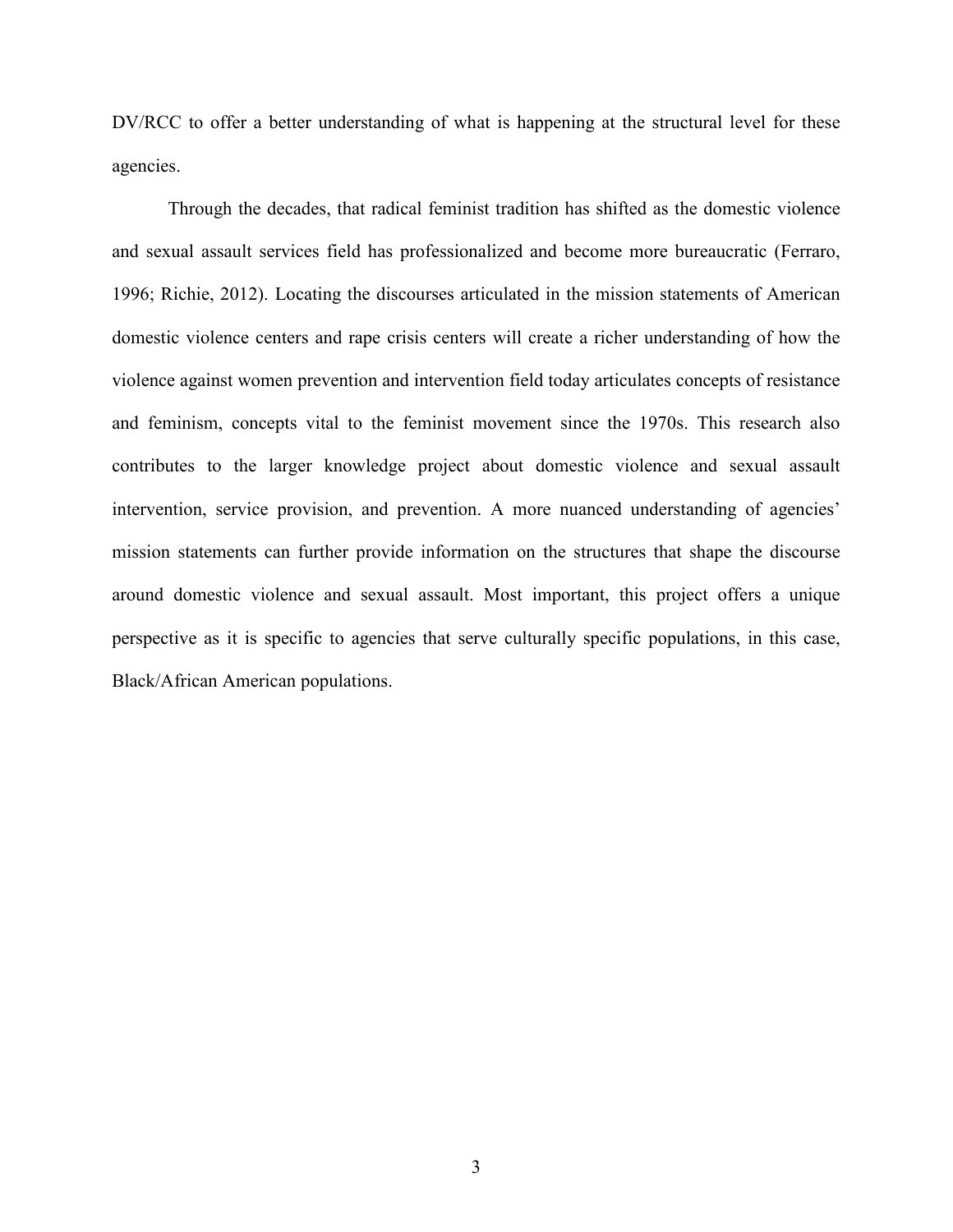#### **LITERATURE REVIEW**

#### **What Does Resistance Mean?**

I use the word resistance intentionally and inclusively. DV/RCC function as institutions, embedded within power structures (the federal government) but offer an internal critique of those power structures. As Andrea Westlund explains in "Pre-Modern and Modern Power: Foucault and the case of Domestic Violence,"

Our modern institutions are capable of facilitating resistance - resistance understood not just in the abstract but in specific relation to allegedly antiquated, but still thriving 'premodern' bastions of terror and violence (Westlund, 1999, p. 1055).

As Westlund describes institutions, DV/RCC fit this model serving as sites of resistance to physical violence, (pre-modern disciplinary violence in Foucauldian terms), oppressive discourses, and modern disciplinary power as they directly resist intimate partner violence through the provision of intervention services and they resist the dominant cultural structures that allow intimate partner violence to continue through violence prevention education. The simultaneity of pre-modern disciplinary violence and modern disciplinary power result in a complex and multilayered discourse of resistance within the mission statements of DV/RCC that serve Black/African American populations. I find that this discourse of resistance draws on black feminisms and intersectionality.

Throughout this research project I use Patricia Hill Collin's concept of resistance as articulated in *Black Feminist Thought* to provide an understanding of the structure of resistance I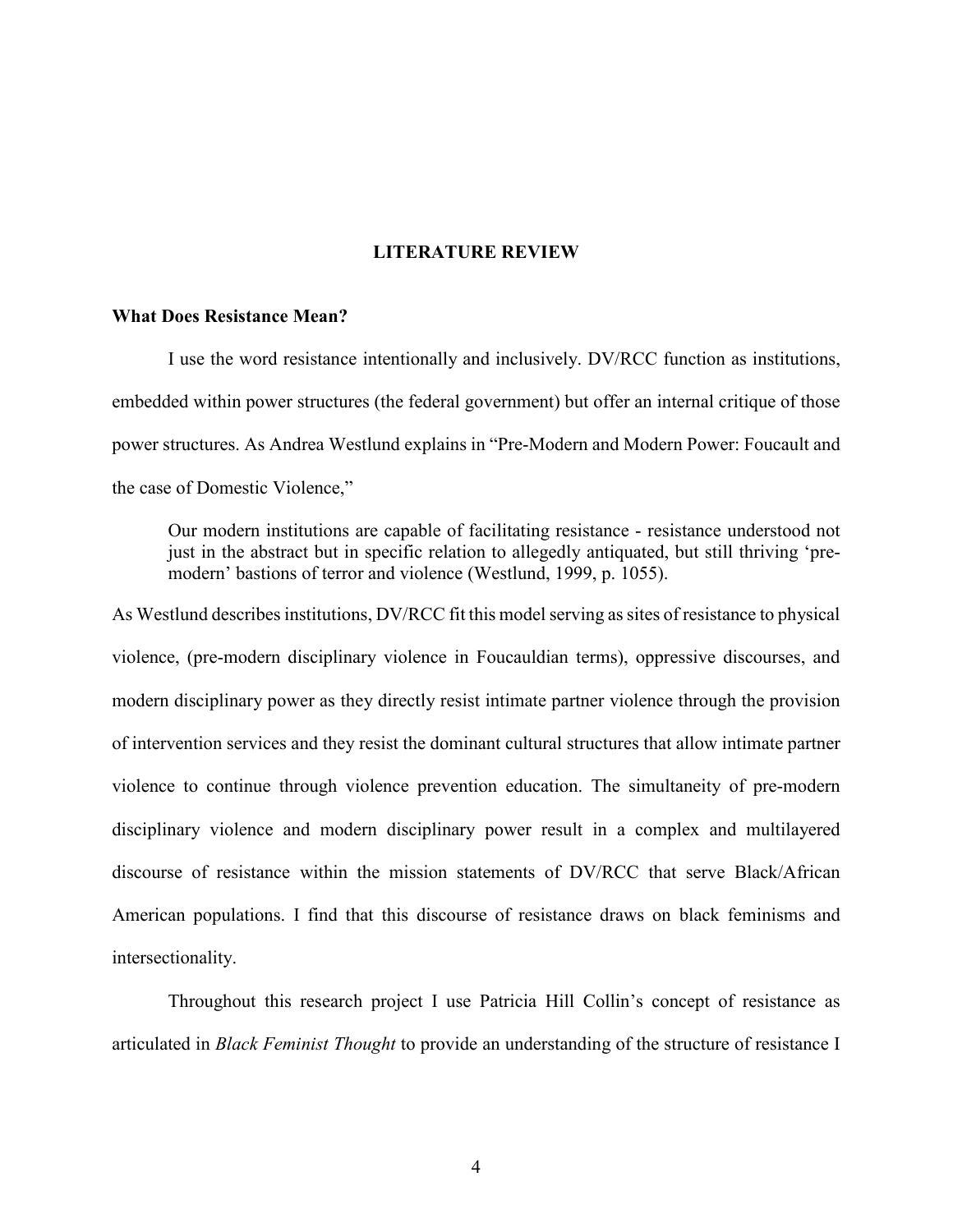find in the mission statements and other program documents of DV/RCC that serve Black/African American populations.

A culture of resistance that is simultaneously Afrocentric and feminist is essential because the Black feminist consciousness nurtured and articulated in this safe space may be all that stands between many Black women and the internalized oppression fostered by our status of the other. … The presence of a culture of resistance allows Black women to live with the contradictions inherent in being valued individuals in a devalued occupation (Collins, 1990, p. 144).

In this passage Collins is referring specifically to Black women who work as domestic workers in white households and the "independent consciousness" (Collins, 1990, p. 143) they develop to "undermine oppressive institutions" (Collins, 1990, p. 144) in their day to day duties. I find these concepts of resistance applicable to Black/African American serving DV/RCC because they are reflective of a consciousness of resistance that is based on lived experience and practiced with the intention of bringing change to the self and the community (Collins, 1990, p. 111). These ideas of resistance acknowledge the contradictions individuals in marginalized communities live within and the ways the "interlocking nature of oppression" is enacted in the lives and on the bodies of women of color (Collins, 1990). This kind of resistance is specifically relevant to the discourses of the selected DV/RCC's mission statements because it directly addresses the lived experience of women of color in the United States.

I further call on Kimberle Crenshaw's notion that "identity continues to be a site of resistance for members of subordinated groups" (Crenshaw, 1991, p. 1297) to argue that DV/RCC that serve Black/African American populations are themselves sites of resistance which challenge hegemonic notions of masculinity and white supremacy. Within the mission statements and other program documents of these centers I find discourses articulating a culture of resistance specific to Black/African American women that challenges the racism and sexism Black/African American experience and a Black women's blues tradition. Embedded within the mission statements and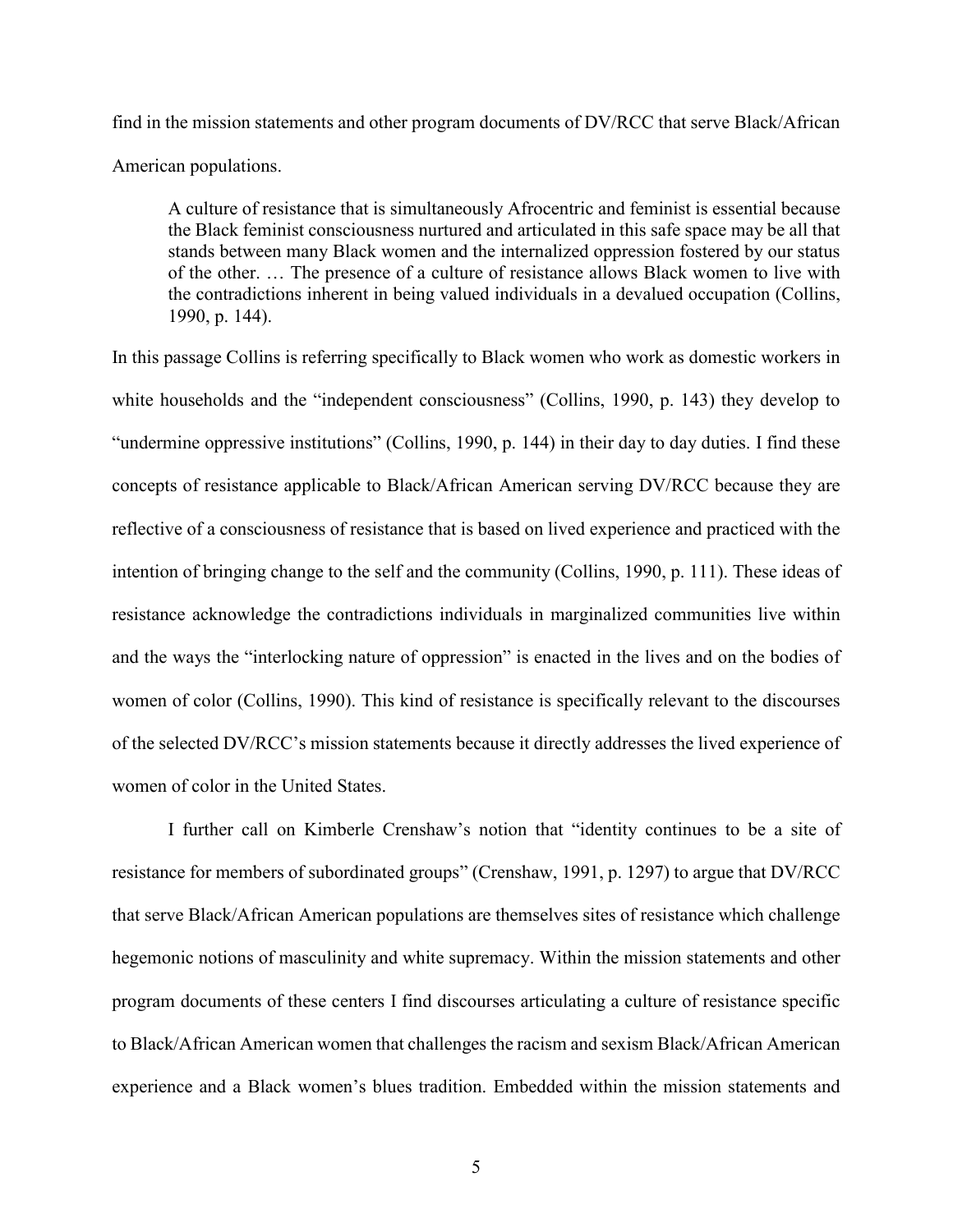program philosophies of agencies that serve Black/African American populations I find a "positive discourse of self-identification" which resists not only the matrix of domination but also the embedded structural violence of racism, intimate partner violence, and sexism (Crenshaw, 1991, p. 1297). Here Crenshaw's (1991) work connects with Collin's (1990) work as they both find resistance and empowerment in self-definition. Black/African American serving DV/RCC can actively create space for various Black/African American women's agentic subjectivities because they value self-definition and lived experiences as a ground of subjugated knowledge and social change. These self-defined subjectivities resist dominant notions of white masculinity while operating within a system of dominant white masculinity, the federal grant program, as they receive federal funds to sustain their agencies.

DV/RCC that serve Black/African American populations are an important site of resistance because they represent resistance inside the cultural community and resistance outside the community. For these centers resistance within means resisting discourses of violence against women and the silence around violence against women within Black/African American communities. These centers resist inside by encouraging speaking out about intimate partner violence which pushes back against the culture of silence in Black/African American communities around taboo topics (Collins, 1990; Richie, 2012). This culture of silence prevents individuals from speaking out about violence that happens in the home, or issues of oppression within that group more generally (Collins, 1990; Richie, 2012). Resistance outside means resisting the hegemonic structures of white normativity by privileging, valuing, and taking seriously the lived experiences of Black/African American women. This resists structures of domination embedded within predominantly white institutions, including the federal government. For these centers, resistance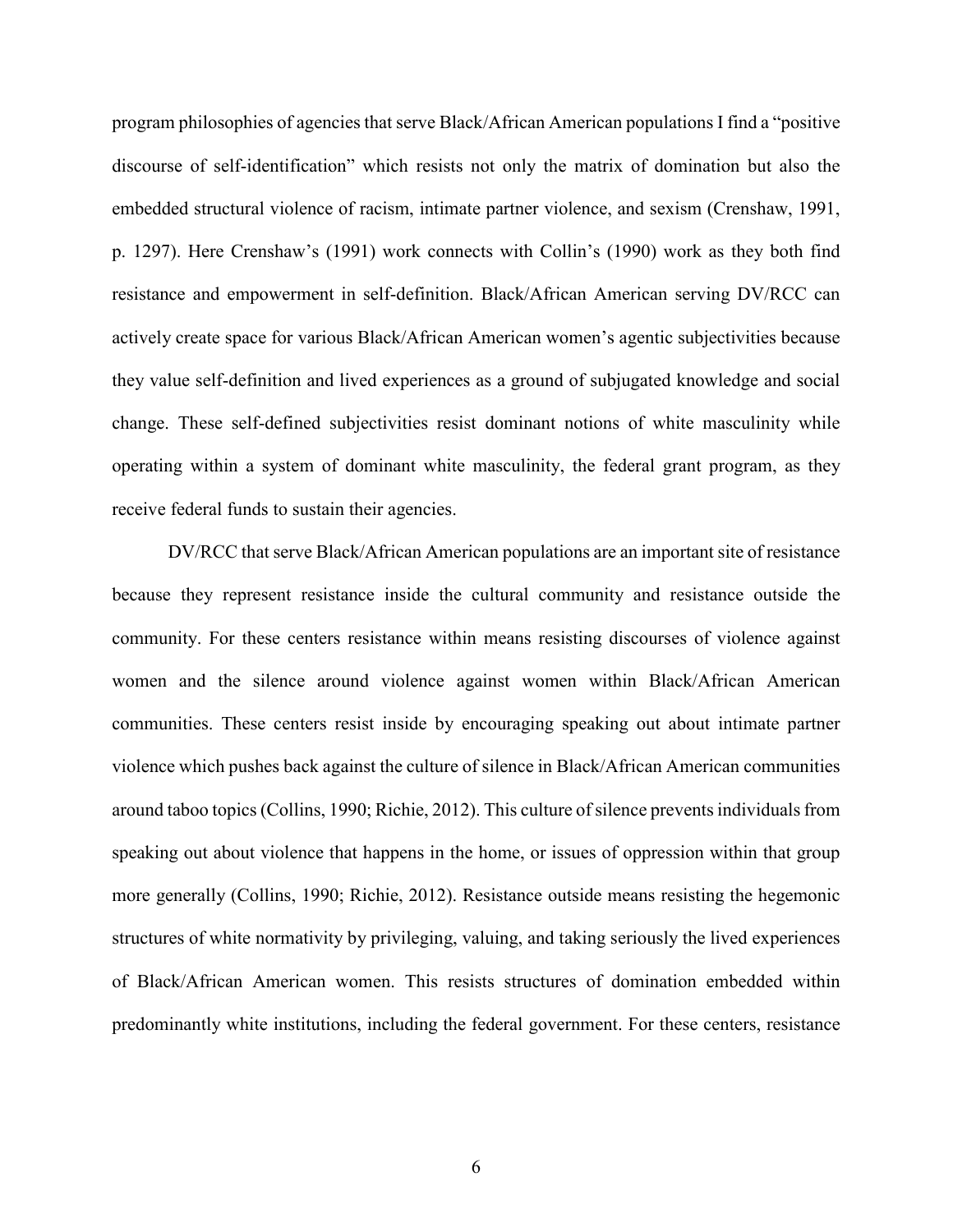within and resistance outside result in a complex and multilayered discourse of resistance embedded within all their program documents.

## **1970s Radical Feminist Perspective on DV/SA**

Domestic violence and sexual assault intervention and prevention work is a project born of the feminist movement of the late 1960s and 1970s (Ferraro, 1996; Chasteen, 2001; Richie, 2012).<sup>v</sup> As such, the discourse of early domestic violence and sexual assault intervention and prevention work was built on radical feminist ideals and the rhetoric used at the time, making it reflective of that moment in American history. Although it has been criticized for its limitations, Susan Brownmiller's book *Against our Will: Men, Women and Rape* is an excellent example of that radical feminist discourse on intimate partner violence that now exemplifies popular ideas of the 1970s feminist movement (Brownmiller, 1975; Chasteen, 2001). For example, Brownmiller writes in *Against our Will*, "It [rape] is nothing more or less than a conscious process of intimidation by which *all* men keep *all* women in a state of fear" (Brownmiller, 1975, p. 15). Or, "[Rape is] a crime which might be viewed as the ultimate expression of negative attitudes toward, and contempt for, women of all ages" (Boston Women's Health Book Collective, 1976, p. 155). Feminist organizing in the 1960s and 1970s and works like Brownmiller's created the domestic violence and sexual assault field along with the new vocabulary of words and phrases that brought many women's experiences with violence into existence and out of silence (Chasteen, 2001; Ferraro, 1996). This creation of the discourse around domestic violence and sexual assault literally gave words to and created knowledge of many women's lived experiences. Although flawed for its lack of inclusion of transwomen and disabled women, a tenet of radical feminism at that time was the intention to naturalize, normalize and validate the embodied experiences of women. *Our Bodies, Ourselves* serves as a hallmark of this philosophy through the essentializing notion that to be a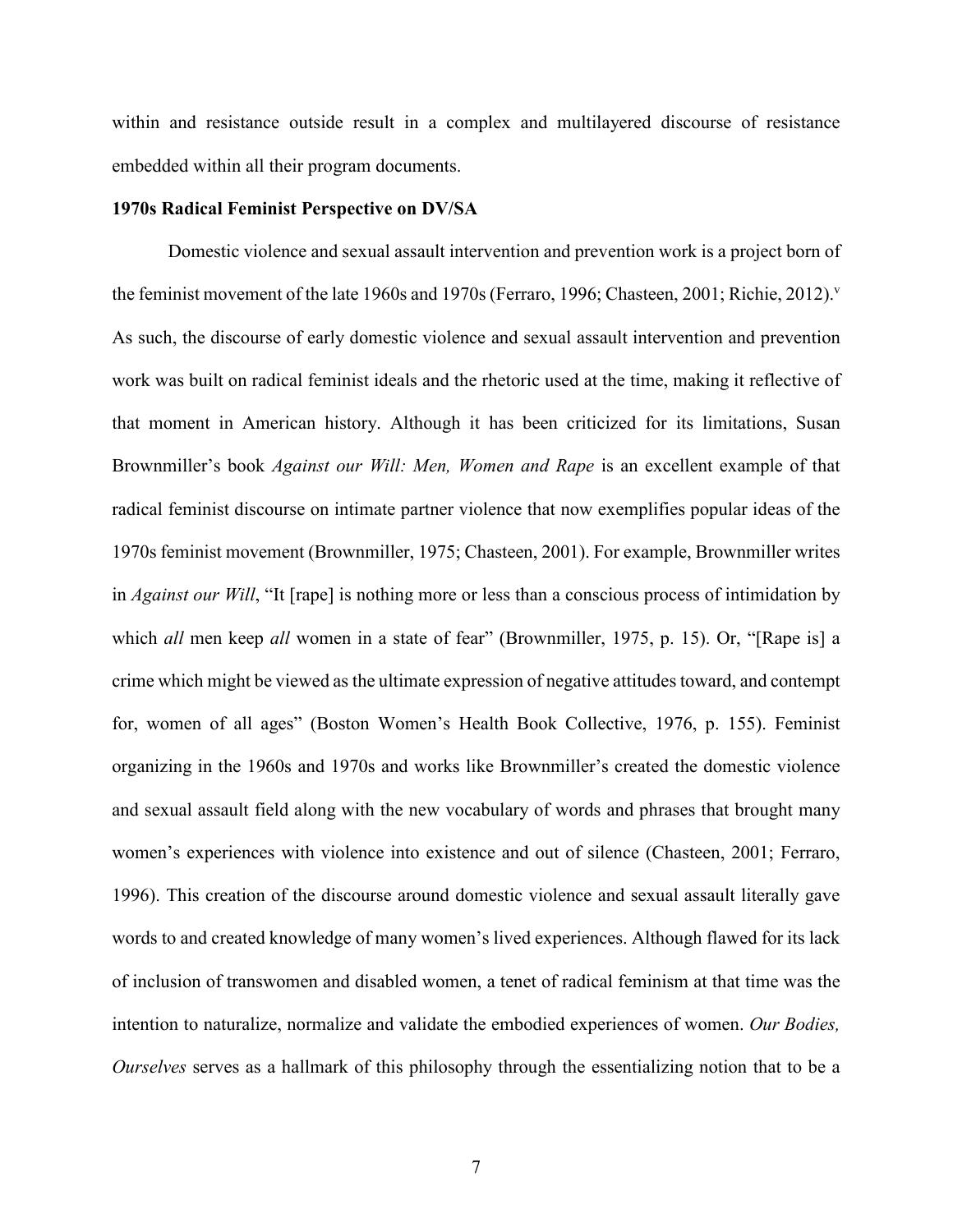woman meant having certain bodily, and therefore lived experiences (Boston Women's Health Book Collective, 2011).

 Significantly, feminist organizing around domestic violence and sexual assault identified these violences as a social change issue that demanded a broad range of responses. There was little focus on police intervention and criminalization and a considerable focus on peer support and social transformation (Ferraro, 1996). Domestic violence and sexual assault were not individual or family issues but large-scale social problems that reflect social inequities. As the field grew and professionalized, feminist goals and strategies were abandoned for crime prevention strategies and mental health interventions (Chasteen, 2001; Ferraro, 1996; Richie, 2012).

#### **How DV/SA Discourse Evolved**

The early discourse of radical feminism in the domestic violence and sexual assault prevention and intervention field has since been co-opted and morphed into a discourse of conservative ideals of crime prevention and strong family values language through mechanisms of governmentality (Ferraro, 1996; Chasteen, 2001). Through Foucault's conceptualization of governmentality—the state exercise of control of the population through regulation—we can see the oppressive impact co-opting the discourse of feminist activism has had on violence against women prevention and intervention work (Foucault  $\&$  Rabinow, 1984). Throughout the 1980s the discourse and rhetoric of the movement began to reflect governmental regulation and neoliberal ideals of self-sufficiency, thereby manipulating and distorting the feminist focus of the work (Ferraro, 1996). Feminist goals of social change were manipulated into law enforcement arrest and policing strategies. This cooptation of feminist goals, "carried with them the traces of racism and classism permeating the desire to discipline those who transgressed Anglo-Saxon definitions of the family" (Ferraro, 1996, p. 87), further marginalizing women of color and families of color (Richie, 2012).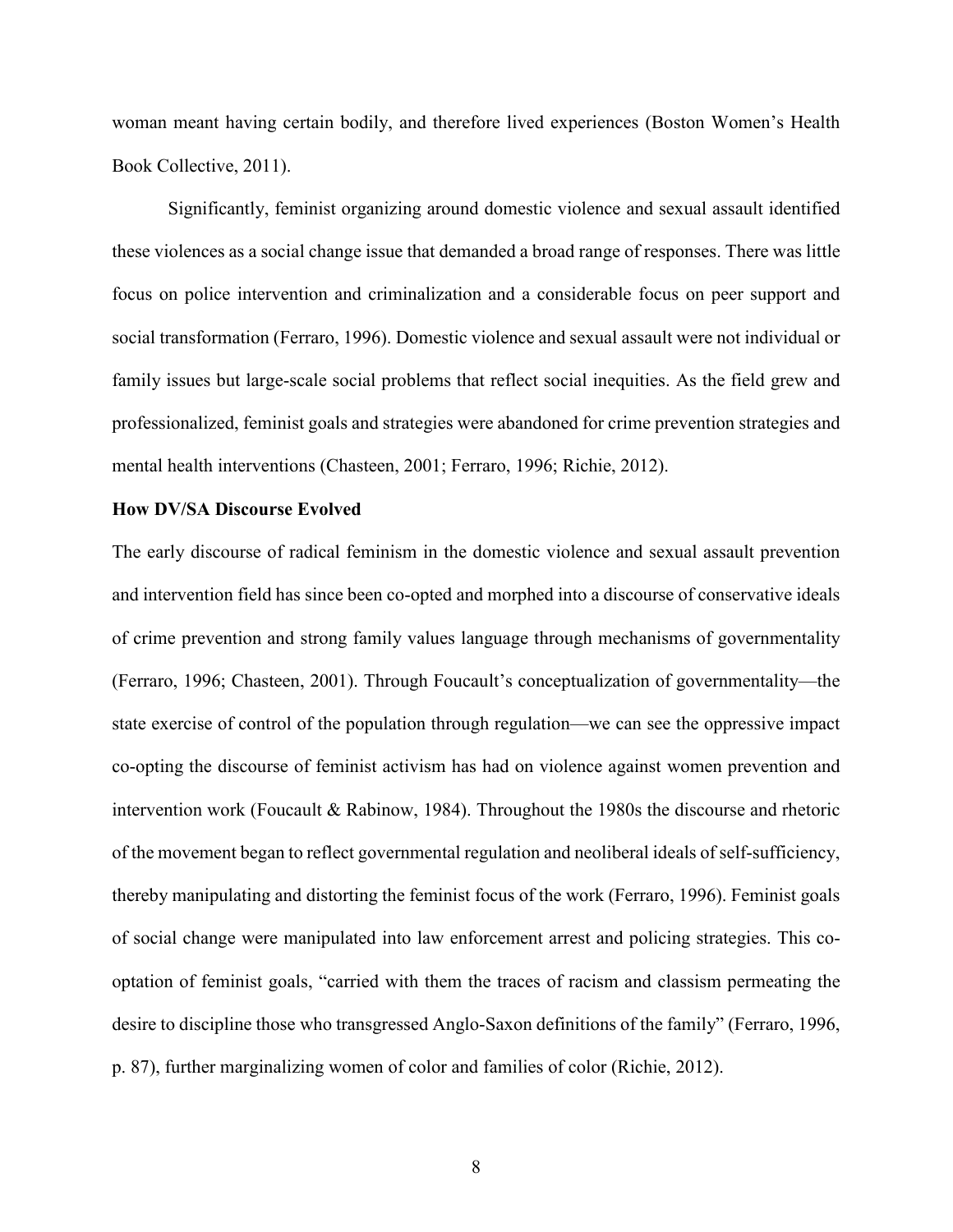This evolution moves in conjunction with the professionalization of the field via the implementation of the 1984 Family Violence Prevention and Services Act and later the 1994 Violence Against Women Act. This change in discourse translates into erasing the feminist goals of working towards changing the culture that allows violence to happen while developing feminist resources for people who experience violence (Davis, 2000). Instead, neoliberal discourse constructs domestic violence and sexual assault as personal, intimate family problems that happen on the individual and relationship levels, which in turn diminishes the urgency needed to address the violence. Violence is then established as a problem between an individual abuser and an individual victim/survivor instead of the large-scale social problem it is in actuality (Ferraro, 1996). Feminist scholar, Angela Davis explains,

As the anti-violence movement has been institutionalized and professionalized, the state plays an increasingly dominant role in how we conceptualize and create strategies to minimize violence against women (Davis, 2000, p. 1).

This rhetorical shift further employs mechanisms of neoliberalism and ideologies of sexism - domestic violence and sexual assault are personal problems and you as an individual survivor of violence must take the responsibility to get yourself out of the abusive situation.

#### **Research on Mission Statements**

There is a fair amount of research available on various topics related to the discourse of domestic violence and sexual assault intervention and prevention work but this existing research comes from a broader perspective than the discourse I have researched. This body of literature includes analysis of victim/survivor rhetoric (one must transition from a passive victim to an active survivor), the gendering of domestic violence and sexual assault (it only happens to women), lack of intersectional perspectives in domestic violence law (the law is constructed with the assumption of a white domestic violence survivor) and the field generally (discourse in church settings, offender typologies) (Alcoff & Gray, 1993; Anderson & Umberson, 2001; Berns, 2001; Chasteen,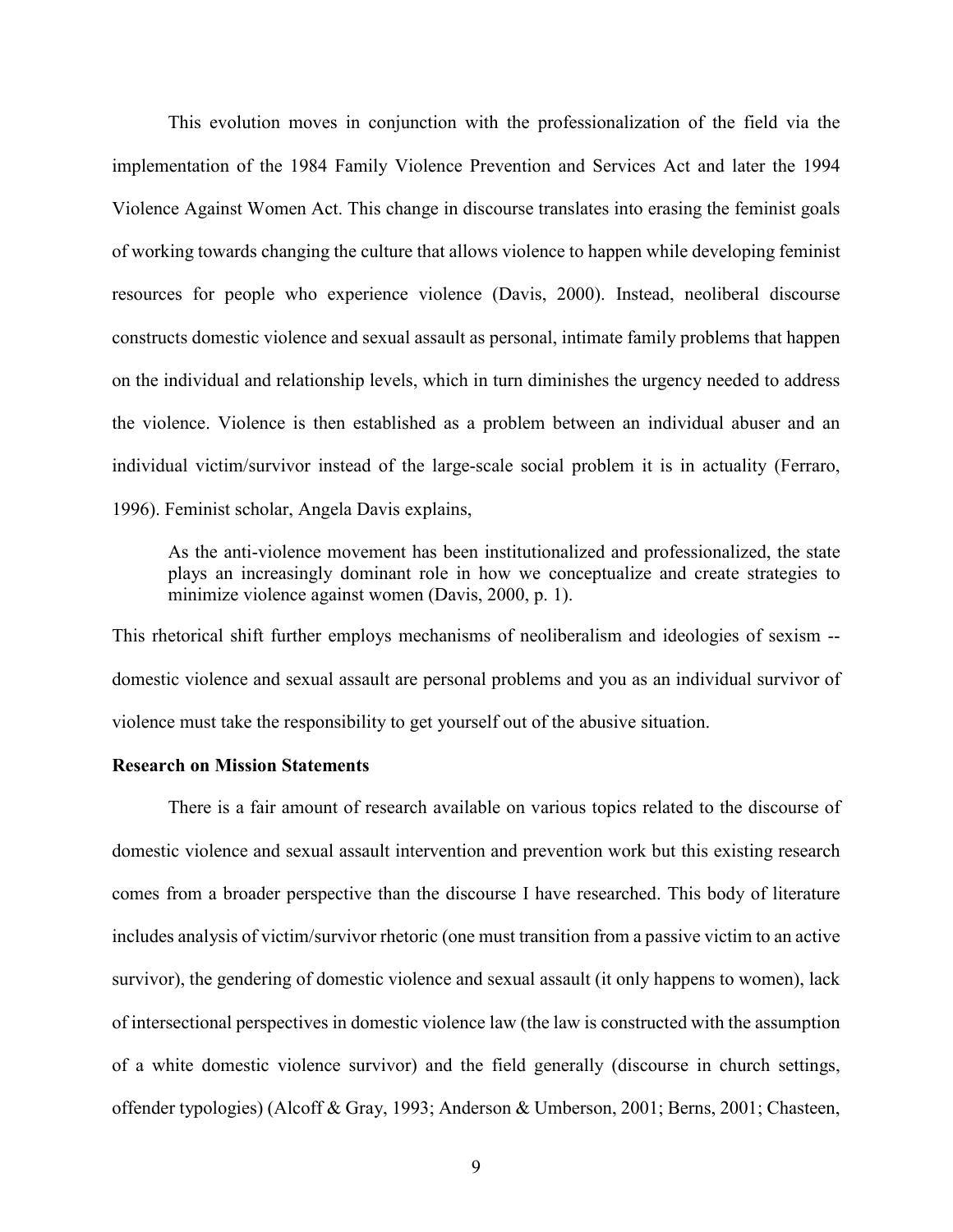2001; Morrison, 2006). However, the specific discourse employed by DV/RCC has been minimally researched and never researched in isolation (Ferraro, 1996).

I have found some relevant research in the field of organizational development. Margaret Wheatley draws on scientific chaos theory in her book, *Leadership and the New Science: Discovering Order in a Chaotic World*, using it as a metaphor which she applies to organizations. Using chaos theory she understands organizations as swinging between chaos and order, falling into a pattern of chaotic order. Fairhurst (1993) and Fairhurst, Jordan and Neuwirth (1997) discuss mission or vision statements at corporate organizations as providing the framing for the organization's work. Fairhurst and colleagues (1997) reference Wheatley's chaos theory as applied to organizational development to understand mission statements as providing stability to a tumultuous organization, particularly in chaotic circumstances. Further, the literature finds that mission statements offer organizations a way to manage meaning and create shared language (Fairhurst, 1993; Fairhurst, Jordan & Neuwirth, 1997). McDonald (2007) discusses mission statements specific to non-profit organizations finding that non-profits exist to fill a need that the private sector has not met or cannot meet, therefore they exist to pursue the mission of the organization, and that mission statements help sustain employee commitment. While these are not specific to DV/RCC, I argue they are relevant for this project because DV/RCC typically function in an atmosphere of chaos and must take on some of the bureaucratic characteristics of corporations to meet the demands of federal grant programs.

There is no available research on the specific discourse created through the mission statements and other program documents of DV/RCC. Moreover, there is no available research on the discourses or practices of DV/RCC that serve Black/African American populations, or any other specific cultural group. Therefore, this leaves a significant gap in the available literature that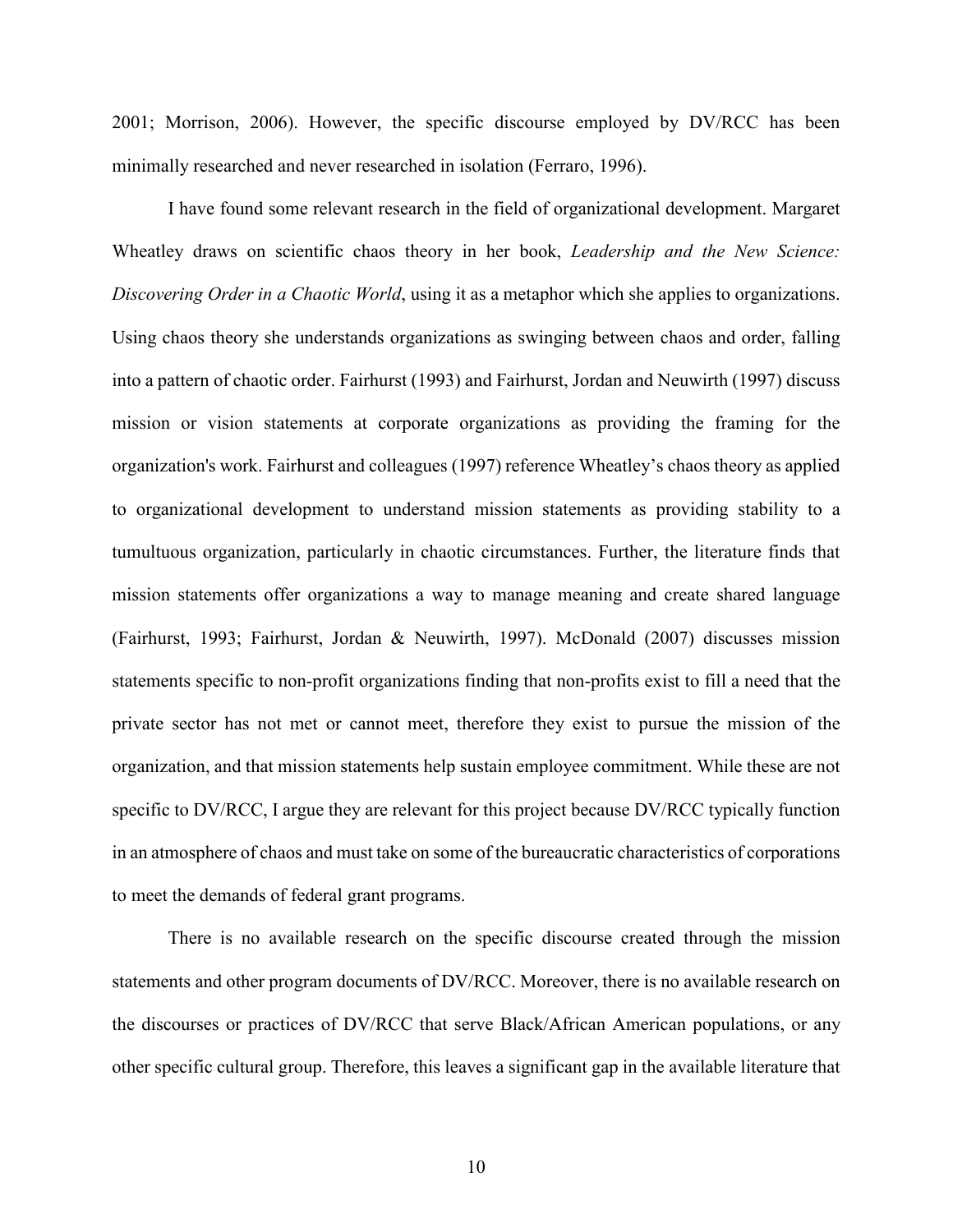this project seeks to address. The mission statements and program documents of DV/RCC are an important location of analysis as they articulate discourses of feminism and resistance to dominance alongside neoliberal discourses of governmentality and self-sufficiency which reinforce dominant structures of patriarchy and capitalism. Further, the mission statements and program documents of centers that serve Black/African American populations have latent meanings that reflect the specific complex perspectives of Black women working for and with government-funded agencies. I find that the mission statements and other program documents of DV/RCC that serve Black/African American populations serve a unique and specific purpose for their organizations. They articulate a nuanced and complex perspective that speaks to the specific needs and positionalities of Black/African American women who have experienced intimate partner violence and anchor the organization, its staff and clients to a larger analysis of how domestic violence and sexual assault impacts Black/African American people and a specific resistance to that violence.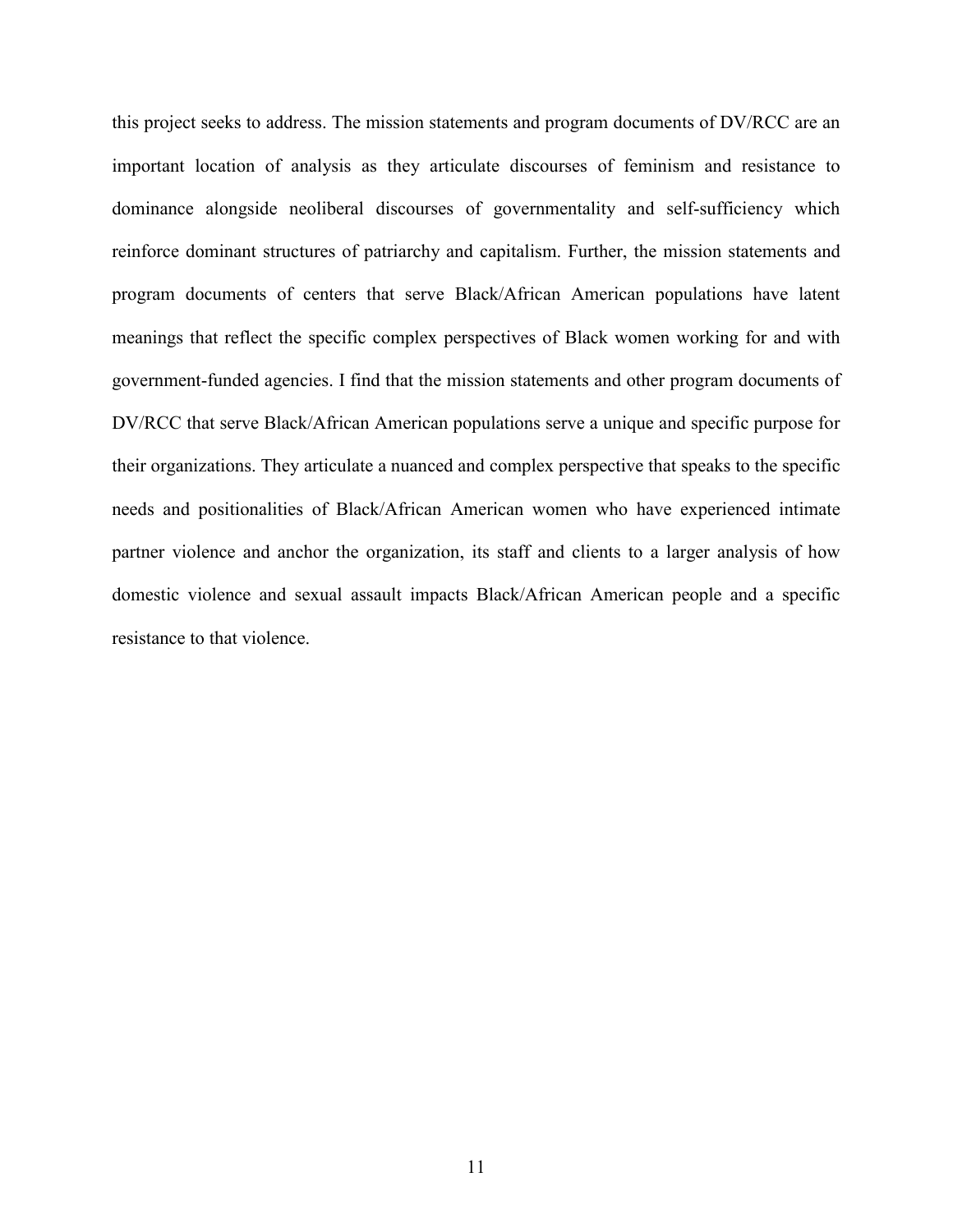#### **POSITIONALITY STATEMENT**

I come into this research from the positionality of being a former staff person at a DV/RCC. In my work I have been in numerous staff positions that have given me the privilege to see the work practices of the agency, and therefore the practical impact of program philosophies, from various perspectives. I come into this research with insider knowledge of the everyday practice and function of DV/RCC and how that is regularly informed by the agency's mission statement and program philosophy. This is a significant part of why I find mission statements and program philosophies a site of particular meaning and relevance. In my work, and in the work of many staff people at DV/RCC, the agency's mission statement and program philosophy serve as the bedrock for decision-making, policy development and organization steering. Staff people should refer to the mission statement and program philosophies for grounding in their individual work and when communicating information about the agency to community members, agency partners and program participants. In this way I bring an insider and outsider perspective to this research. I am an insider as a former DV/RCC staff person, but an outsider as I am not Black/African American. I also bring a feminist perspective to this research topic, just as I brought to my former work at the DV/RCC.

As I have moved forward with this research I have struggled with how to navigate my whiteness through the work. While researching DV/RCC that serve Black/African American populations I have been keenly aware of my white privilege and how that connects to the larger matrix of domination. As a white person researching Black/African American community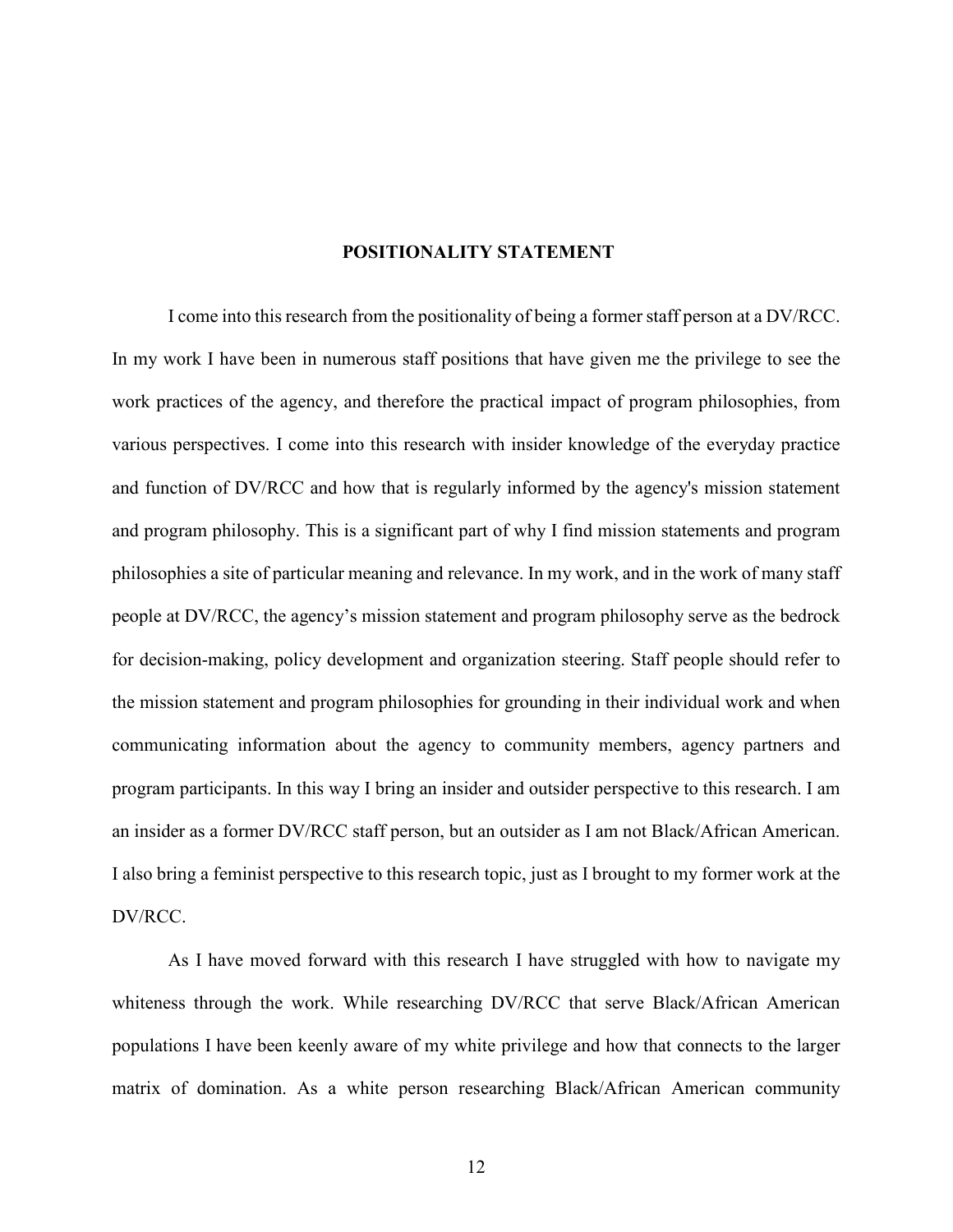organizations, I acknowledge that I am interpreting the mission statements and program documents of centers from an outsider perspective and work with the intention of being mindful of my own positionality. My intention is to be reflexive of the imposition of the white gaze as I have made an effort to be anti-racist while implementing an intersectional feminist perspective into this research. I further acknowledge that my whiteness may not allow me to see all the nuance and complexities present in these mission statements and program documents. I have intentionally rooted this work in Black feminisms to maintain an appropriate contextual analysis.

Additionally, I do find tension in this research as the organizations I examined have all been awarded grants by the federal Office of Violence Against Women, a bureaucratic governmental department, which functions within the dominant mechanisms of power - white masculine patriarchal power. My aim is not to take credit for the discourses created by Black/African American women activists who created the mission statements and program which I am examining, but instead to give them a context, situate them in relation to larger discourses, and to engage them in a conversation with each other.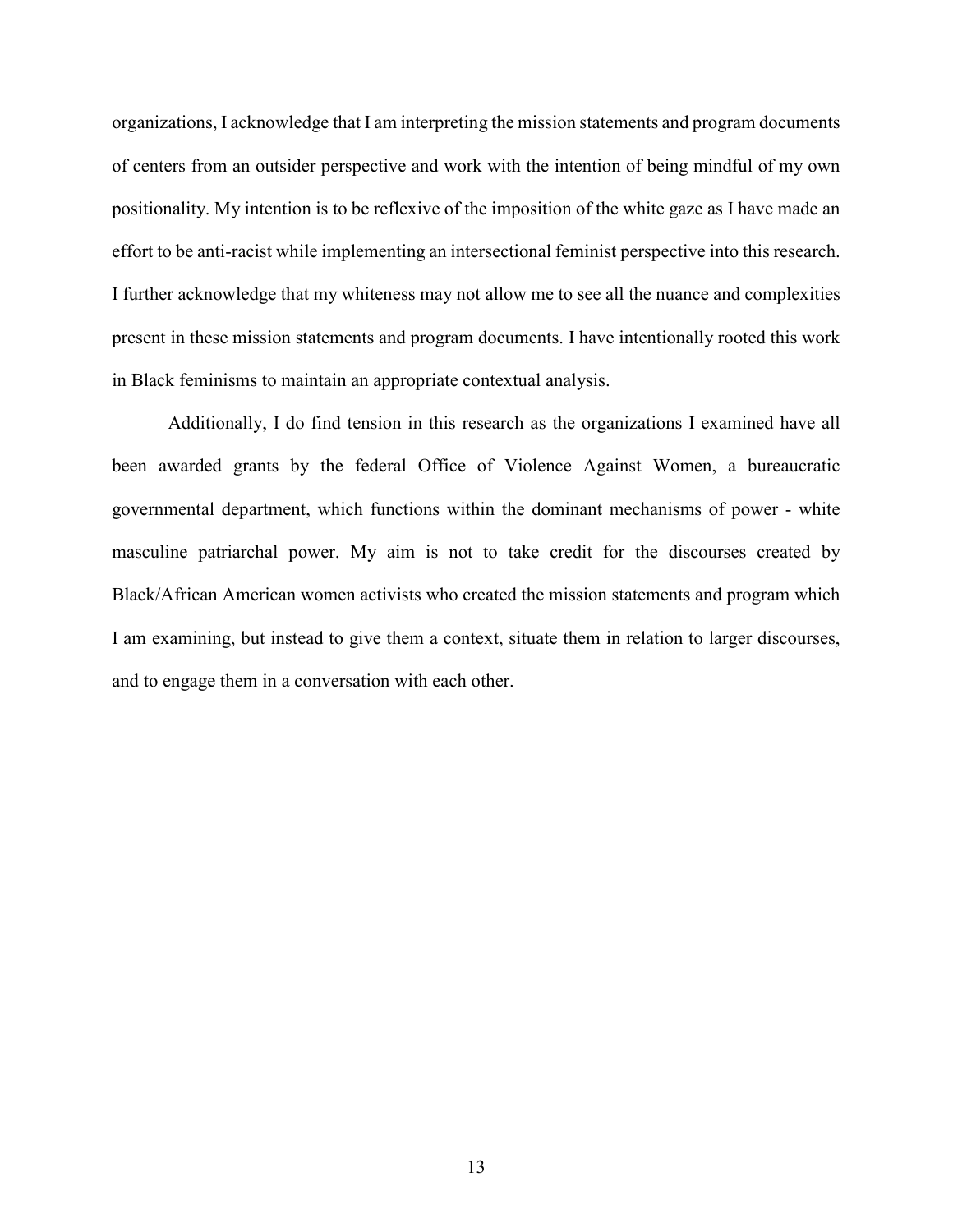#### **THEORETICAL FRAMEWORKS**

My goal has been to put this feminist critical discourse analysis of DV/RCC who serve primarily Black/African American populations mission statements into a theoretical context of intersectionality and Foucauldian understandings of discursive power and material feminisms (Bartky, 1997; Crenshaw, 1989; 1991; Foucault & Rabinow, 1984). I argue that the mission statements and program philosophies of DV/RCC have a direct impact on the bodies and lived experiences of survivors of violence. These program documents shape the philosophy that drives the shelter and counseling programs and in turn the way these programs are structured. Consequently, this shapes the embodied experiences of survivors of violence who are seeking services from those programs. Discursive regimes of power speak through and are made material through the actions of abusers, survivors of violence, and staff of shelters and counseling programs.

# **Discursive Patriarchal Power**

In Sandra Bartky's influential piece "Foucault, Femininity, and the Modernization of Patriarchal Power" (1997), she offers a theorization of the material effects of the Foucauldian concepts of discursive patriarchal power on female bodies. Similar to the effects of discursive patriarchal power which coerce women to adhere to oppressive norms of femininity, domestic violence and sexual assault have material effects on women's bodies which coerce women to surveil and therefore modify their behavior (Bartky, 1997). The body then becomes a site of struggle, and often resistance, for both femininity and intimate partner violence. Just as femininity impacts feminine people and non-feminine people, the material effects of discursive patriarchal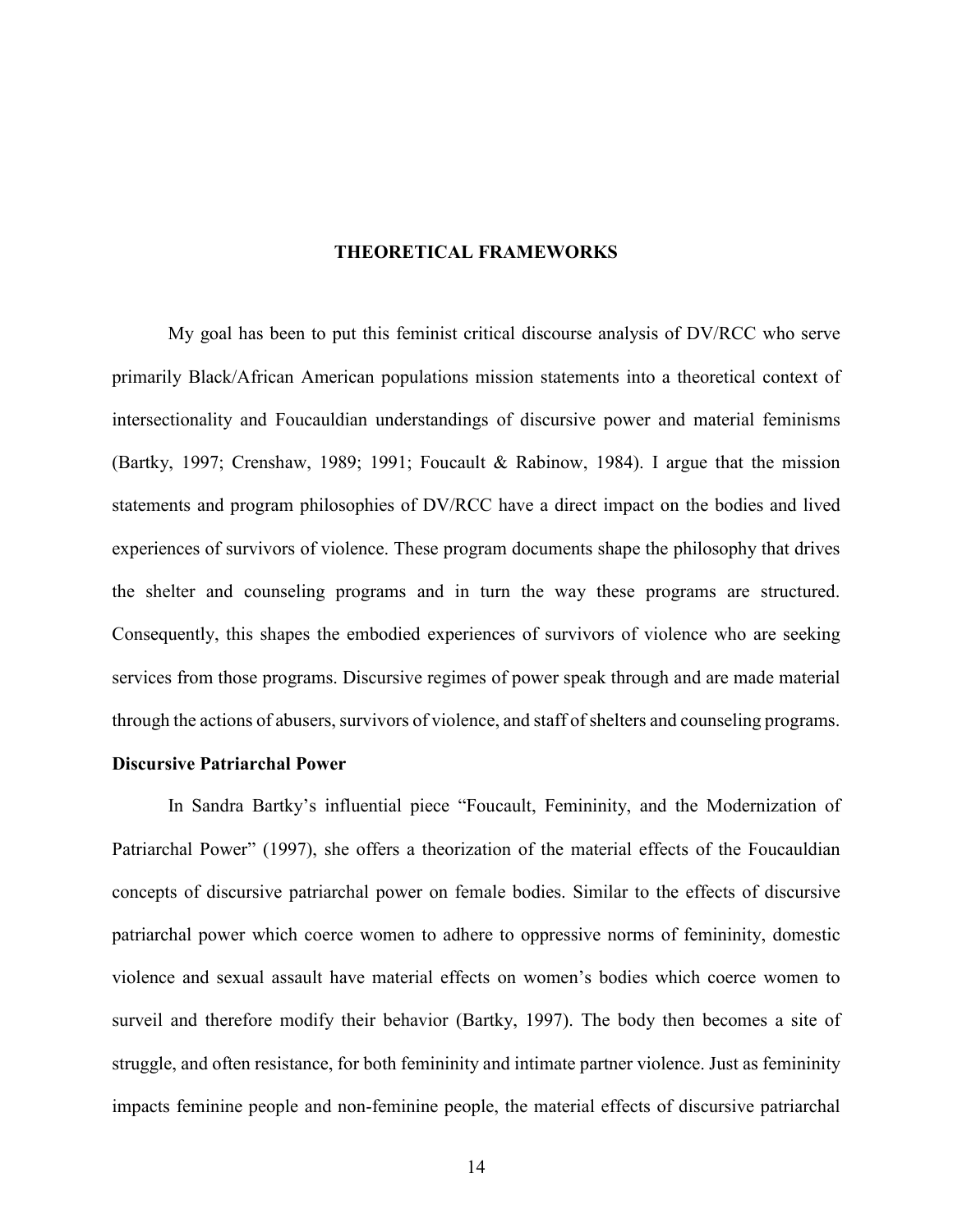power are experienced by both intimate partner violence survivors and those who have never experienced violence. The threat of domestic violence and sexual assault is always present and impacts the way women navigate the world.

Andrea Cahill extends Bartky's theory of discursive patriarchal power to include rape, and the threat of rape, as an (oppressive) element of femininity and therefore discursive patriarchal power that regulates women's subjectivities and bodies.

The threat of rape, then, is a constitutive and sustained moment in the production of the feminine body. It is the pervasive danger which renders so much public space off-limits, a danger so omnipresent, in fact, that the 'safety zone' which women attempt to create rarely exceeds the limits of their own limbs, and quite often falls far short of that radius (Cahill, 2000, p. 56).

Cahill offers the perspective that as a result of discursive patriarchal power women are rarely safe in their own bodies, which in turn coerces women to alter their behavior in effort to reduce the potentiality of violence on their bodies. Women therefore become responsible for preventing violence on their bodies. This large-scale threat of rape and personal responsibility to prevent your own rape produces docile bodies and therefore depoliticizes violence against women (Foucault & Rabinow, 1984).

Westlund (1999) theorizes a new understanding of intimate partner violence that incorporates Foucault's conceptualization of power as discursive. To describe this individual dynamic of power Jana Sawicki (1999) states, "Individuals and groups do not possess power but rather occupy various and shifting positions in this network of relations," (Sawicki, 1999, p. 191). Westlund finds common ground between the Foucauldian understanding of power and the grassroots feminist understanding of individual power by legitimizing elements of each epistemological approach to argue that domestic violence and sexual assault materialize as both pre-modern power and modern power. Domestic violence and sexual assault constitute pre-modern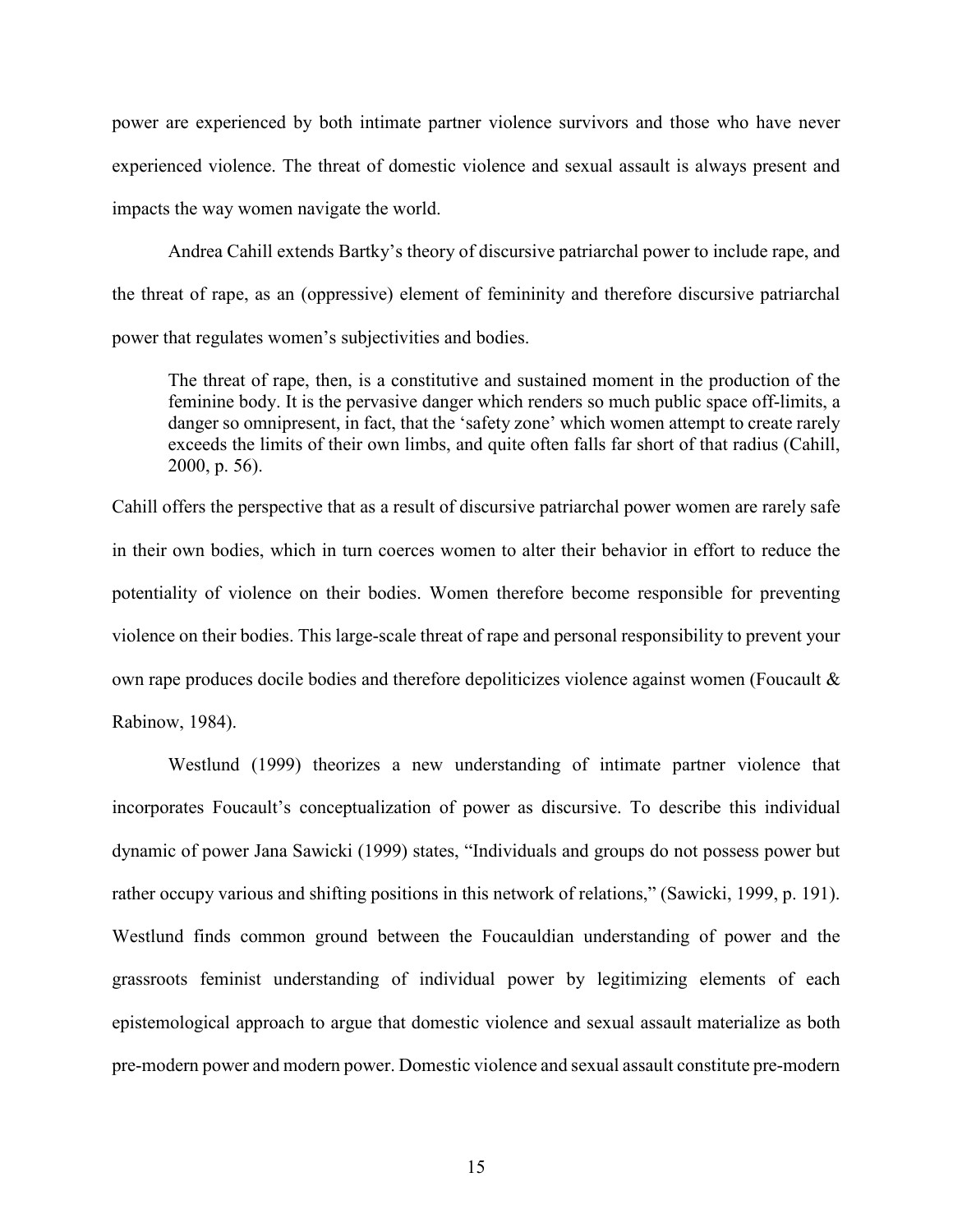power in terms of regulation and punishment enforced through violence, understood as the right to take life, and of modern power in terms of regulation enforced through dominant discourses.

The battered and tortured body of the conquered subject evidence the power of the monarch and the batterer alike, and it is used by both in an 'exercise of terror' that makes clear the asymmetrical relation of power between 'sovereign' and 'subject' (Westlund, 1999, p. 1048).

This asymmetrical relation of power is present in individual abusive relationships and the larger culture that naturalizes gender-based violence. Therefore, the pre-modern and modern power of domestic violence and sexual assault are experienced simultaneously. This concept of Foucauldian discursive patriarchal power is useful for this research to understand the discourses of power embedded within mission statements and within discourses about domestic violence and sexual assault. Often discourses of patriarchal power are not overt; thus, agency mission statements may represent an awareness of the responsibility to patriarchal power, both pre-modern and modern, without explicitly exposing that power. A latent analysis of the discourse can be used to identify these structures of power, such as I have done here (see methodology, below).

# **Material Feminism**

For this work I draw on Stacy Alaimo and Susan Hekman's theory of (new) material feminism discussed in "Emerging Models of Materiality in Feminist Theory" as a way to understand the "relationship between discourse and matter" (Alaimo & Hekman, 2008, p. 6). This concept is significant to this project as it combines the Foucauldian concept of discourse as power and individual lived/bodily experience. Alaimo and Hekman go on to describe material feminism as incorporating a political perspective by analyzing how "political decisions are scripted onto material bodies" (Alaimo & Hekman, 2008, p. 8). A longstanding feminist structural insight holds that it is important to understand domestic violence and sexual assault as political issues to avoid morphing the violence into an individual or personal problem. Domestic violence and sexual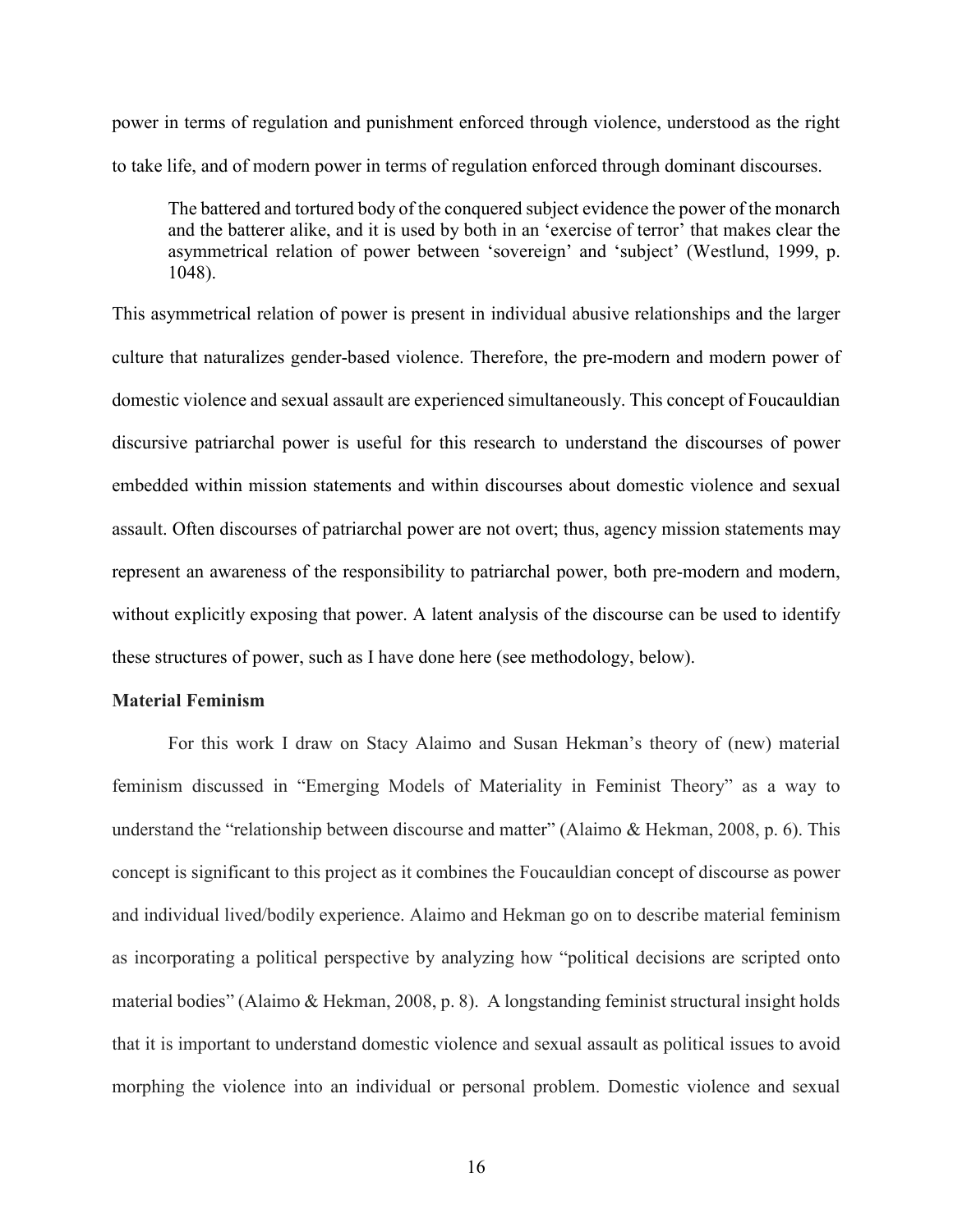assault are issues of material feminism as they have actualized material consequences in the lives and on the bodies of those who experience violence, on an individual level and at the community or population level. Literal wounds on the bodies of violence survivors signify their perceived failures to meet the idealized norms of femininity which have been surveilled by their abusers using mechanisms of discursive patriarchal power. While this research project does not study the individual people who experience violence against women, it does take into account cultural discourses—as contained within the mission statements—that articulate understandings of the effects of intimate partner violence. This cultural discourse impacts the ways individual survivors experience intimate partner violence and the provision of social services in response to that violence. Additionally, I argue that the mission statements and other program documents I have included in this research explicitly take into account the lived experiences of survivors of violence.

#### **Intersectionality**

Intersectionality theory is also an appropriate theoretical framework for this research project because it makes visible the ways racialized and gendered bodies experience forms of violence and oppression that are made invisible by hegemonic mechanisms of systemic oppression and structural violence (Crenshaw, 1989; 1991). Intimate partner violence is a form of structural and systemic violence that women of color disproportionately experience (Black et al, 2010; Jindasurat & Waters, 2015). Crenshaw's groundbreaking work, "Mapping the Margins: Intersectionality, Identity Politics and Violence Against Women of Color," clearly points to the theoretical reasons why and how women of color disproportionately experience intimate partner violence including systemic racism and sexism. DV/RCC that primarily serve Black/African American populations are intersectional in their practice and philosophy. They take seriously what has systematically been made invisible: violence against Black women. Additionally,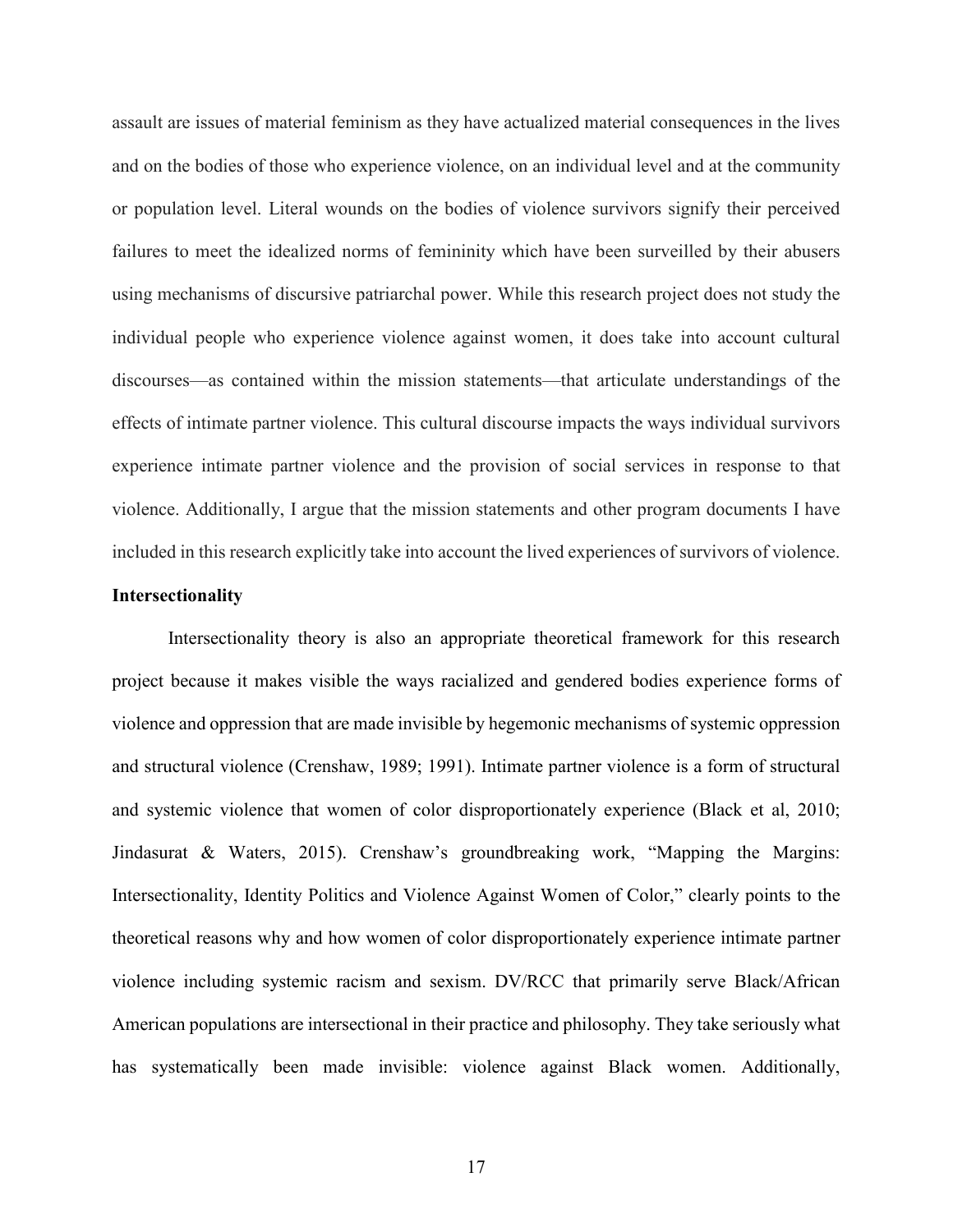intersectionality offers us an explanation why gender and race cannot be separated in discourses about women of color—their experiences of racism and sexism look different than white women's experiences of sexism or men of color's experiences with racism. Importantly, in comparison to white women, women of color disproportionately live in poverty, women living in poverty disproportionality experience domestic violence and sexual assault, and both women of color and women living in poverty are more likely to seek out services from DV/RCC (Black et al, 2011; US Census Bureau, 2016). Meaning, violence against women has a more acute impact and vulnerability for women of color at the structural and systemic level, imparting DV/RCC that serve Black/African American populations with particular importance and meaning. Additionally, I want to frame Crenshaw's intersectionality theory as a material feminism. Considering that identity markers are often visible on the body, including, but not limited to, race, sex/gender, class, and disability, identity is often material and the consequences of identity can be material. Intersectionality accounts for and is theorized around the material and claims the body as a site of struggle and resistance.

 Discursive patriarchal power, intersectionality and material feminisms are relevant to this research project as each framework addresses and values the lived experience of individuals, and each politicizes violence against women, understanding it as an oppressive and dominant cultural discourse. These three theoretical frameworks have allowed me to understand the perspectives of, and to locate and frame the discourses of DV/RCC that serve Black/African American populations. The discourses found within the agencies' mission statements represent a conversation between dominant oppressive discourses and discourses of resistance that draw on Black/African American historical resistance.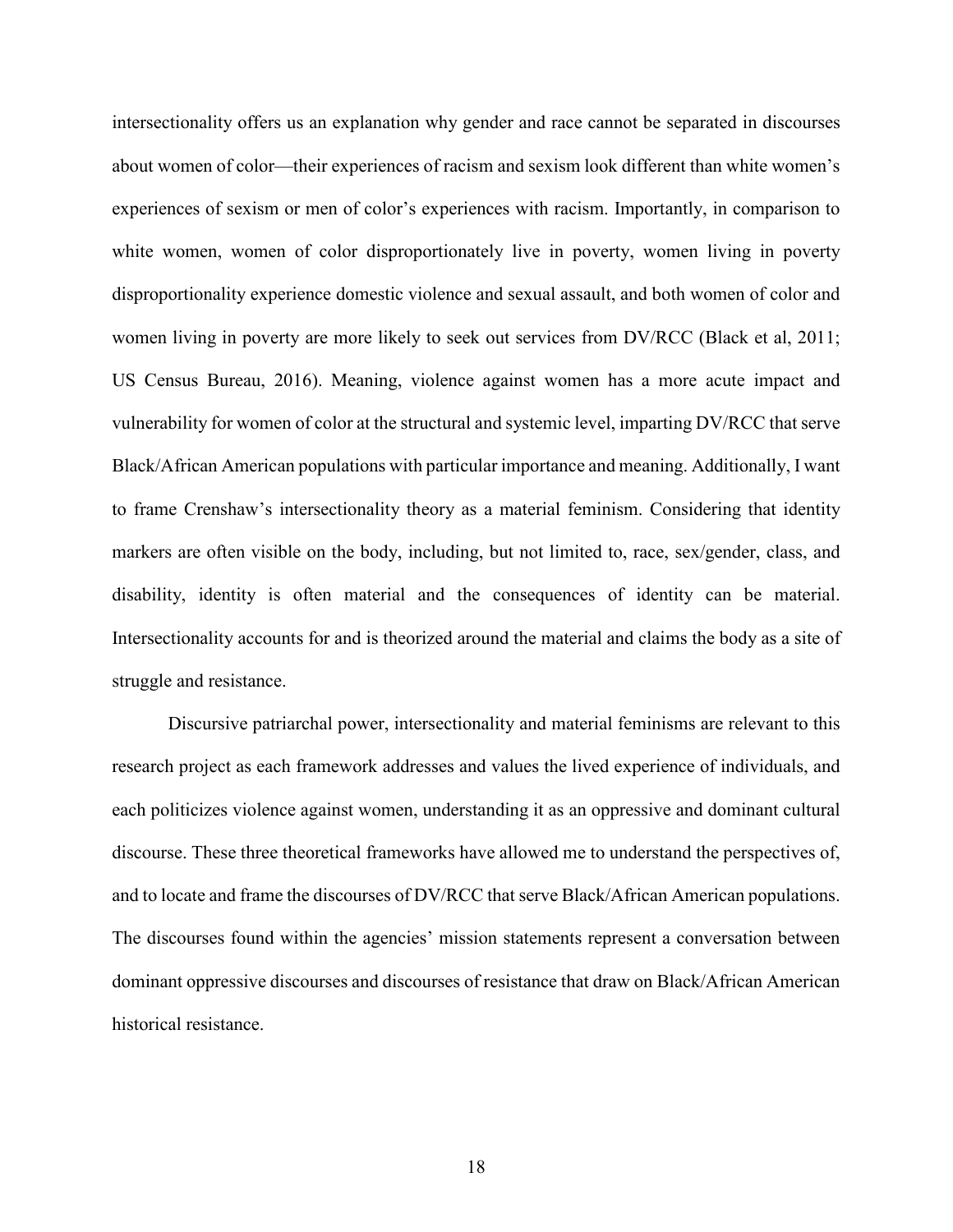# **METHODOLOGY**

To choose which center's mission statements and program documents to include in this analysis I looked to the U.S. Department of Justice, Office of Violence Against Women's 2015 award grantees for the Sexual Assault Services Culturally Specific Grant and the Grant to Enhance Culturally Specific Services for Victims of Sexual Assault, Domestic Violence, Dating Violence and Stalking and I chose the agencies whose culturally specific group is identified as Black/African American populations, resulting in a total of three agencies (Grant Programs, 2015). These three agencies, Our House, Jenesse Center, and Black Women's Blueprint, are listed in the table below along with their location, founding year, and identification as a domestic violence and/or rape crisis center (FY 2015 OVW Grant Awards by Program, 2015). While these are the only three Black/African American serving agencies that received one of the two culturally specific grants, these centers are representative of a broad range of geographic locations throughout the United States, type of center, and have a diversity within their program documents giving these centers unique structural similarities and differences.

**Table 1. Black/African American serving DV/RCC.**

| <b>Organization Name</b> | Location                | <b>Year Founded</b> | <b>DV/RCC</b> |
|--------------------------|-------------------------|---------------------|---------------|
| Our House, Inc.          | Greenville, Mississippi | 1995                | DV/RCC        |
| Jenesse Center, Inc.     | Los Angeles, California | 1980                | DV            |
| Black Women's Blueprint  | Brooklyn, New York      | 2008                | <b>RCC</b>    |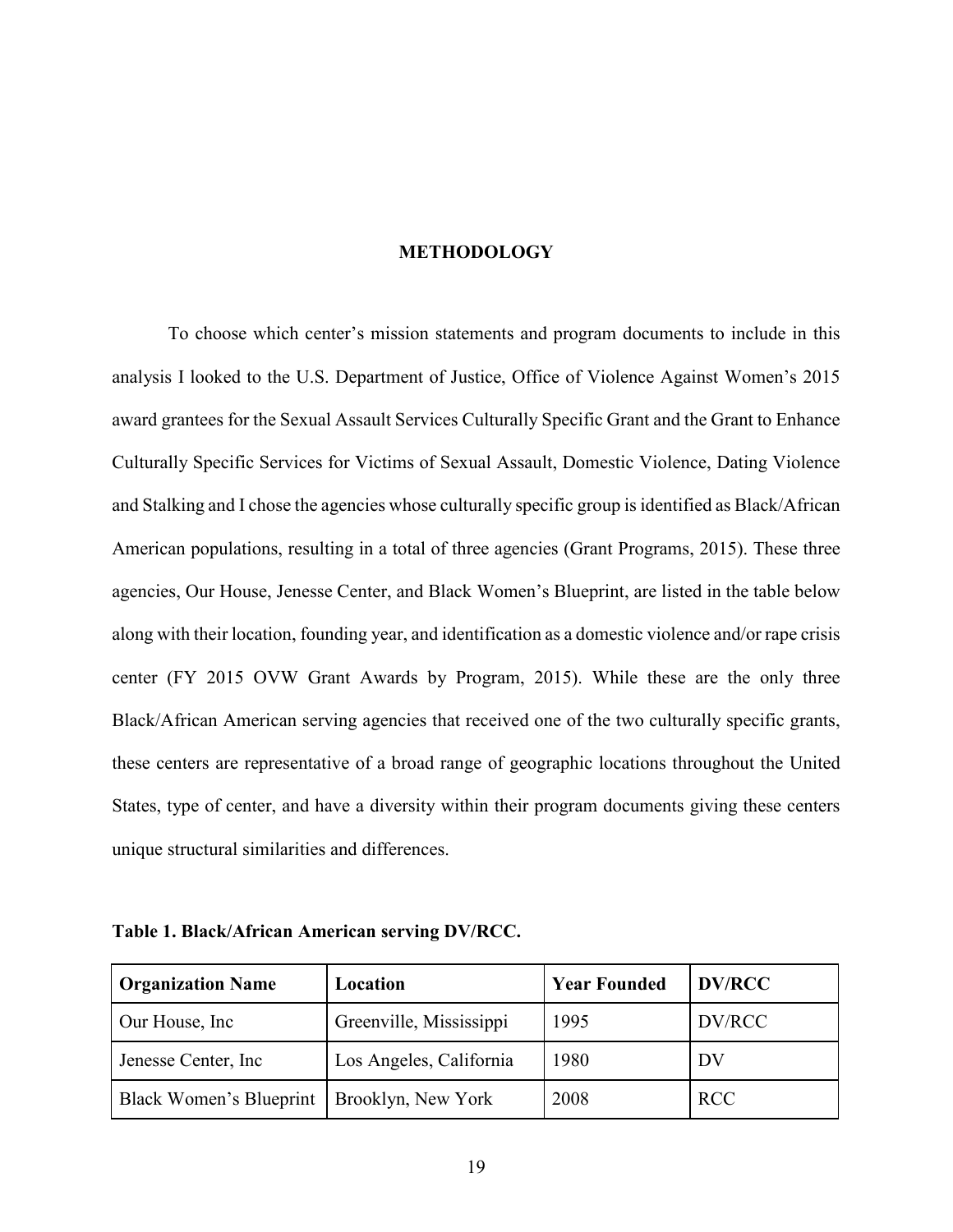Upon selection of the DV/RCC to include in this analysis I gathered their mission statements and other supporting program documents from their individual websites. To be eligible for a federal grant through the Office of Violence Against Women an organization must be certified as a 501(c)3 charitable organization through the Internal Revenue Services and submit documentation of an established board of directors that reflects the specific cultural community they serve and an established commitment to providing domestic violence and/or sexual assault intervention and prevention services. Interestingly the grant application does not require an agency to submit their mission statement (Grant Programs, 2015). Non-profit agencies typically have a mission statement to provide a philosophical anchor to the organization as it exists to fulfill that mission (McDonald, 2007). The agencies I have chosen to include all have mission statements that are easy to find on their websites and therefore easily accessible to the public. I also include other relevant documents that guide the organization and reflect its philosophy and goals. I broadly call these additional supporting documents "program documents" to create consistency as they all generally function in the same or similar capacities, but they may include an agency's philosophy, vision statement, guiding values, motto, organization promise, or annual report.

#### **Research Question**

Through this project I pose these questions: What is the discourse produced by the mission statements of DV/RCC that serve Black/African American populations in the United States? Is a discourse of resistance articulated in these mission statements? How is that discourse articulated? What is the meaning of resistance to DV/RCC that serve Black/African American populations?

Using Michelle Lazar's (2007) theorization of a feminist critical discourse analysis I used guiding and sensitizing questions to code and open-code the various program documents I have collected from agency websites. I used Atlas.ti to code electronically searching for patterns in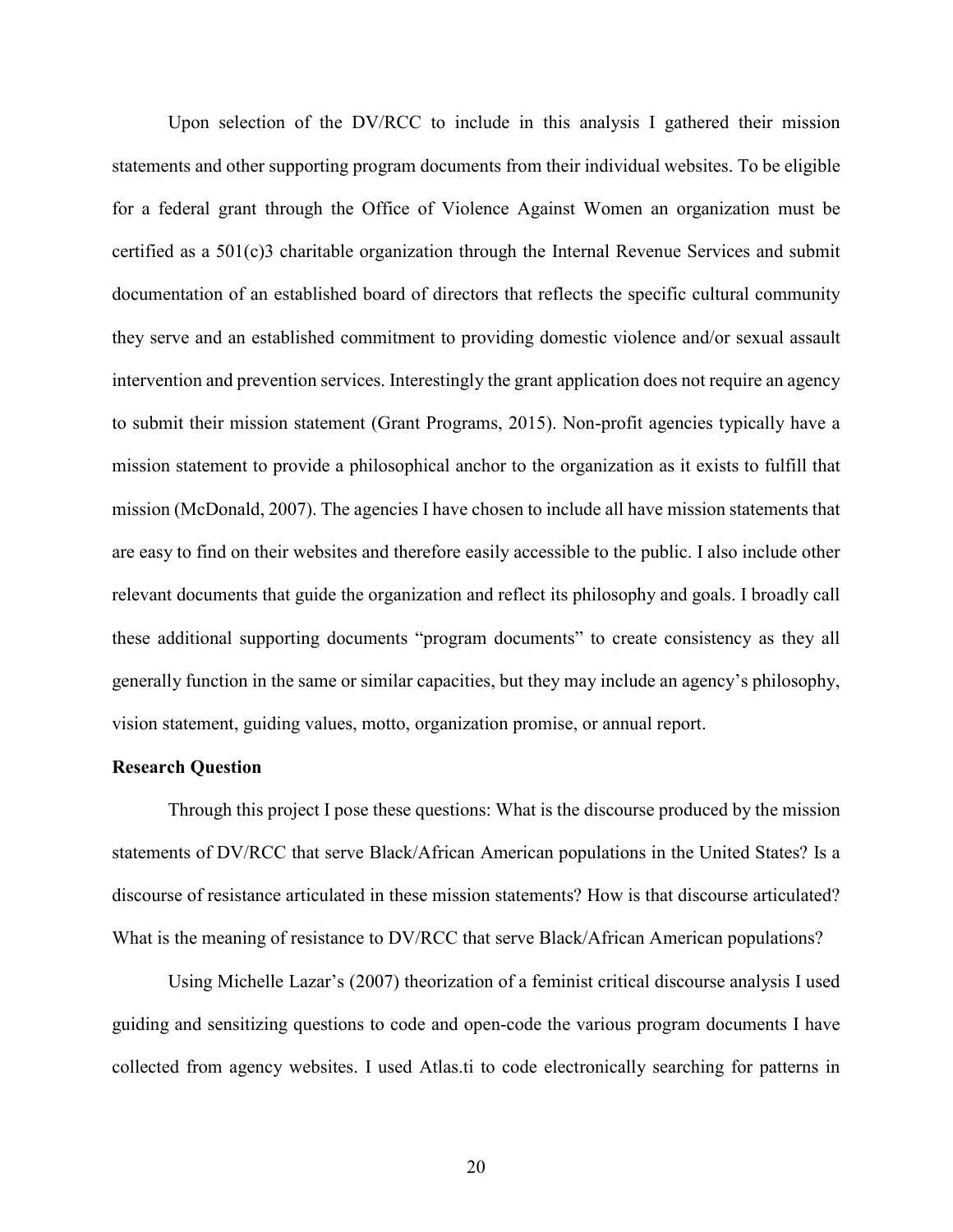language, communication and message which articulate a larger latent discourse. I searched for common language including the words Black/African American, feminism, empowerment, cultural competency, healing, safety, victim/survivor, and community, along with common discourses that include specific cultural references, reference to larger systems of oppression/structural violence, and resistance narratives. I then connected these discourses to relevant feminist theoretical frameworks and concepts to analyze their meaning by using thematic coding and theoretical coding. To practice feminist and critical research I paid particular attention to ideologies of gender and dynamics of social hierarchies within the discourses (Lazar, 2007).

#### **Strengths-Based Approach**

 Finally, I have chosen to pivot away from a deficit model and instead use a strengths-based approach through this research project. Much of feminist research, particularly research on intimate partner violence, is structured around theorizing and deconstructing problems, failures or generally negative aspects of the topic and related work. While there is a multitude of deficiencies around intimate partner violence, including social service provision and violence prevention strategies that do need to be researched, I do not mean to delegitimize that work. However, for this project I instead choose to problematize that approach by addressing strengths, accomplishments and resistance embedded in the discourse of the organizations I have researched. Then, I discuss how those aspects of resistance are intertwined with recognitions of hegemonic patriarchal power. I find this embedded resistance to be a positive asset that reflects a long tradition of speaking truth to power.

Shelters and advocacy programs that are responsive to the many different voices and needs of battered women are well equipped to support and advance an array of oppositional strategies that resist and destabilize the norms that pathologize and revictimize survivors of domestic violence (Westlund, 1999, p. 1065).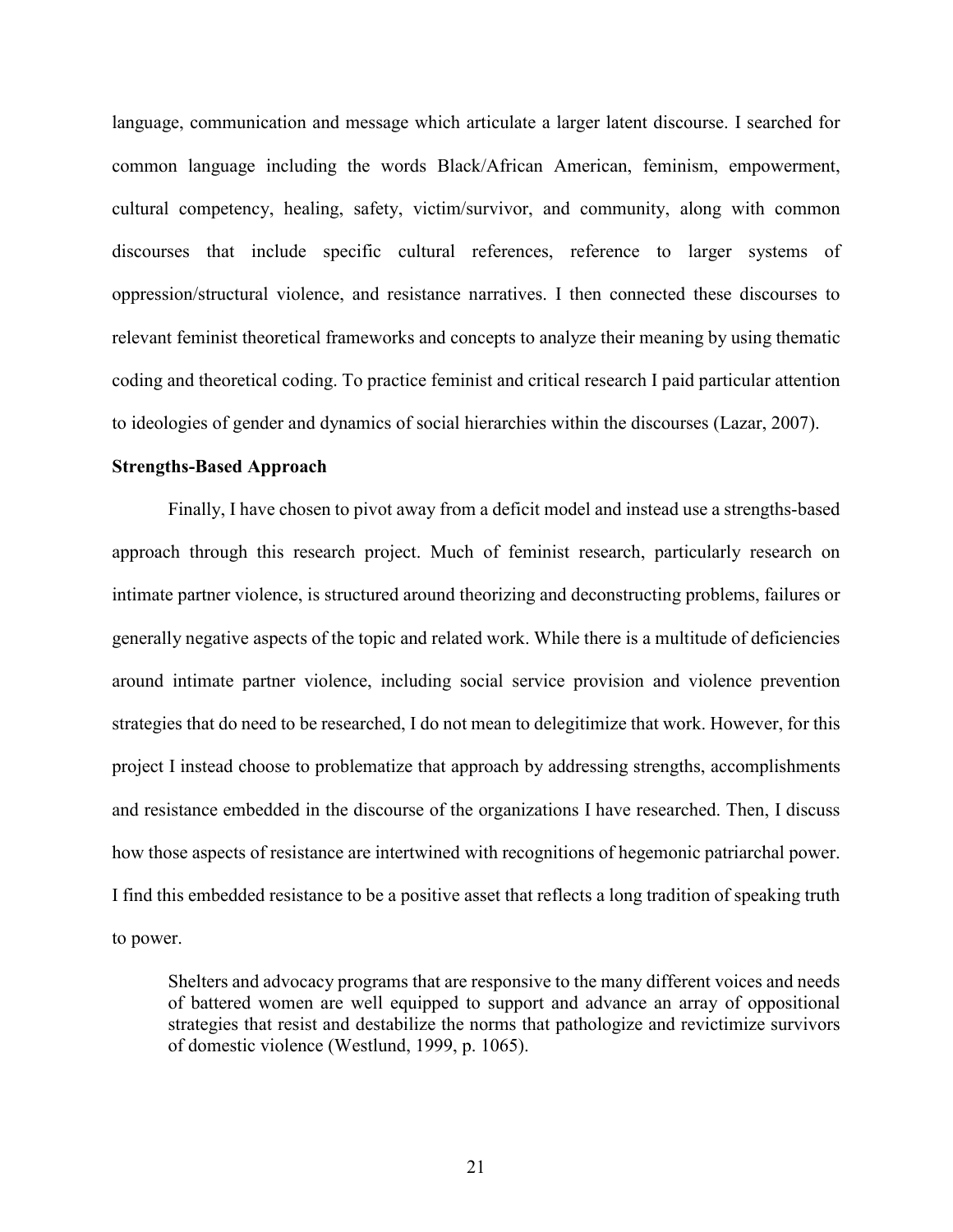This approach allows us to learn more about what these organizations have done and are capable of, understanding the complexities of their perspective. Lastly, a strengths-based model reflects the style of service provision implemented by DV/RCC staff, and exemplifies the goals of DV/RCC.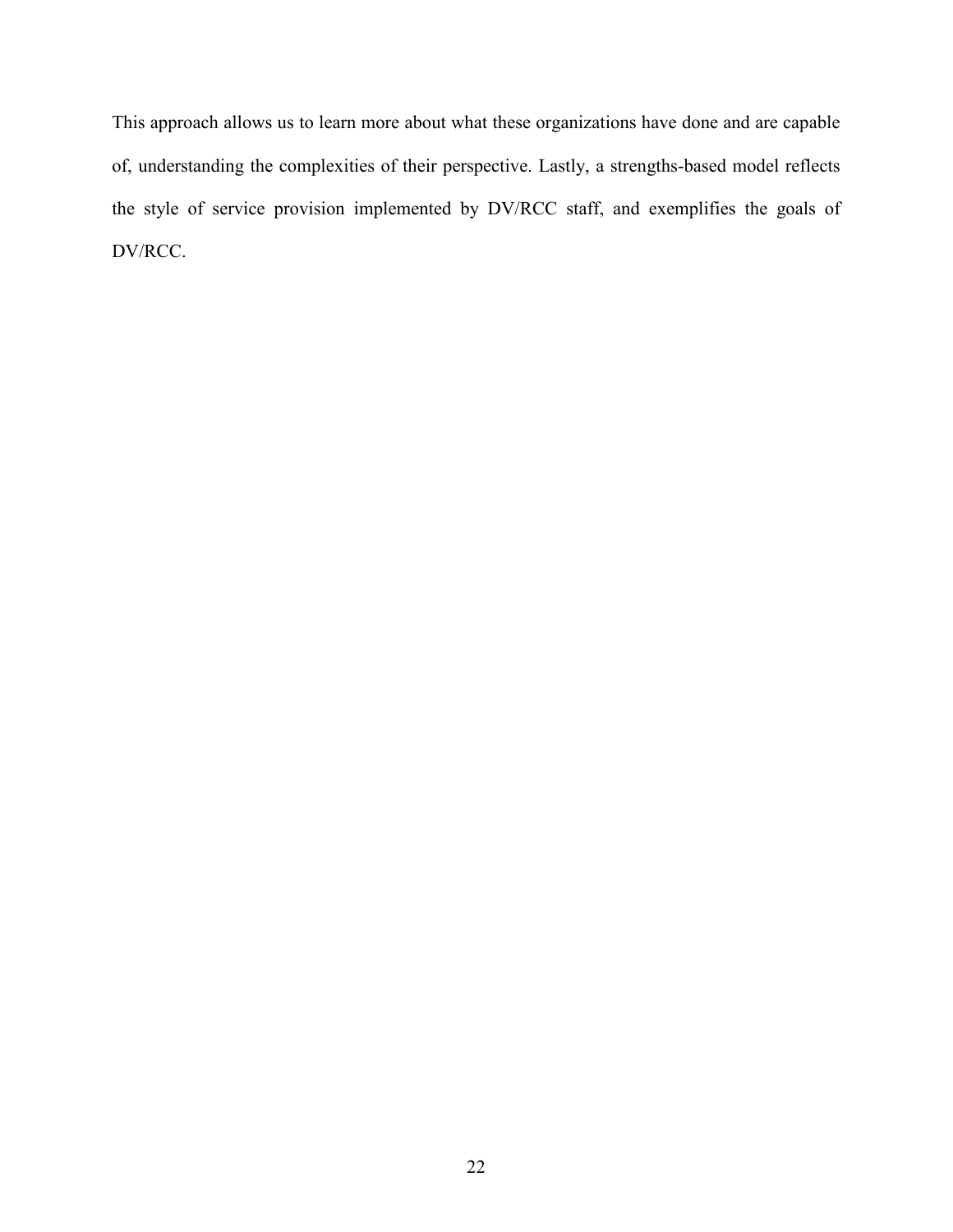# **ABOUT THE GRANTS**

 The federal Office of Violence Against Women provides the Sexual Assault Services Culturally Specific grant and the Grant to Enhance Culturally Specific Services for Victims of Sexual Assault, Domestic Violence, Dating Violence and Stalking, their program solicitations each state:

This program creates an opportunity for culturally specific community-based organizations to address the critical needs of sexual assault, domestic violence, dating violence, and stalking victims in a manner that affirms a victim's culture and effectively addresses language and communication barriers. Advocates report that survivors are more inclined to seek services from organizations that are familiar with their culture, language and background and that there is no 'one size fits all' approach to adequately address these critical needs. Culturally specific community-based organizations are more likely to understand the complex, multi-layered challenges and obstacles that victims from their communities face when attempting to access services. Culturally specific communitybased organizations are also better equipped to form essential relationships and engage their communities in the creation and implementation of services relevant to the diverse and unique needs of the victims (US DOJ OVW, 2015a, p. 1).

This purpose statement for the grants reveals that the federal government is aware of and responsive to the disproportionate number of women of color who experience and seek services for intimate partner violence. These grants are an institutionalized response to that systemic racial disparity. Importantly, the Office of Violence Against Women has identified that Black/African American communities as a "priority area" as they are an underserved population. However, these two federal grant programs each provide less than \$300,000 annually in funding to awarded organizations, which is a relatively small funding source compared to other federal and state level grant programs. While these grants may seem like a significant example of violence against women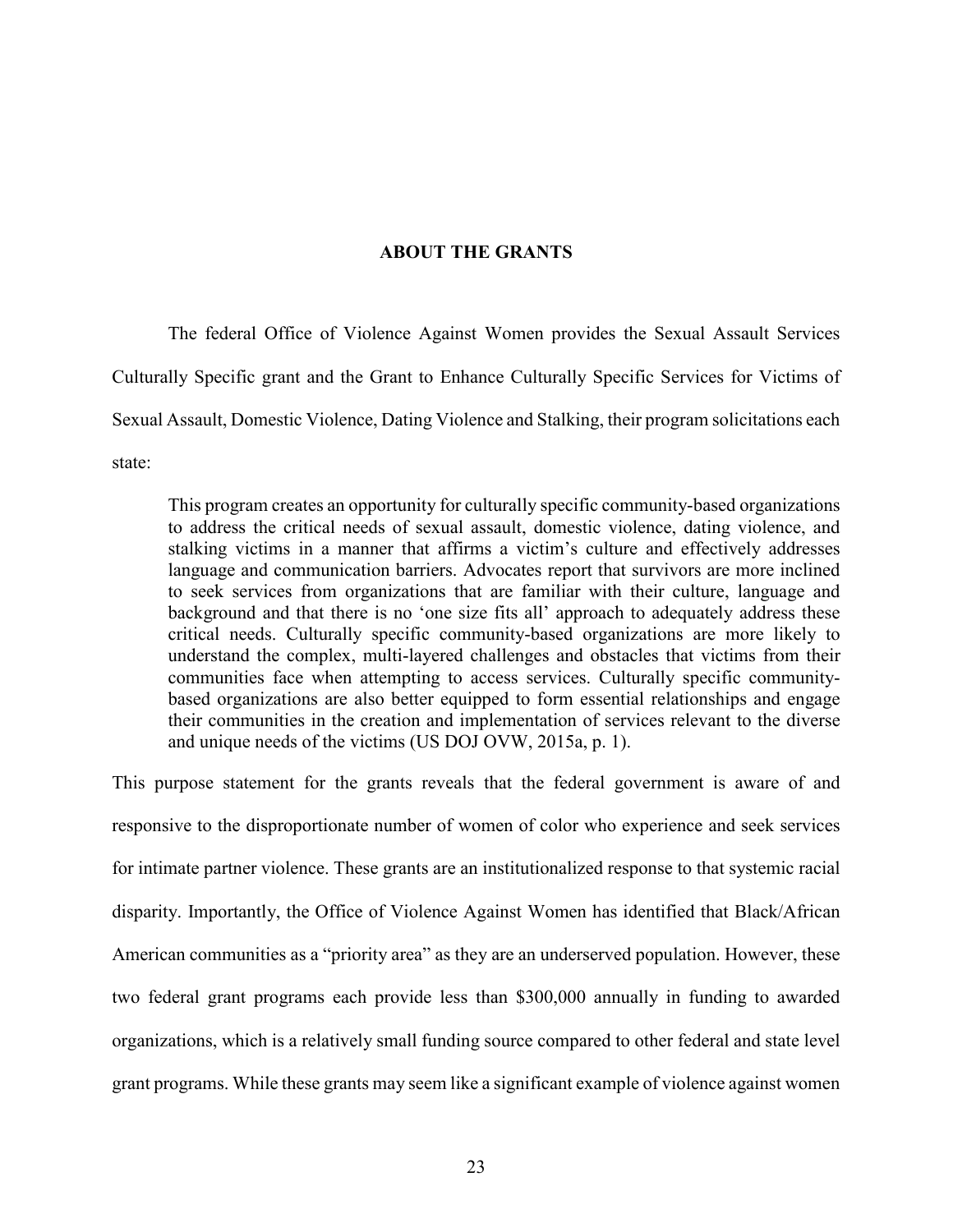being acknowledged and taken seriously it is also a way the bodies of women of color are highly regulated and undervalued. For better or worse, the grants represent the system of dominant governmentality that shape the way agencies are structured and how they function.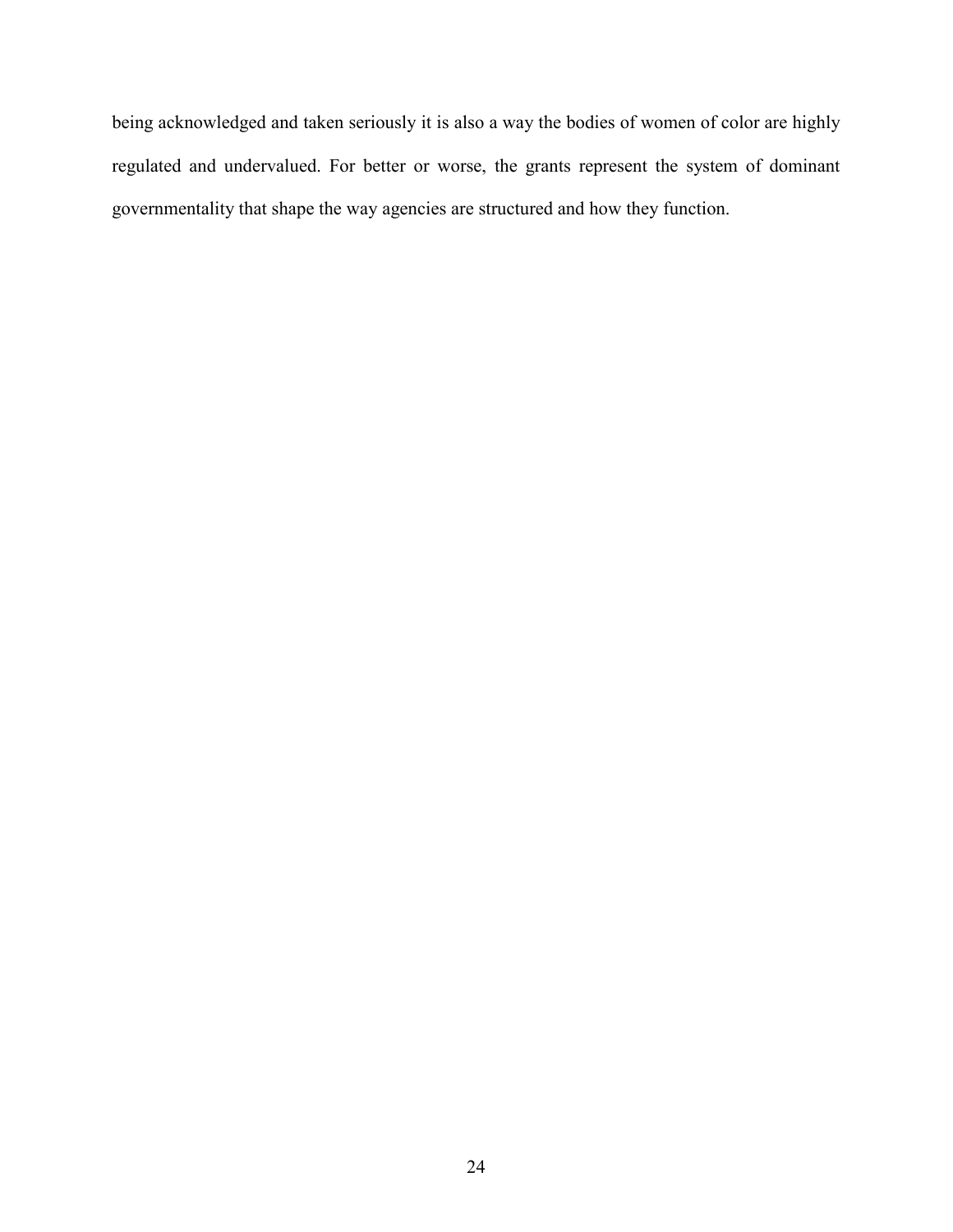#### **FINDINGS**

 In this section I describe my research findings for each of the selected agencies. I begin with Our House, Inc, a domestic violence and rape crisis located in Greenville, Mississippi. Next, I describe the findings from Jenesse Center, a domestic violence and rape crisis center located in Los Angeles, California. Then, I describe my findings from Black Women's Blueprint, a racial justice organization that provides rape crisis services in Brooklyn, New York. Finally, I discuss the connections and common themes I found that the three agencies share that more directly address my research questions.

# **Our House**

Our House, Inc, is a domestic violence and rape crisis center located in Greenville, Mississippi. Greenville is a rural community with a population of about 34,000 people, according to the 2010 U.S. Census, and is located along the Mississippi River and Arkansas border, a particularly impoverished region of the south. Although located in Greenville, Our House provides services in 9 other rural counties in Mississippi, a huge geographic region. The services Our House provides are typical of most DV/RCC in the United States and include emergency shelter, counseling, support groups, community education and training, sexual assault response services, legal advocacy and 24-hour crisis hotline (Our House, 2016).

I coded Our House's mission statement, vision statement, fiscal year 2014/2015 annual report and a digital photo album of Our House's history. Interestingly, none of these program documents specifically identify which culturally specific population Our House provides services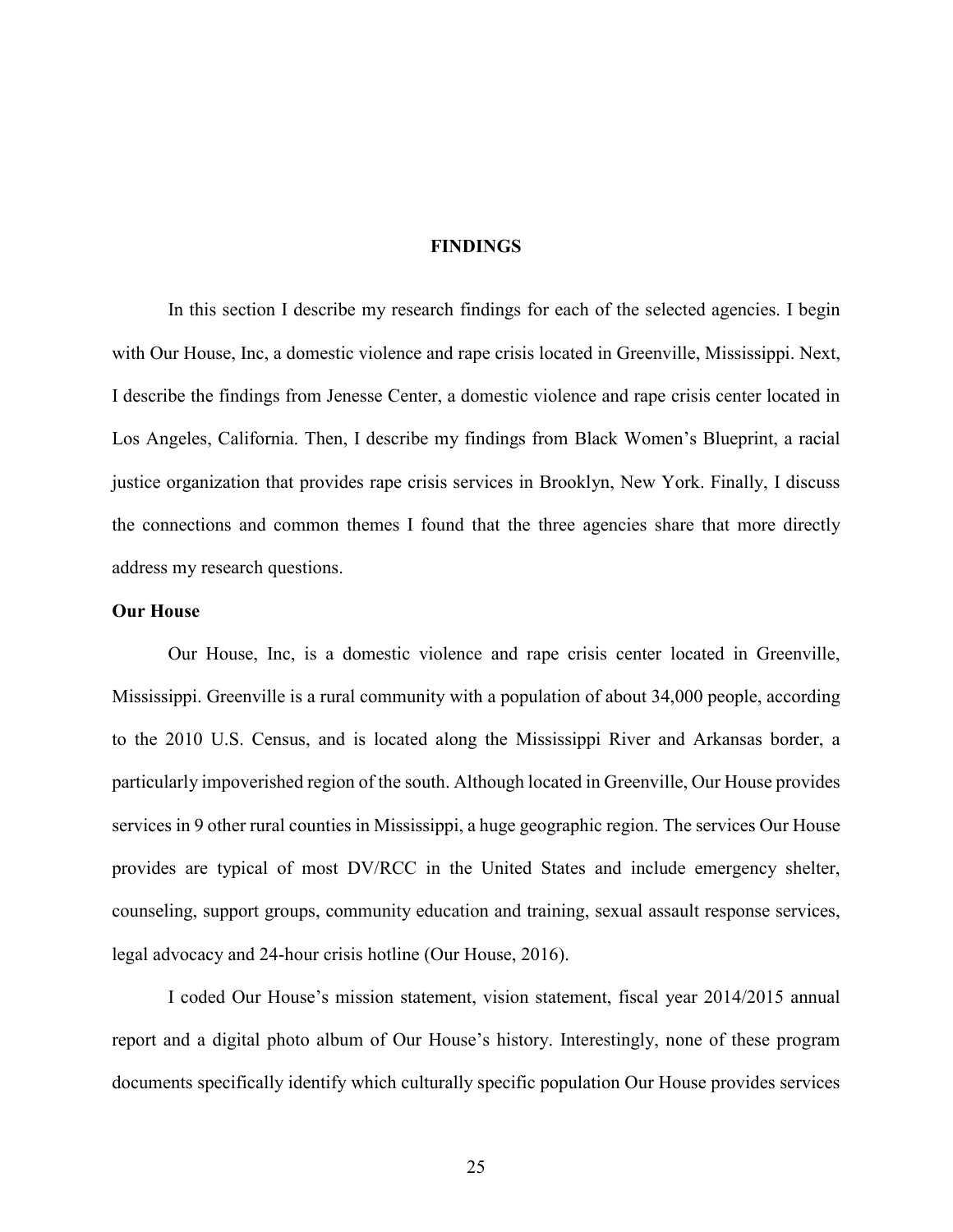to, or how those services are administered in a way that makes them culturally relevant/specific. However, we know Our House's culturally specific population is Black/African American for a variety of reasons. Black/African American populations are identified as an underserved population in the culturally specific grant guidelines; Our House reports that 95% of the clients they provide services to are African American, around 6,000 individuals, (Our House, 2016), and the images throughout Our House's program documents appear to be primarily of Black individuals based on phenotypical traits typically ascribed to African Americans, including stock images and photos posted by Our House. Additionally, the U.S. Census reports that 78% of the residents in Greenville, Mississippi are Black/African American, clearly identifying the location to be a rural Black community.

Most noticeably Our House's mission statement and vision statements are short and seemingly vague. Our House's mission statement,

To eliminate domestic violence and sexual violence through intervention, prevention, prosecution, victim protection and sustainable restoration,

invokes Reagan era tough on crime rhetoric by articulating their goals through the use of the language "prosecution" and "victim protection" (Our House, 2016). I find that this discourse has latent meanings of reproducing norms of whiteness and ideologies of neoliberalism through the use of crime rhetoric, which will be further discussed in the following section. None of Our House's program documents specifically mention feminism(s) or feminist perspectives, something I expected to find present because Our House was founded in 1980, placing its origins in the historical era of the feminist and battered women's movements. Additionally, Our House's annual report is incredibly transparent, with the bulk of pages being scans of financial documents, including annual audits, which speaks to the small amount of funding they receive, less than \$1,000,000 a year, to provide services to residents of a 10 county region.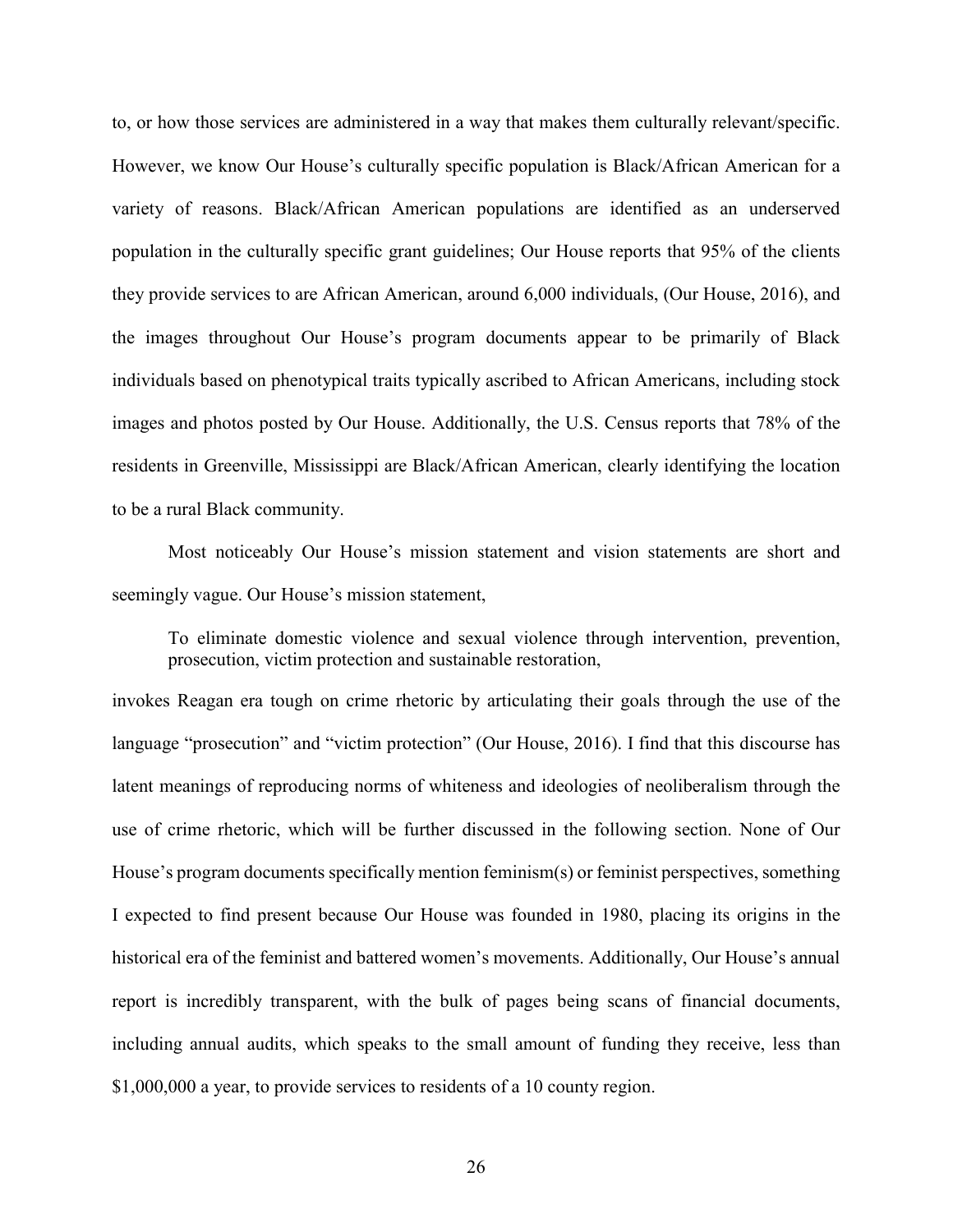# **Jenesse Center**

 Jenesse Center is a domestic violence center located in Los Angeles, California and provides services typical of most domestic violence centers in the country, including emergency shelter, 24-hour crisis hotline, counseling, support groups, legal advocacy, children's programs and community education (Jenesse Center, 2013). My analysis of Jenesse Center included their mission statement, program philosophy, agency history, annual report for fiscal year 2012/2013, and fundraising briefing. Similar to Our House, Jenesse Center surprisingly has no overt mention of Black/African American populations in their program documents. However, we know their culturally specific population is Black/African American because in Jenesse Center's 2012/2013 annual report they report their client population is 65% Black/African American (and 30% Latina). However, Jenesse Center's mission statement does identify that they provide "culturally responsive" services to survivors of domestic violence,

Jenesse's mission is to provide victims of domestic violence and their children with a comprehensive centralized base of support that is culturally responsive, and ensures their transition from immediate crisis to stability and self-sufficiency. Jenesse seeks to prevent and end the cycle of domestic violence through youth programming, education, public awareness and outreach initiatives, public policy and advocacy strategies and collaboration with key partners (Jenesse Center, 2013).

Jenesse Center also mentions that the organization was founded by "five African American women who were survivors of domestic violence" in their fundraising briefing. Additionally, like Our House, the images on Jenesse Center's website are largely of Black women and families, and throughout their program documents terms like "community" and "culturally sensitive" appear to be codes for race. This coding of language will be further discussed in the next section.

#### **Black Women's Blueprint**

The discourses and structure of Black Women's Blueprint (BWB) are significantly different from Our House and Jenesse Center. BWB is a feminist racial justice advocacy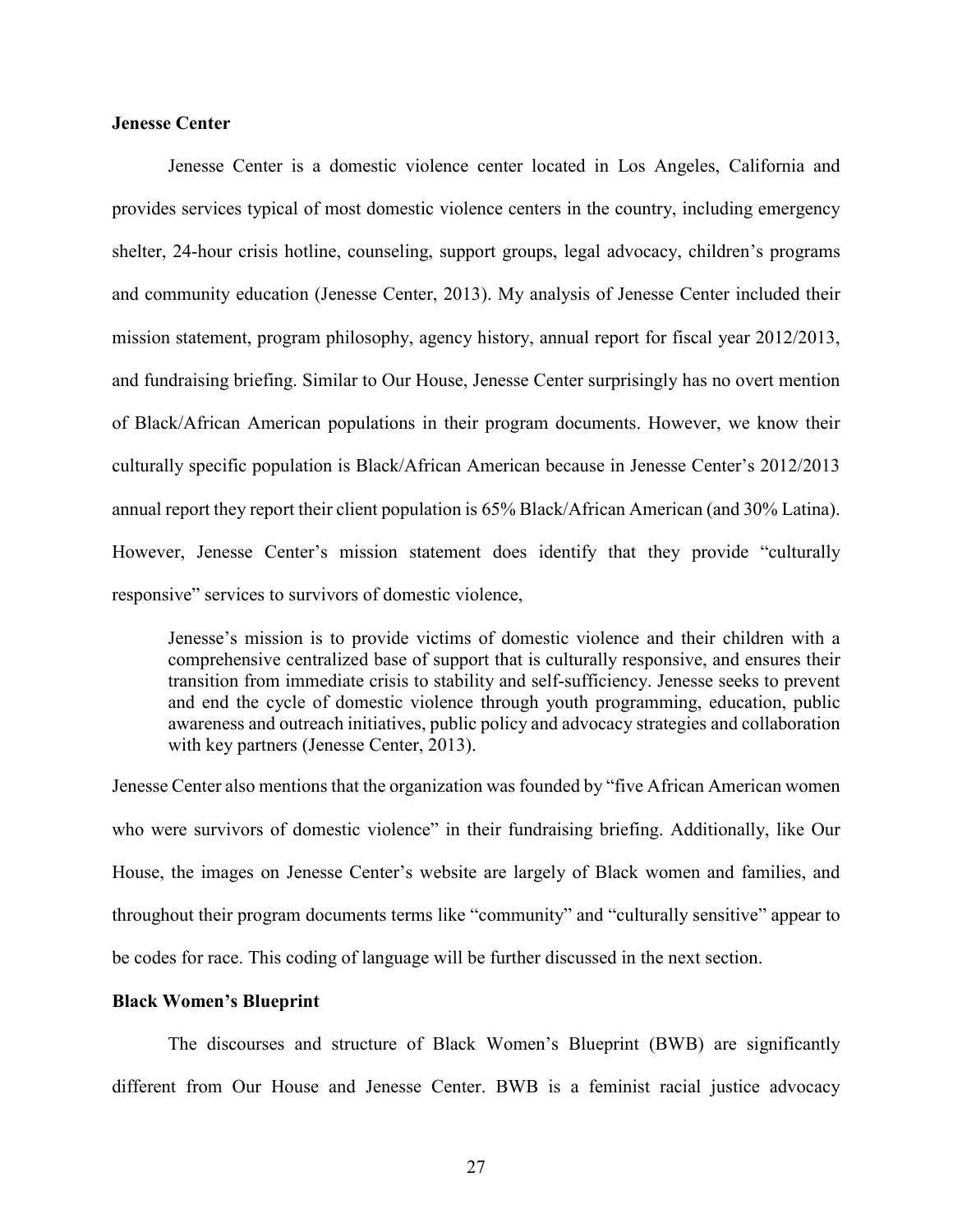organization that provides sexual assault crisis response services in Brooklyn, New York. BWB is not a typical DV/RCC in that they do not provide some of the hallmark services of DV/RCC like emergency shelter or counseling. However, similar to most DV/RCC they do provide extensive community education, although with a different perspective than typical DV/RCC. BWB's community education work addresses the unique and complex positionalities of Black women by framing violence against women as within the matrix of domination. BWB's mission statement and additional program documents are the most complex and theoretical of the three agencies included in this research. They specifically claim a feminist philosophy and transnational feminist influence, and call on well-known Black feminist theorists including Kimberlé Crenshaw and bell hooks (Black Women's Blueprint, 2015). BWB additionally specifically identifies as building resistance to the racialized and gendered violence Black women experience.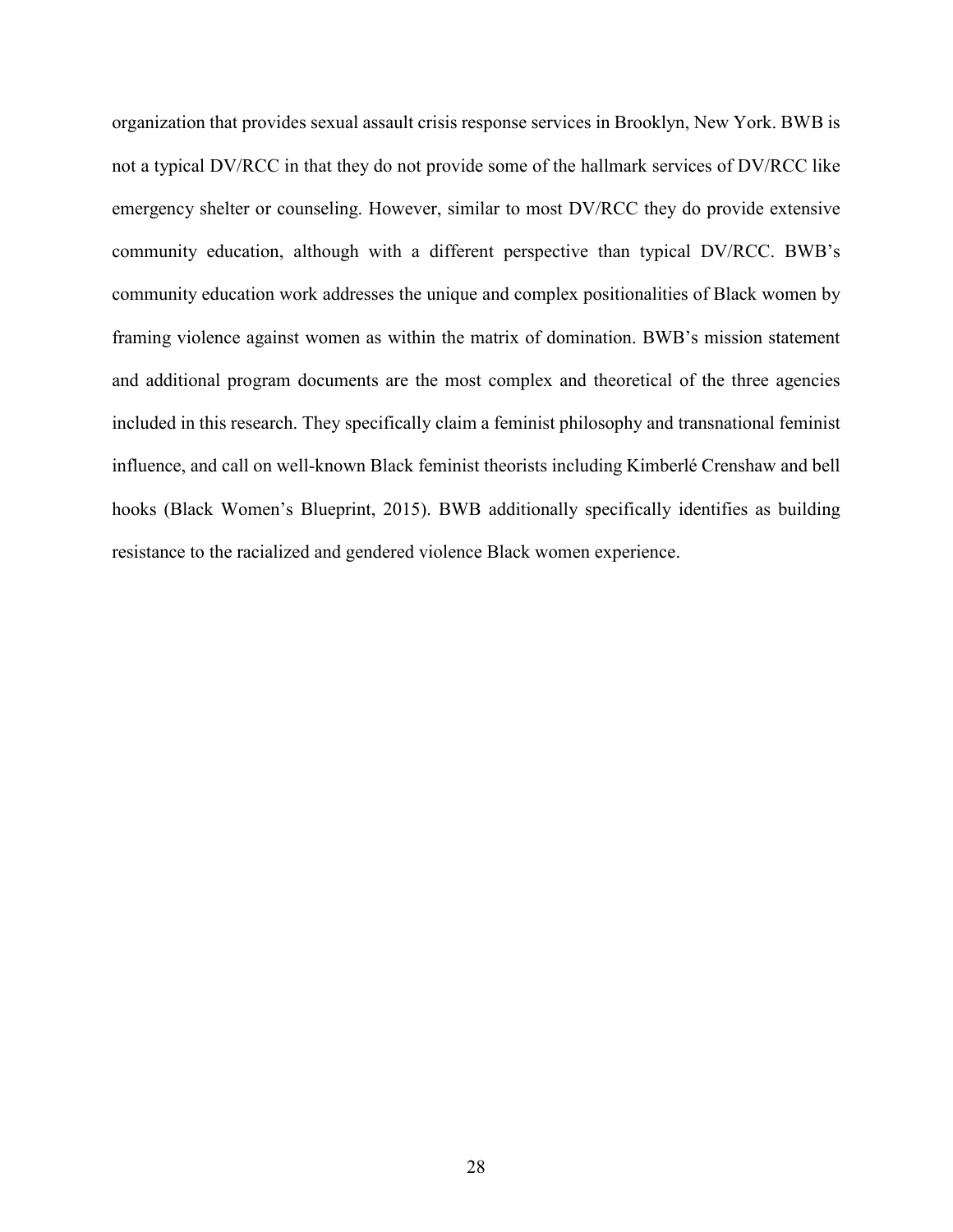#### **DISCUSSION OF THEMES**

#### **Black Feminism**

Most compellingly, what we know these three agencies all have in common is valuing Black/African American women, their voices, their perspectives and taking seriously the violence that happens to Black/African American women. This valuation and prioritization of Black/African American women reflects a Black feminist discourse. I understand Black feminism based on Patricia Hill Collins' (1990) conceptualization,

Black feminist thought consists of specialized knowledge created by African-American women which clarifies a standpoint of and for Black women. In other words, Black feminist thought encompasses theoretical interpretations of Black women's reality *by those who live it*, (Collins, 1990, p. 22).

Here Collin's articulates that Black feminism is grounded in Black women's unique and specific standpoint. This means Black feminism values Black/African American women's lived experiences, considers Black/African American women the experts in their own lives, and locates the lived experience as a site of knowledge creation. Collins goes on to describe Black feminist as reflecting "the thematic content of African-American women's experience," (Collins, 1990, p. 201), and as "best viewed as a subjugated knowledge," (Collins, 1990, p. 202), because it has been suppressed by traditional sites of knowledge which are typically dominated by white men. I infer that the DV/RCC included in this research engage in Black feminism because they are rooted in the standpoints of Black/African American women. Indeed it is this emphasis on Black/African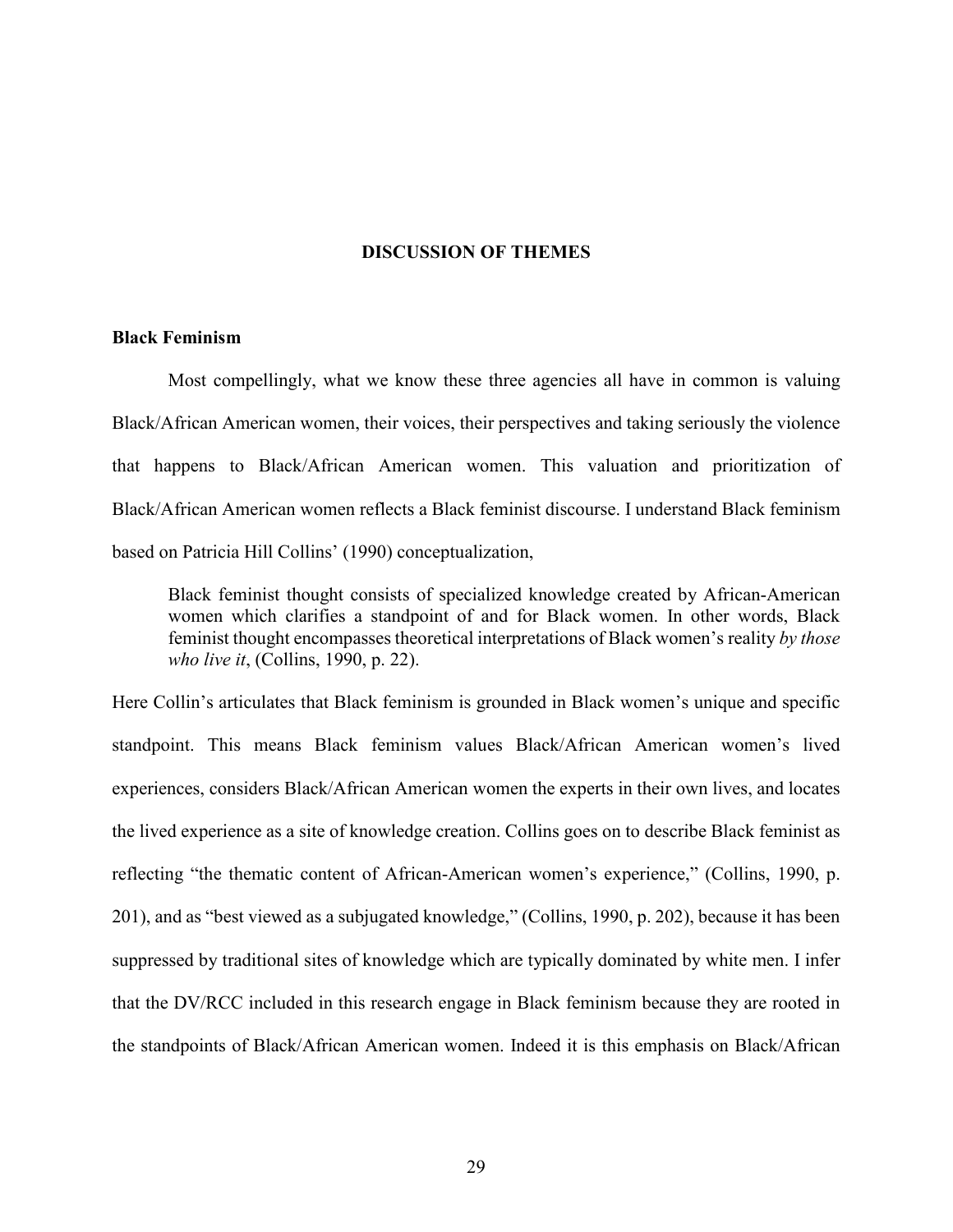American women's standpoint epistemology that I have used to search for Black feminist discourse.

Yet, the expression, or inference, of this Black feminist discourse is different for each of the three agencies. Unlike predominantly white social services agencies, Our House, Jenesse Center, and Black Women's Blueprint appear to prioritize Black/African American women and acknowledge the racialized gendered violence Black/African American women uniquely experience. Black Women's Blueprint is the most clear and forthright in this prioritization as "Black women" is in the title of the organization, and in statements like the one below,

We work to develop a culture where women of African descent are fully empowered and where gender, race and other disparities are erased. We engage in progressive research, historical documentation, support movement building and organize on social justice issues steeped in the struggles of Black women within their communities and within dominant culture (Black Women's Blueprint, 2015).

Our House and Jenesse Center do not plainly state their prioritization of Black/African American women but each have unique subtleties that allow us to infer this prioritization. For example, we can interpret a value of Black/African American women through the images on their agency websites and program documents. An image of a Black/African American woman on the beach looking at the ocean is used as the cover photo on Jenesse Center's annual report, and is used multiple times throughout the annual report, fundraising briefing and agency website as a visual theme. Jenesse Center's annual report, fundraising briefing and website also prominently feature images of Black/African American women and children to represent clients, staff, and donors. While Our House's annual report does not include many images, the images included in the annual report and on the agency's website are largely of Black/African American women and children. Though Black/African American women are not explicitly prioritized in Our House and Jenesse Center's program documents, the agencies' visual discourse communicates that prioritization.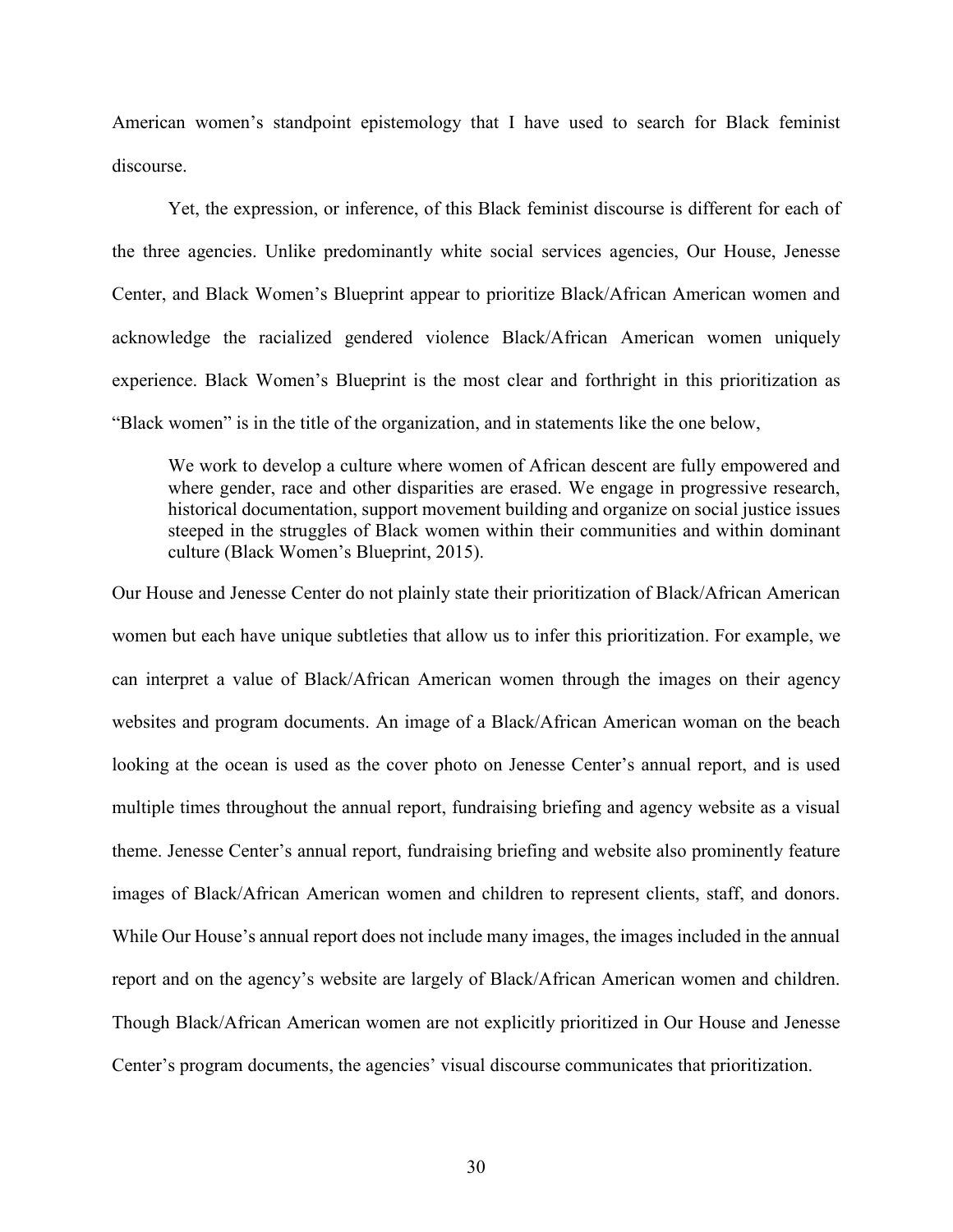I find a latent feminist discourse among the three agencies researched, although, Black Women's Blueprint is the only agency of the three that does specifically identify as a feminist organization and its philosophy as rooted in feminist theories. BWB's Framework for Liberation statement offers a rich explanation of their Black feminist philosophy,

Black Women's Blueprint is a transnational Black feminist organization which celebrates and seizes the opportunities of the African diaspora, all while mourning of the violent conditions that created it. Initially borne of the slave trade and the Middle Passage, and expanded by contemporary crisis on, and migration from, the African continent, the diaspora contains multitudes of individual testimonies which, when united, derive our true power as Black women. Black Women's Blueprint recognizes that uneven power relationships often exist between and among the many nations from which Black women come. We especially know how cross-border flows of ideologies, capital, politics, and power link Black women in varying ways. These flows define the choices Black women have on how and when to speak truth to power and fight back against what bell hooks calls 'neo-colonial white supremacist capitalist patriarchy.' Black women often lead complicated and contradictory lives and there is no one-size-fits-all solution for the challenges we face. Our work merges transnational feminisms of the global South with an American Black feminist ethos of intersectionality knowing that, at different turns, each of us may rise and fall with great (un)privilege. In some moments, something about us might give us greater access than our sister. In those same moments, we remember how important it is to be our sister's keeper - across borders, across difference, across generations (Black Women's Blueprint, 2015).

Here we can see BWB specifically frames itself as a Black feminist organization and connects their work and perspective to Black/African American historical oppression. Although Our House and Jenesse Center do not have philosophy statements as complex and as clearly rooted in theoretical frameworks like BWB, I argue that all three organizations have feminist discourses and a feminist praxis because they each name violence against Black women as domestic violence or sexual assault, therefore bringing it into public domain (Davis, 1998, p. 28). For example, from Jenessee Center's mission statement,

Jenesse's mission is to provide victims of domestic violence and their children with a comprehensive centralized base of support that is culturally responsive (Jenesse Center, 2013).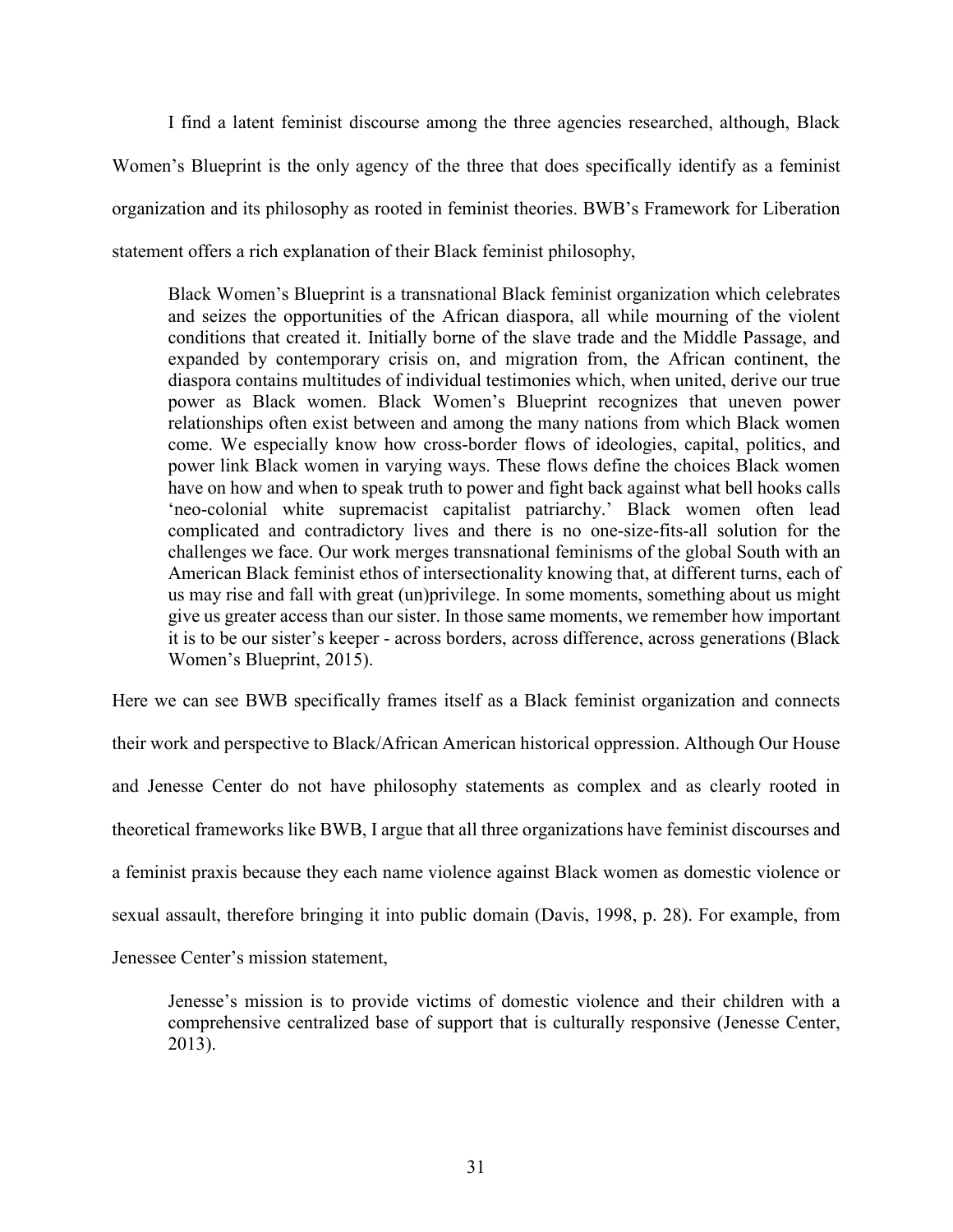Here, Jenesse Center has put intimate partner violence into the public domain, making it visible and available for critique, therefore pushing back against the culture of silence around intimate partner violence and silence around "personal" problems in the Black/African American communities (Collins, 1990; Ritchie, 2012). In this way these DV/RCC exemplify the feminist philosophy that the personal is political and an intersectional philosophy as they politicize the violence Black/African American women experience. While Our House and Jenesse Center do not claim a feminist philosophy, I argue that valuing Black/African American women's unique standpoint and understanding them within the complex structure of racism and sexism, including their experience with domestic violence and sexual assault, engages these organizations with a Black feminist discourse.

These agencies deploy an intersectional praxis because they make visible what is typically invisible—the specific way *Black/African American women* experience racialized violence against women. Throughout the program documents of BWB and Jenesse Center each agency clearly states that providing culturally sensitive or culturally competent services to survivors of violence will lead to more success and healing for clients in their programs. When we read culture as being coded for race, Black/African American in the case of these centers, we can see that they value an intersectional praxis. From Jenesse Center's program philosophy, "Clients should receive culturally sensitive and culturally competent services" (Jenessee Center, 2016). This is the same rhetoric seen in the solicitations for the grants, which is noteworthy as it potentially means that the experience of advocates influenced the shape of the federal grants. This is especially possible given that in the grant solicitation advocates' experiences with clients are mentioned to establish legitimacy for the specificity of the grant (hence the excerpt quoted above). At the same time, none of the three agencies mention provision of services to  $LGBTQ<sup>vi</sup>$  populations, marking a distinct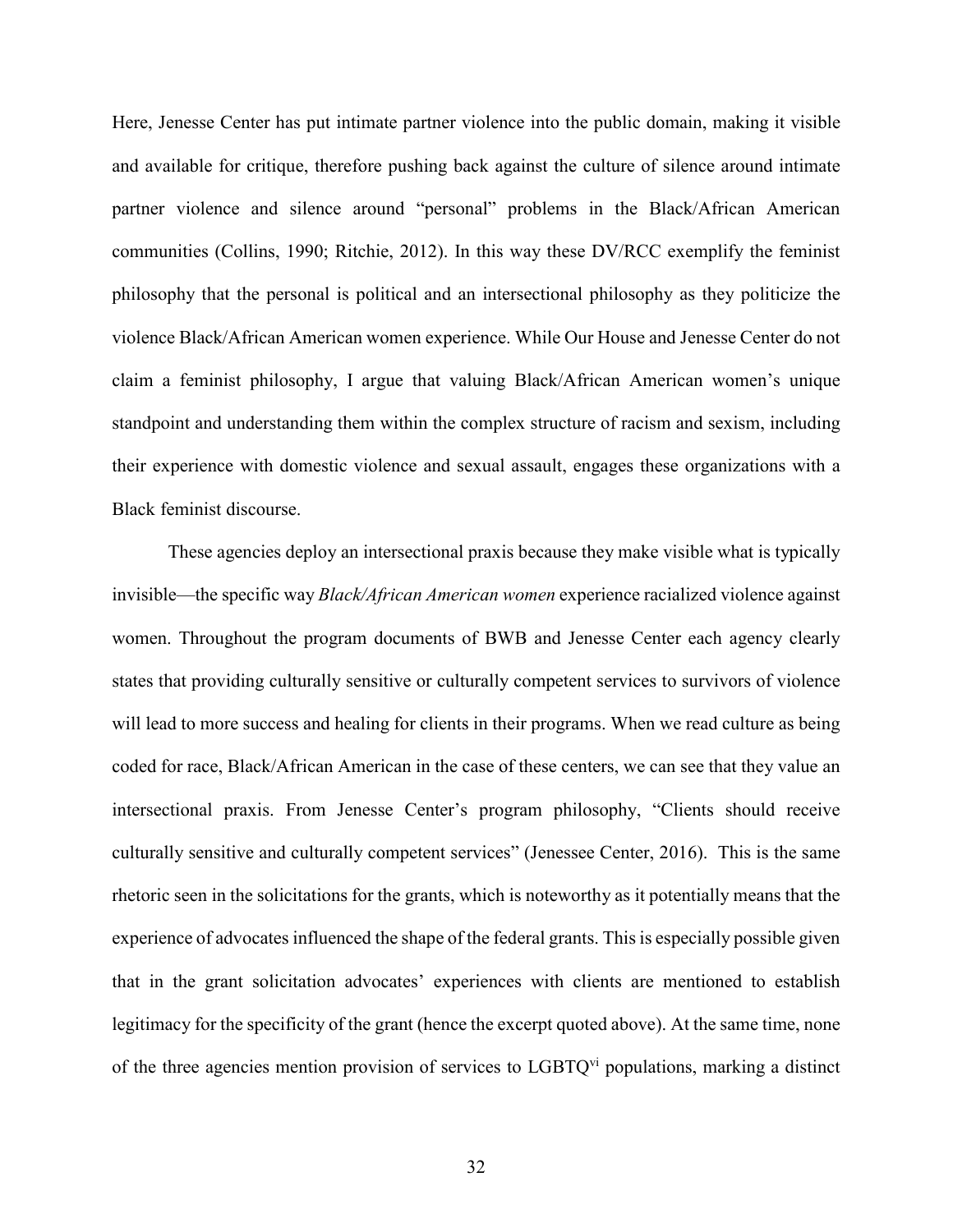limitation to their intersectional analysis. However, BWB does includes sexual orientation as one of the multiple determinants that shape Black/African American women's identities, and therefore shape Black/African American women's specific experiences of oppressive gendered violence in their statement on the History of the Organization (Black Women's Blueprint, 2015). This general omission of queer identities overall is interestingly reflective of the taboo and consequential silence around LGBTQ issues in Black/African American communities (Collins, 1990; Ritchie, 2012).

## **Neoliberalism**

All three agencies studied also use neoliberal discourses to articulate their vision of success and healing for their clients. For instance, success for clients is understood as financial independence or economic self-sufficiency, independent housing and employment. In this statement from Jenesse Center's fundraising briefing we can see the connection clearly stated,

Employment and education are two very important allies in breaking the cycle of violence. Women who feel empowered through employment and education are more likely to become self-sufficient and successful once they leave. This is why Jenesse Center has created its own Economic Freedom Vocational Education curriculum that is geared towards our clients' unique economic, social and cultural needs (Jenesse Center, 2013).

It is implied that with financial independence or economic self-sufficiency a client will be healed from their traumatic experience of intimate partner violence and blatantly stated that they will be more self-sufficient and therefore successful. This defines success and healing for clients in a framework of neoliberalism.

To understand neoliberalism I use Lisa Duggan's theorization of the concept from her book *The Twilight of Equality?: Neoliberalism, cultural politics and the attack on democracy* (Duggan, 2012). I understand neoliberalism as a system of depoliticized economic and law enforcement policies and practices which ignore the social disparities they create and exacerbate. Neoliberal ideals, embedded within the system of policies and practices, are oppressive, particularly for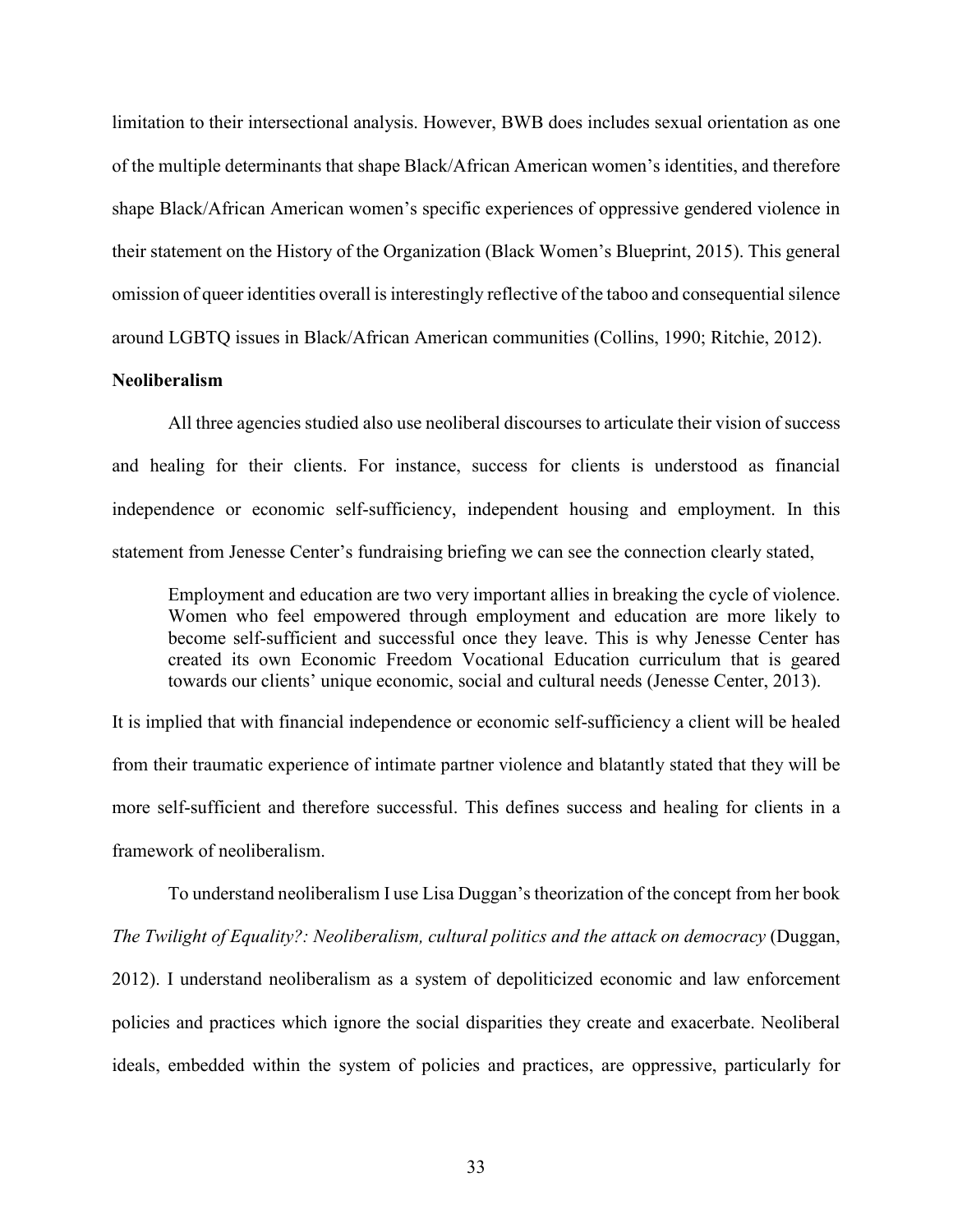individuals in the most vulnerable positions in society, like Black/African American women who have experienced domestic violence and/or sexual assault, because,

Class and racial hierarchies, gender and sexual institutions, religious and ethnic boundaries are the channels through which money, political power, cultural resources and social organization flow. The *economy* cannot be transparently abstracted from the *state* or the *family* (Duggan, 2012, p. xiv).

Meaning, while neoliberal systems of policies and practices are thought of as economic and safety drivers, and therefore separate from "identity and cultural politics," they never actually are because one's identity, and therefore position in the social hierarchy, is shaped by one's economic situation (Duggan, 2012, p. xii). For Black/African American women seeking services at DV/RCC, and other marginalized populations, neoliberalism results in a stronger emphasis on personal/individual responsibility within a structure of deeper inequality, specifically including deep economic disparity.

 Self-sufficiency, financial freedom, employment, and permanent housing are some of the words that articulate the discourse of neoliberal ideals found in this research. Within the documents of all three agencies success and healing (becoming a survivor as opposed to a victim) were defined by ideals of neoliberalism. For example, from Jenesse Center, Executive Director, Karen Earl's statement in their annual report,

The journey [of understanding Jenessee Center is more than a shelter], included understanding that many women stayed in violent homes because they did not have job skills. Others stayed because there were so few options available to them. A pathway to self-sufficiency is an essential component of our program (Jenesse Center, 2013, p. 3).

Here we can see the failure to meet the requirement of individual personal responsibility, a primary tenet of neoliberal ideals, is understood to be a significant factor that keeps an individual in an abusive relationship. Meeting that requirement of personal responsibility is a substantial component of the agency's definition of healing and success. While any one or more of these neoliberal ideals is not oppressive in itself, this is a narrow definition of success which is often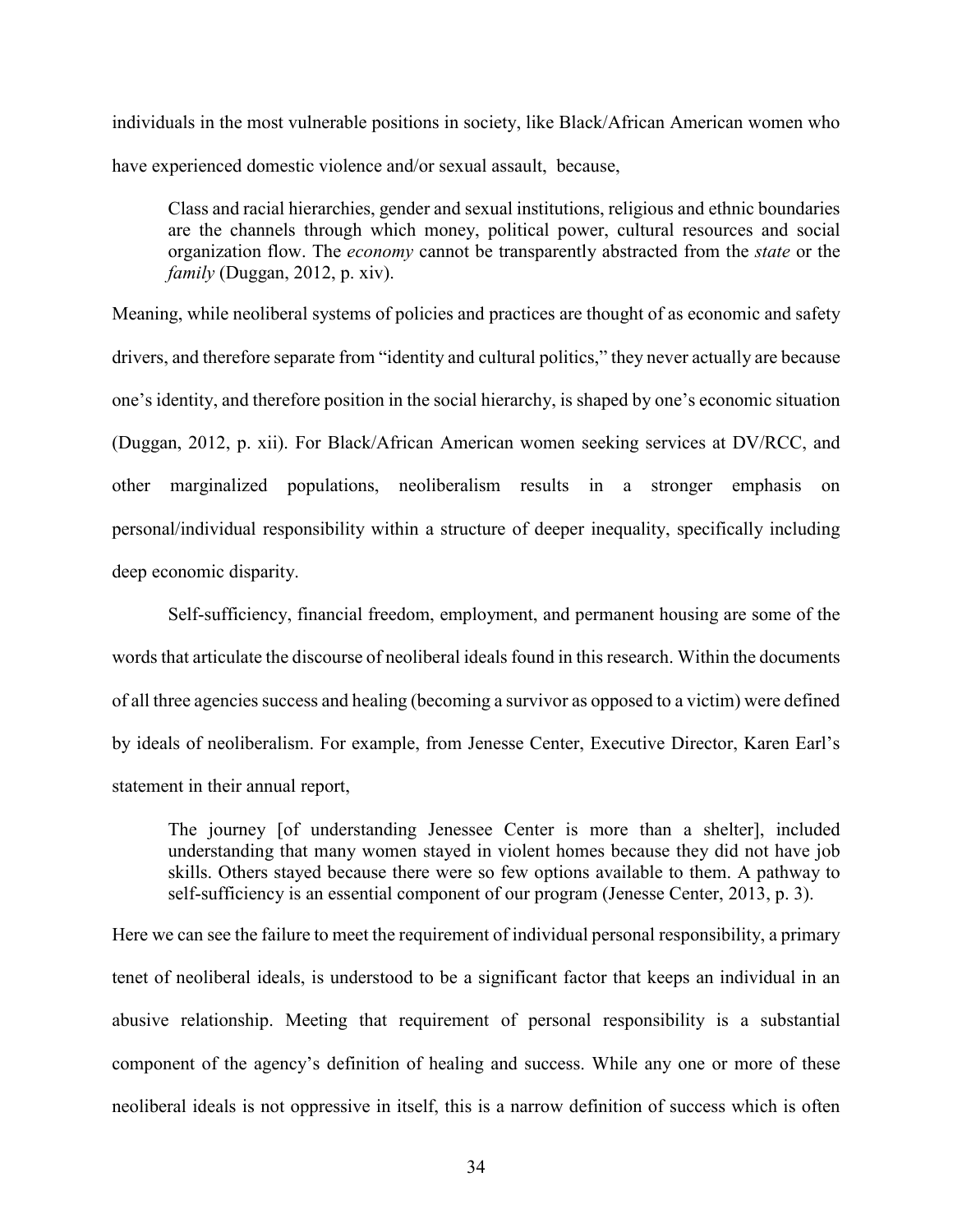challenging to attain for many survivors of violence, particularly those who live in poverty and therefore have had fewer education or job opportunities.

 Here we can link the feminist Foucauldian understanding of discursive patriarchal power, as a regime of power embedded into discourses which impact lived experiences of women of color, to neoliberalism. In Lila Abu-Lughod's 1990 article, "The romance of resistance: tracing transformations of power through Bedouin women," she discusses the paradox of resistance Awlad 'Ali Bedouin women find themselves in. Abu-Lughod describes instances of Bedouin women resisting the patriarchal structure of their community in a variety of ways, including rejecting arranged marriages, reciting songs and poetry that "make fun of men and manhood," and purchasing nightgowns and nail polish (as opposed to wearing traditional Bedouin garb) (Abu-Lughod, 1990, p. 50). While these acts all push back against patriarchal power in the Bedouin community, wearing nightgowns and nail polish are "neither outside of nor independent from the systems of power," and domination (Abu-Lughod, 1990, p. 50). Reciting songs and poetry that make fun of men, on the other hand, offer an "oppositional discourse within their original [Bedouin] social context" (Abu-Lughod, 1990, p. 50). According to Abu-Lughod, this means wearing nightgowns and nail polish, while a form of resistance within the community, coalesce with Western patriarchal norms of femininity and therefore with norms of Western patriarchal power. Each approach exemplifies embedded discourses of hegemonic power that further marginalize both people who coalesce with the dominant discourse and those who do not.

The impact of these oppressive discourses is further deepened for women who have survived intimate partner violence and are seeking services from a social service agency. I aim to use this paradox of resistance to further understand the discourse of neoliberalism within these agencies' discourses and illustrate the nuanced resistance that shapes their structure. These

35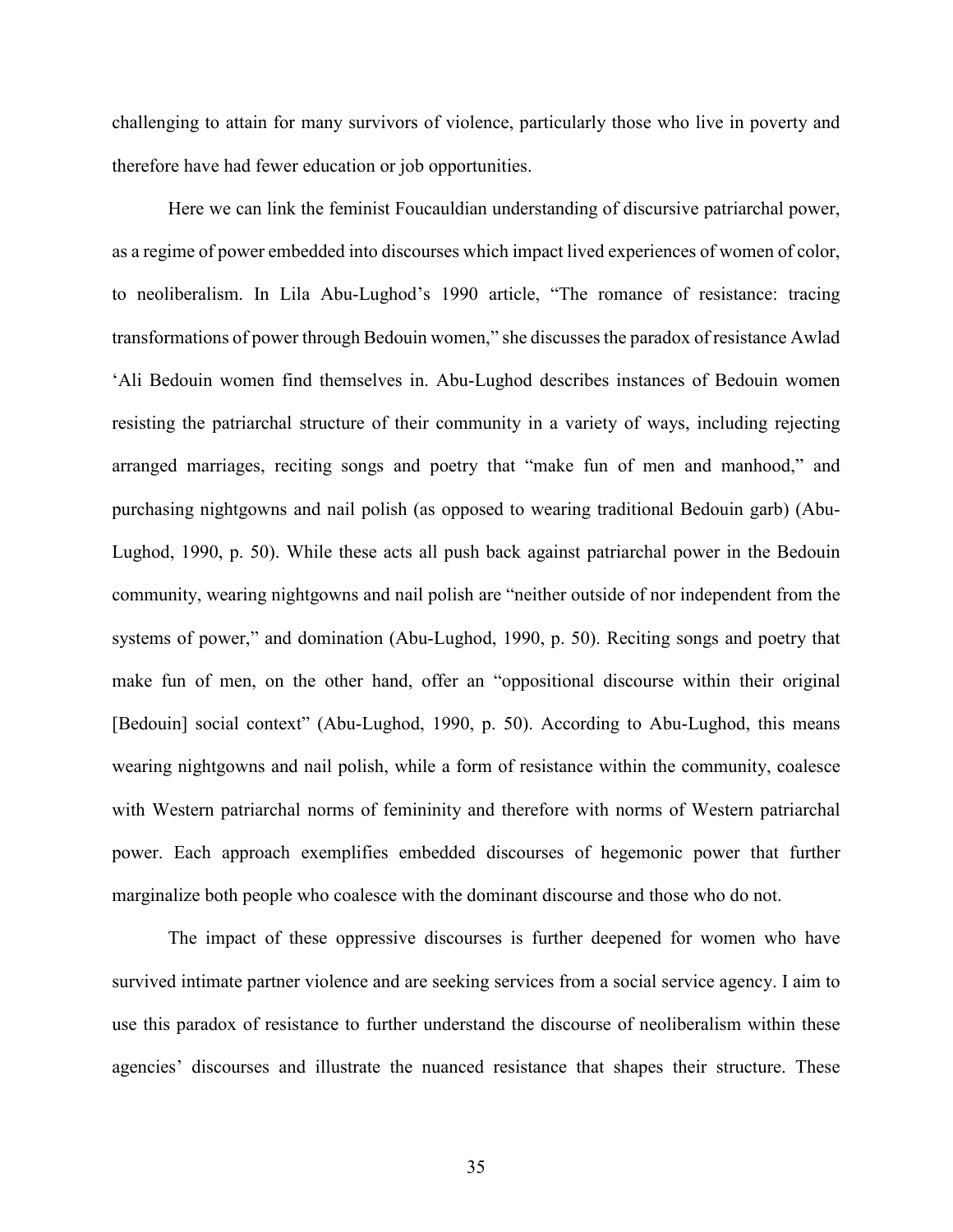neoliberal ideals like, economic self-sufficiency and permanent housing, are easily identified as forms of resistance for survivors of intimate partner violence as they imply separation from the abusive partner, stability and a life without violence. However, these ideals are sometimes unattainable for survivors of violence, and when they are achieved they are often precarious. These neoliberal ideals also reinforce and reify oppressive regimes of power, including norms of whiteness and capitalism. Becoming economically self-sufficient does not look the same for all people and all locations, but the phrase invokes an idealized white person or family residing in an idealized white suburban community. Additionally, this discourse narrows our understanding of a survivor's healing or success to their ability to achieve a proscribed personal financial situation that is complicit with the system of capitalism.

#### **Community and Cultural Competency**

 Discourses of community were invoked many times in the program documents of each organization included in this research project, although community was never defined or specifically described by any of the three agencies (nor in either grant solicitation). Community can be understood in these documents in multiple ways: as a community of survivors of violence against women, survivors and their loved ones, as the larger Black/African American population, as Black survivors of violence against women, as the residents of that locality/city/region, as the group of individuals who have received services from the agency or as any mix of these examples. For example, from Jenesse Center Executive Director Karen Earl's statement in the annual report,

If we are to achieve our mission to end domestic violence, we know that the entire community must be involved in the discussion and solutions to address the violence in our homes (Jenesse Center, 2013).

We can see here that community can have a variety of different meanings, but most likely we are meant to read this as a reference to Black/African American communities. I read the documents to use the language of community in a vague and ambiguous way on purpose, so the reader can apply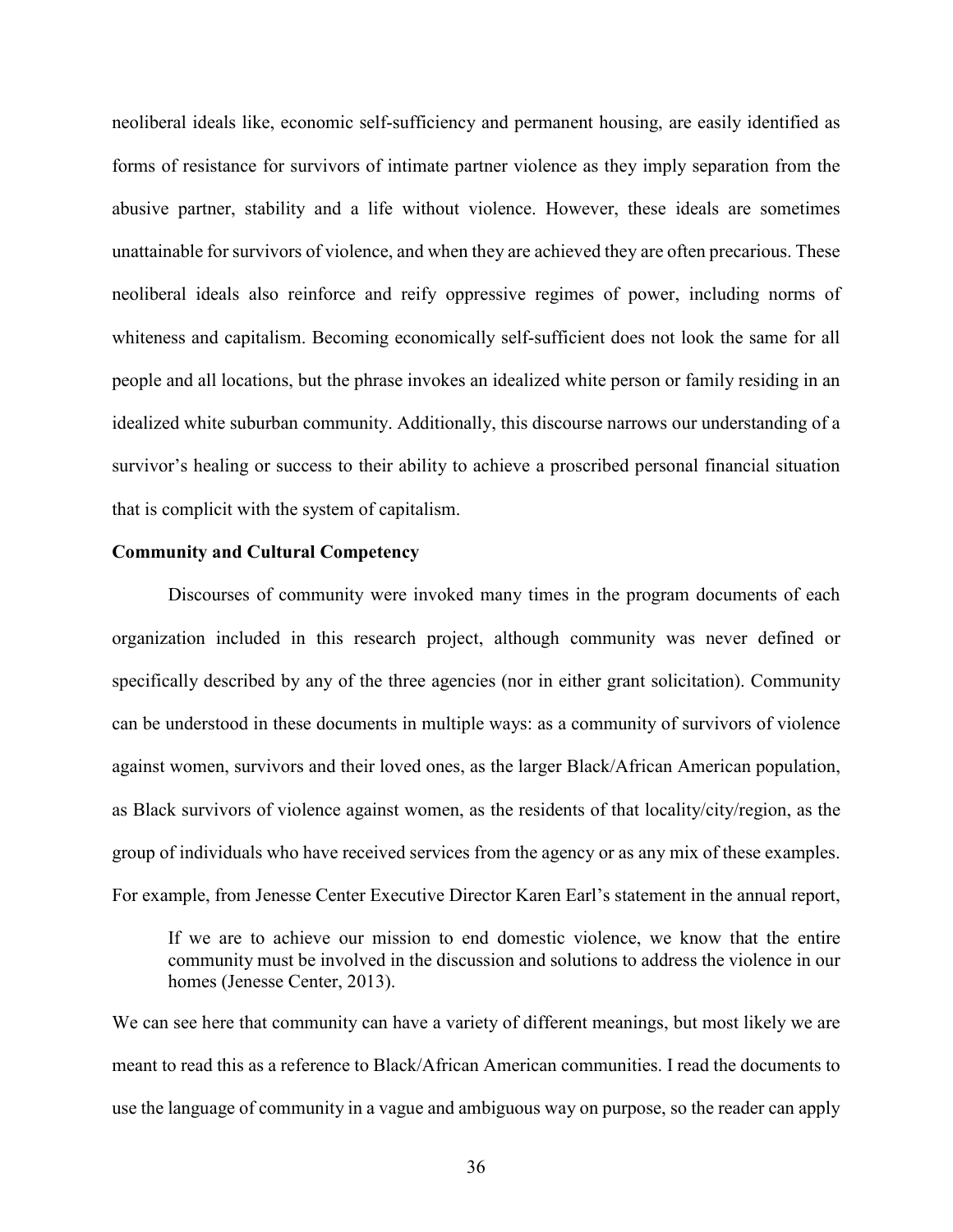their own understanding of community. This could likely be a practical tactic to appeal to potential donors and clients. However these agencies define community, Patricia Hill Collins informs us that Black/African American communities "stand in opposition" to dominant white hegemonic notions of community and that Black/African American women have used Afrocentric ideals to create community that empowers its members (Collins, 1990, p. 223).

 Connected to this ambiguous discourse of community, I did find cultural competency or cultural sensitivity to be a significant and also ambiguous discourse present in the program documents. Throughout all of Jenesse Center's program documents the language "culturally sensitive," "culturally responsive," or "culturally competent" is used to describe the agency's unique provision of services, which can also be read as providing services specific to Black/African American populations. However, how or what makes those services culturally specific is not included. This statement from Jenesse Center's annual report under the heading "Experts in Cultural Competency" exemplifies this finding,

Jenesse Center was founded on the premise that you must understand the culture of the women, men, and children that you serve. Jenesse was one of the first organizations to begin a national discussion on the importance of culturally competent domestic violence services. Jenesse is also one of the pioneers in the implementation of programs and services that are designed to meet our clients where they are, and encompass their social, economic, and cultural background (Jenesse Center, 2013).

Here we see that indeed, the notion of "culture" appears to substitute for "race" in the documents in ways that potentially homogenize both. I want to specifically link these ambiguous discourses of community and culture here as they appear to both represent Black/African American. Whether community and culture represent Black/African American or not, they are concepts that at least overlap or interlock with each other as communities are typically formed around some kind of a shared culture and/or cultural element.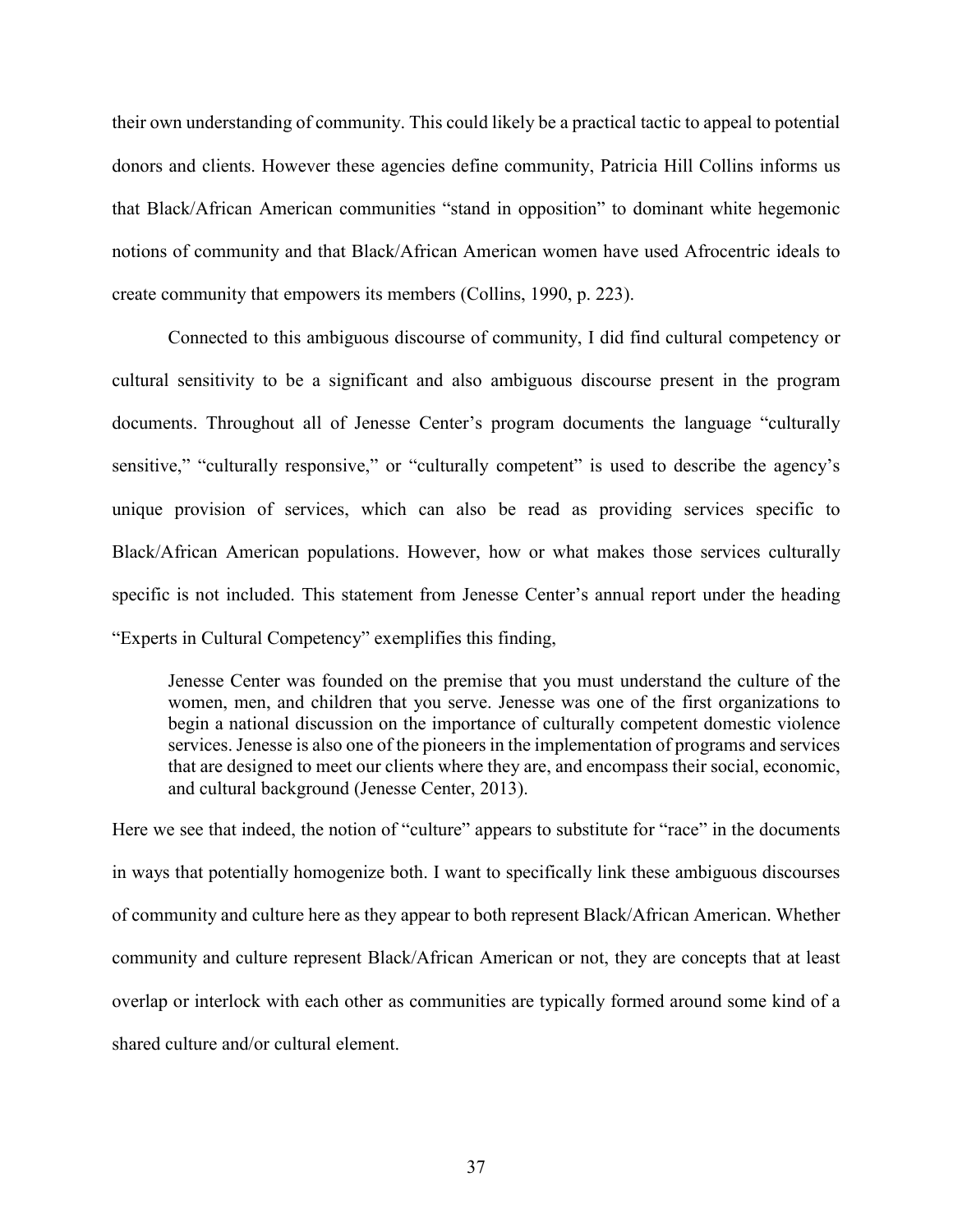Further, community discourse and cultural competency can be linked to Crenshaw's intersectionality and notion that identity is a site of resistance. These two discourses both invoke latent understandings of strength and comfort in being part of something that is bigger than yourself and finding pride in an identity marker that is marginalized within dominant society; in this case, specifically a community of Black/African American women who have experienced intimate partner violence. Crenshaw notes,

The intersectional experience is greater than the sum of racism and sexism, any analysis that does not take intersectionality into account cannot sufficiently address the particular manner in which Black women are subordinated (Crenshaw, 1989, p. 140).

This means that for women seeking services at a Black/African American serving DV/RCC, identity is already always marked as marginalized by race, gender and victimization and that community and cultural competency discourses must have an intersectional framework to adequately provide services to Black/African American women. Embracing these marginalized identities acknowledges the greater sum of Black/African American women's experience of racism and sexism and is therefore an act of self-definition rooted in the lived experience of Black/African American women. This embracing of identity for Black/African American women is an act of resistance as it pushes back against the dominant white patriarchy.

 It is also important to avoid homogenizing Black/African American populations and note that there is not a monolithic Black/African American community, but in fact there is a diversity of Black communities. Often, there are diverse Black communities within one city or region. It is also important to acknowledge that Black/African American women are not a monolith. While many Black/African American women share similar lived experiences based on the racialized way they are gendered, those experiences are not all the same. The myth of a monolithic Black community is an easily made assumption based on dominant discourses (when they do include communities of color). Moreover, this is the rhetoric seen in in OVW grant and other federal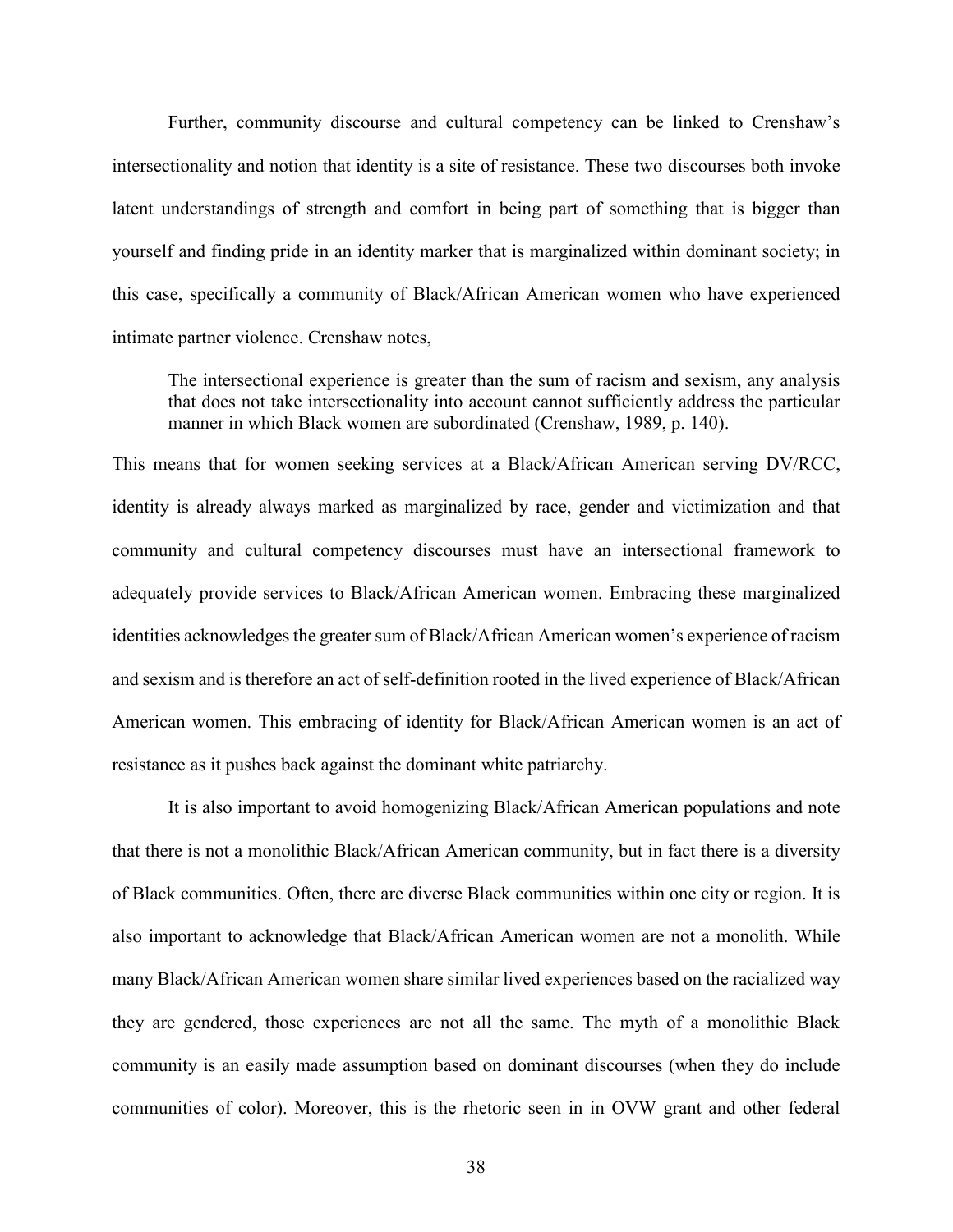documents. This assumption of a monolithic Black/African American community works to erase the complex agentic subjectivities of Black/African American women. As quoted above from BWB's Framework for Liberation statement, "Black women often lead complicated and contradictory lives and there is no one-size-fits-all solution for the challenges we face," Black Women's Blueprint, 2016). This is an important statement as it subtly acknowledges that dominant domestic violence and sexual assault intervention and prevention work has not been developed from an intersectional perspective and that Black/African American women face unique challenges and their perspectives should be included in the development of domestic violence and sexual assault program structure.

#### **Storytelling and Black Women's Blues**

Significantly, all three agencies describe healing and therefore closure in the tradition of speaking out about the violence their clients have experienced. Domestic violence and sexual assault speak-outs have long been a tradition of the battered women's movement, and for these Black/African American serving agencies speaking out draws on this history and an even longer history of Afrocentric communication and the oral tradition of storytelling (Collins; 1990; Davis; 1998). Here we can contextualize speaking out about intimate partner violence in terms of material feminism and discursive patriarchal power. Material feminism allows us to understand how discourses speak through actions and are materialized on the body. When a survivor tells the story of the abuse she has experienced she is telling the story of how regimes of discursive patriarchal power have materialized on her body. Importantly, these stories consistently are about how one has survived the violence she experienced, which adds an important nuance of resistance in the context of victimization. In this act of storytelling she is practicing Afrocentric communication by self-defining and speaking truth about power, specifically about regimes of patriarchal power.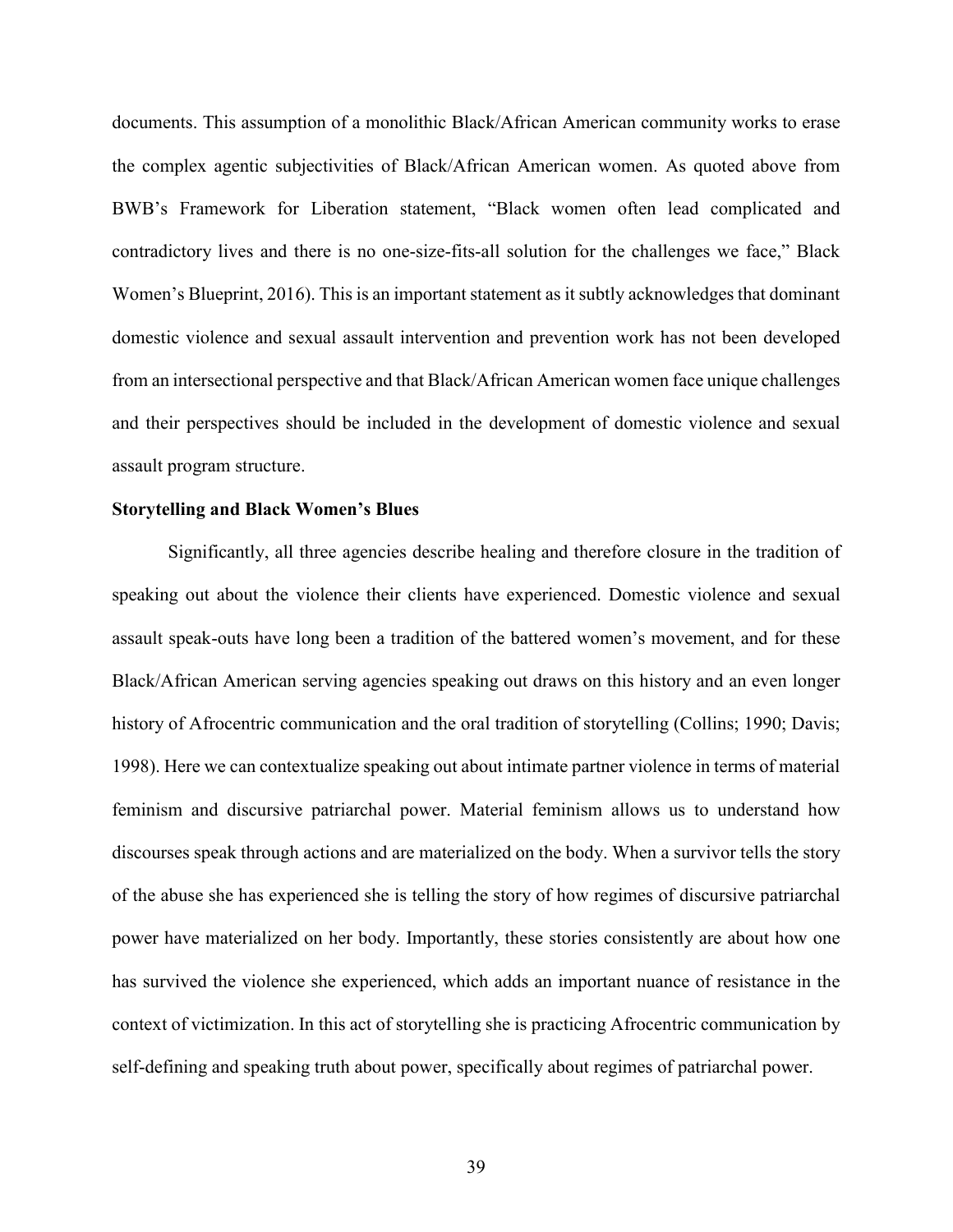Storytelling was the most significant and most surprising finding of this research. Discourses of storytelling were prominent in each of Our House, Jenesse Center, and Black Women's Blueprint's program documents, both in that the program documents included stories and encouraged the act of storytelling. All agencies included stories from the individual perspectives of survivors about their experiences with intimate partner violence or seeking services for violence and finding hope and/or healing from those services. Furthermore, many stories were from the perspectives of staff people or board of directors members discussing seeing survivors of violence come to the agency for services or of their experiences providing services. All three agencies included their agency's history, which I read as stories of how the grassroots battered women's movement got started and why the founders are passionate about the work the agency does. I find this discourse of storytelling about intimate partner violence and DV/RCC work to be an act of speaking truth to power and therefore an act of resistance. For example,

There is unity in the core team at Our House. They have a special connection. They laugh, pray and tell spiritually uplifting stories while they work. They have many stories about their organizing and the creative ways in which they have accomplished certain tasks. The staff are linked by a common goal that helps them work tirelessly to bring the same unity and joy to the individuals and families in their community (Our House, 2016, p. 2).

This statement from Our House's history photo album explains specifically that storytelling helps create connection, motivate, inspire and shares a common truth about domestic violence and sexual assault intervention and prevention work. Here we see that storytelling is a way to create community and camaraderie among the staff. Considering the adverse emotional impact working with survivors of intimate partner violence can have, creating community, camaraderie and maintaining motivation for the work can be challenging, but is necessary. Our House's annual report includes this message from executive director and co-founder, Dr. Patricia Ann Davenport,

We are not ashamed to speak out against violence against women, children and men. We empower our survivors by letting know they are not alone. It takes prevention and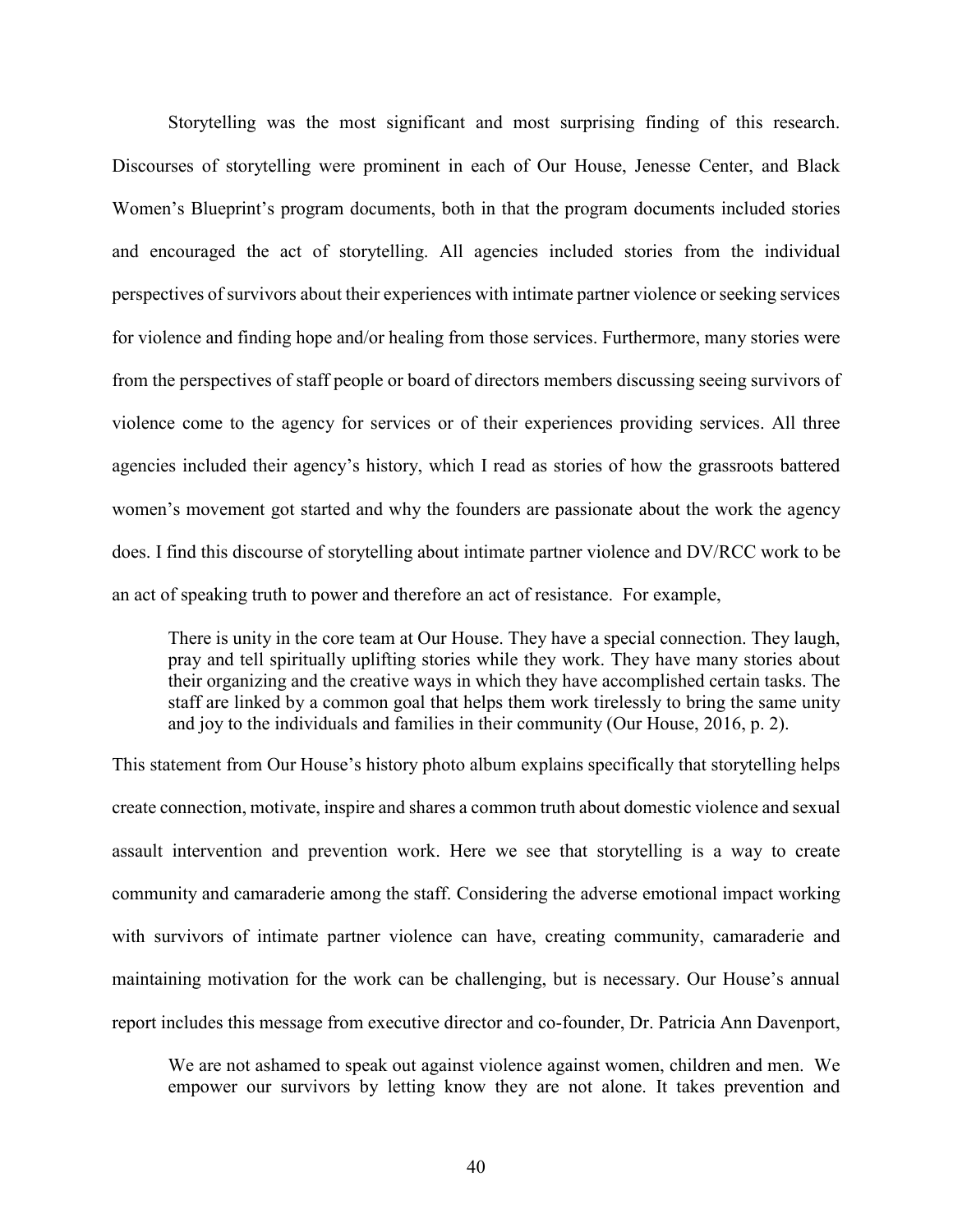intervention services to end the cycle of violence. We believe that our voices will bring a healing to the hurting. It is time for peace (Our House, 2016).

Here we can see speaking out, or storytelling, is encouraged as an act of resistance that will create healing for individuals and the community. Speaking out is seen as a form of violence prevention and intervention work that directly pushes back on the dominant oppressive culture. I find that this statement, and statements like this, resist regimes of discursive patriarchal power by offering a counter narrative that encourages survivors of violence to assert their own individual agency instead of conforming to the norms of oppressive femininity, specifically, feeling at risk of violence in one's own body (Cahill, 2000).

Black Women's Blueprint has the most unique and specific storytelling discourse. Storytelling discourse is embedded within BWBs program documents and is a foundational to BWB's hallmark activity, a program called the Black Women's Truth and Reconciliation Commission (BWTRC). The goal of the BWTRC is to create a space for Black women to tell their story of experiencing sexual violence with the intention of sharing truth to work towards individual and community healing. The intention of this process of storytelling, or truth telling, is to work towards developing a framework for reconciliation and justice for Black women survivors of violence against women. Here BWB's statement on Cultural Preservation of Indigenous Knowledges shapes how we can understand storytelling as an act of resistance and healing that draws on Black community practices and Black/African American historical forms of resistance.

We center spirituality in all of our work and emphasize traditional and communal ways of being, knowing, healing, learning and loving that sustained our ancestors as they were forced across the Atlantic. We make, perform, practice, move, create, and story-tell in our own past and present image(s) to resist the erasure and ongoing colonization of our cultural practices (Black Women's Blueprint, 2015).

Women are invited to share their stories by submitting them in writing on the agency's website or sharing them in person at a Black Women's Truth and Reconciliation Commission Tribunal.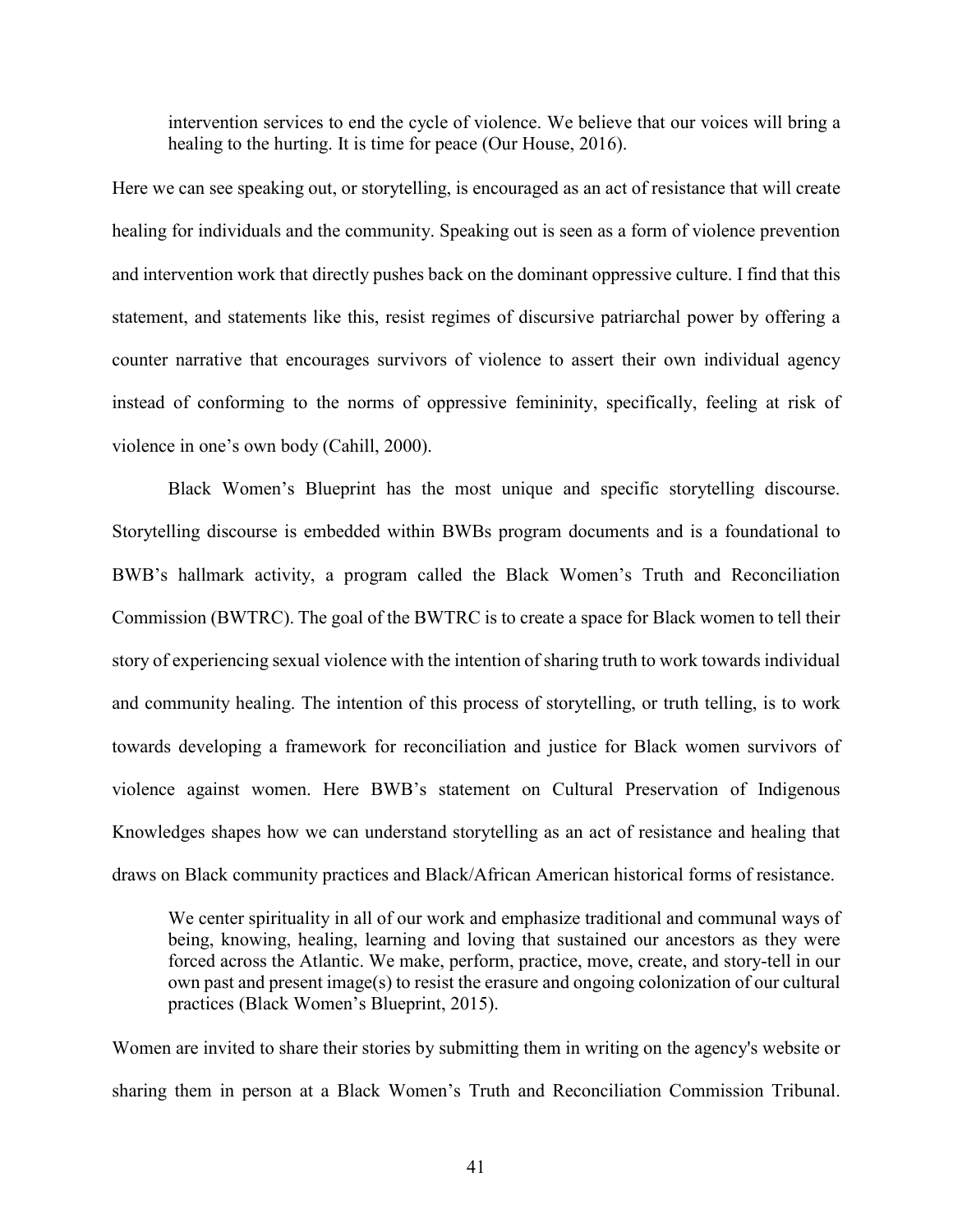Interestingly, BWB does not define what reconciliation or justice means for Black women in regards to sexual assault, but they do acknowledge that they have no definition and are working on developing that through the process of sharing and collecting Black women's stories of violence.

I find that this discourse of storytelling connects to the African American oral tradition and to Black women's blues. Patricia Hill Collins discusses Black women's blues as African American oral tradition, which is a type of Afrocentric communication, because the blues are used to express and define Black women's unique standpoints and positionality through storytelling and emotionality in song (Collins, 1990, p. 100).

Blues was not just entertainment - it was a way of solidifying community and commenting on the social fabric of Black life in America (Collins, 1990, p. 99).

In *Blues Legacies and Black Feminism* Angela Y. Davis argues Black women's blues, particularly that of Gertrude Ma Rainey, Bessie Smith and Billie Holiday, are prefeminist as they name and articulate Black women's lived experiences from the perspective of Black women through song before feminism and feminist theories were articulated (Davis, 1998, p. 24). Both Collins and Davis argue that Black women naming and articulating their experiences and standpoint in the blues are examples of Black women defining themselves and contextualizing their own experiences. This relates to Crenshaw's argument that identity is a site of resistance because in this tradition of Black women's blues songs are typically sung in a way that emphasizes the singer's identity as a Black woman, while highlighting the tension the narrator of the song is experiencing (Davis, 1998). This typically includes a performance of the song that is sarcastic, angry, sad, or revengeful. These songs importantly speak truth to power, a form of resistance particularly relevant to blues song which discuss domestic violence.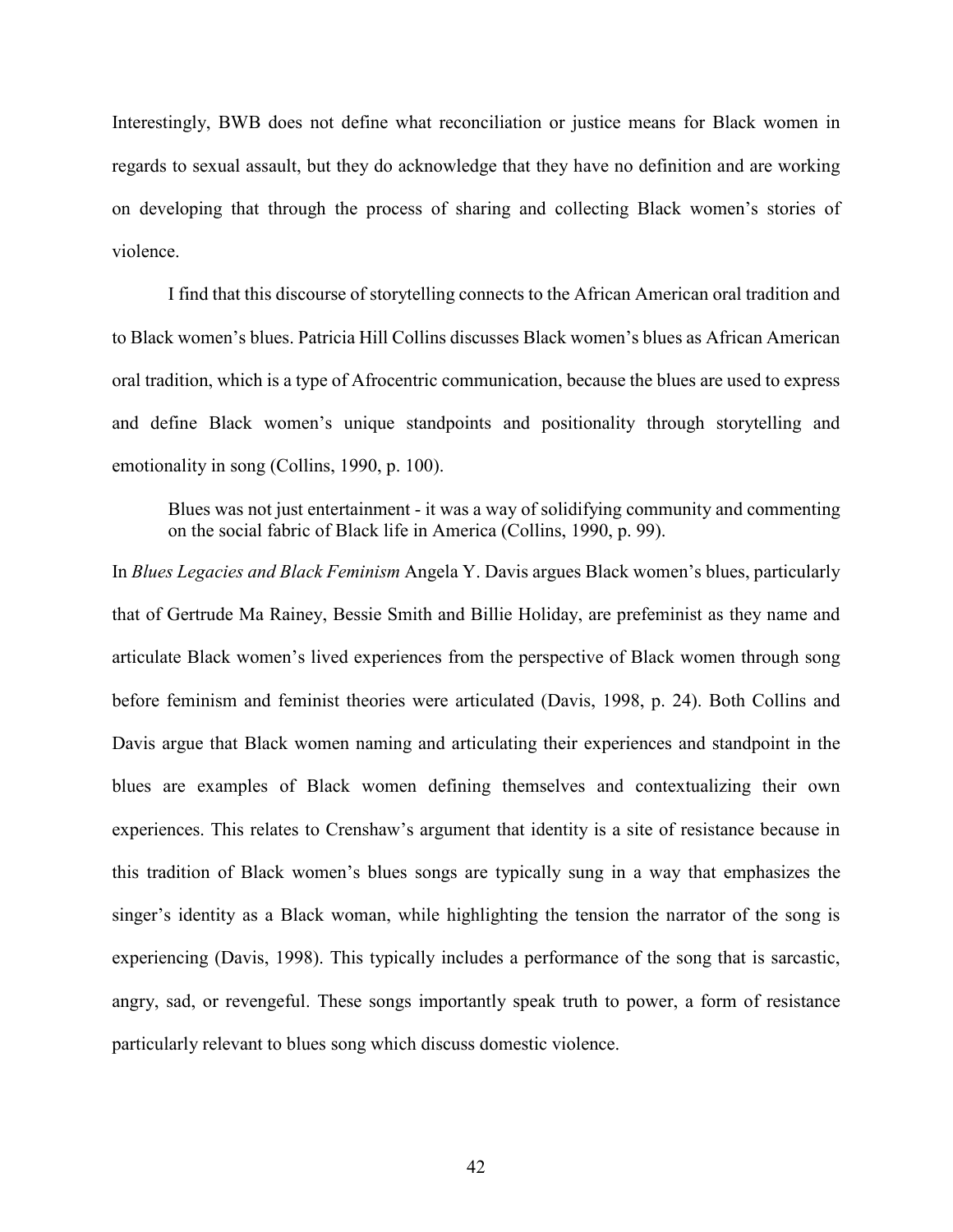The notion of community as it relates to storytelling can be troubled by incorporating Beth Richie's conceptualization of the trap of loyalty, from her book *Arrested Justice: Black women, violence, and America's prison nation.* The trap of loyalty is a useful tool to understand the nuanced dynamics of Black women's resistance to male violence in these DV/RCC. Richie describes the trap of loyalty as a "racialized and gendered loyalty - a set of cultural mandates that exploit women's commitment to their intimate relationships and to members of their households" (Richie, 2012, p. 36). In this way the trap of loyalty, endorsed by the community, is used as a way to manipulate Black women into remaining silent about the intimate partner violence they have experienced from Black men to maintain the myth that Black men are in a more vulnerable position than Black women, therefore, remaining loyal to their abusive partners (Ritchie, 2012, p. 44). The trap of loyalty functions as an apparatus that silences women in the "Black community in an effort to create the illusion of racial solidarity" (Ritchie, 2012, p. 152). This dynamic holds Black women accountable for racial uplift at the expense of themselves. In this way we can use the framework of the trap of loyalty to better understand how the storytelling discourse of Our House, Jenesse Center and BWB are resistant within Black/African American communities because. In the act of storytelling the silence about intimate partner violence that the trap of loyalty requires for Black/African American women is rejected. Considering the historical tradition of storytelling and Black women's blues, the trap of loyalty is flipped by making speaking out about violence a celebrated act of Afrocentric communication, a way to create solidarity among Black/African American survivors of domestic violence and sexual assault.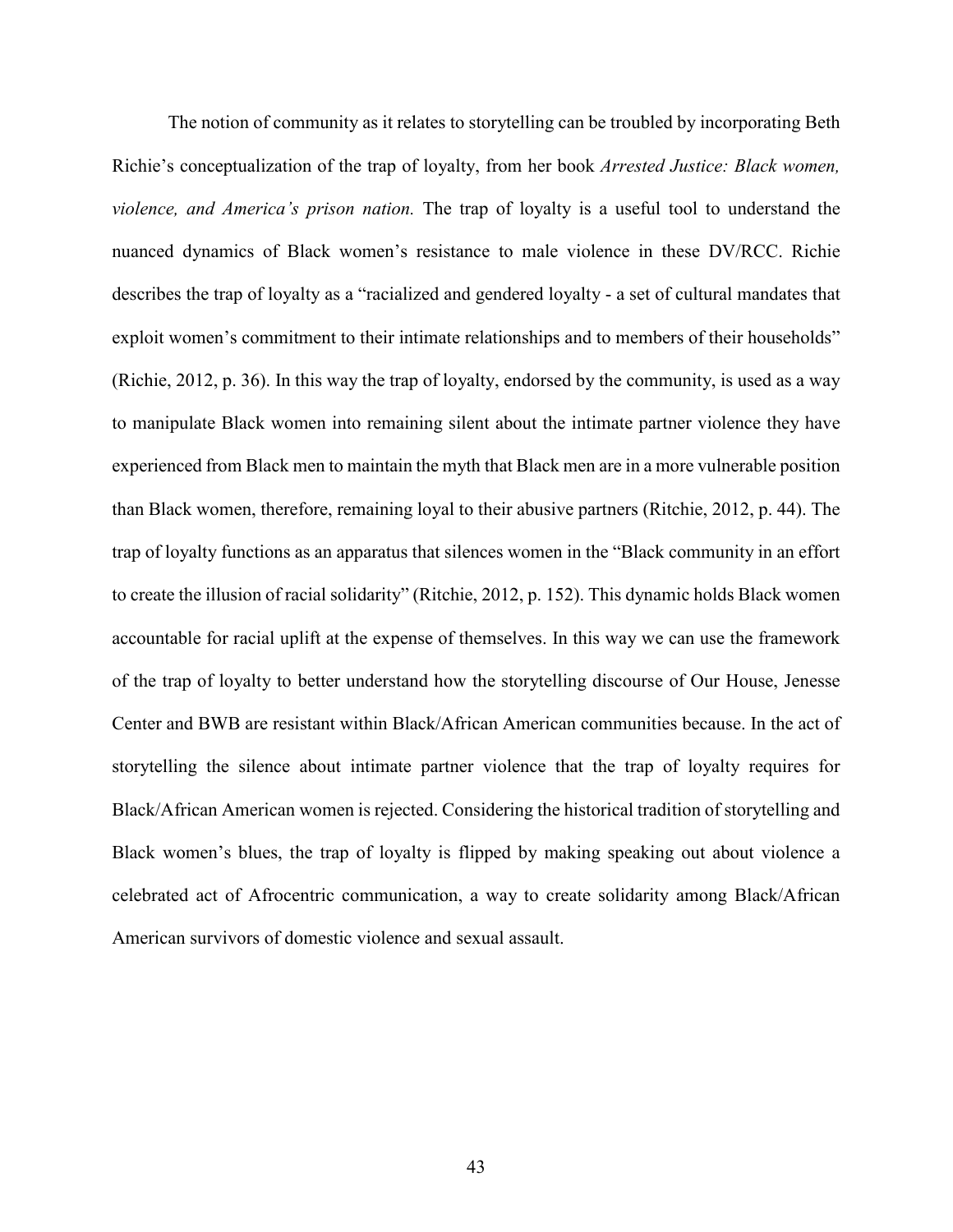#### **CONCLUSION**

 My intention for this research has been to put DV/RCC that serve Black/African American populations in conversation with each other and to politicize their discourses. My primary research question through this project has been: What is the discourse produced by the mission statements of domestic violence and rape crisis centers that serve Black/African American populations? I chose to include additional supporting documents including vision statements and annual reports to supplement the mission statements and add more context to the discourses. Through this thesis I have argued that Our House, Jenesse Center and Black Women's Blueprint are engaging in feminist work and have discourses of resistance embedded in their program documents. This larger discourse of resistance manifests through latent discourses of Black feminism, neoliberalism, community and cultural competency and storytelling. A discourse of Black feminism emerged through valuing Black/African American women and by naming domestic violence and sexual assault, therefore bringing it into public discourse. Identifying intimate partner violence against Black/African American women as such speaks back to discursive patriarchal power which encourages women to maintain silence. Discourses of neoliberalism manifested through agencies' definition of success for clients framed as economic self-sufficiency and employment. While this discourse hinges on regimes of discursive power it also advocates for women to leave their abusive relationship and seek safety, therefore resisting the ongoing abuse they have experienced. Discourses of community and cultural competency incorporate an intersectional theoretical standpoint by finding community as a location of resistance for Black/African American women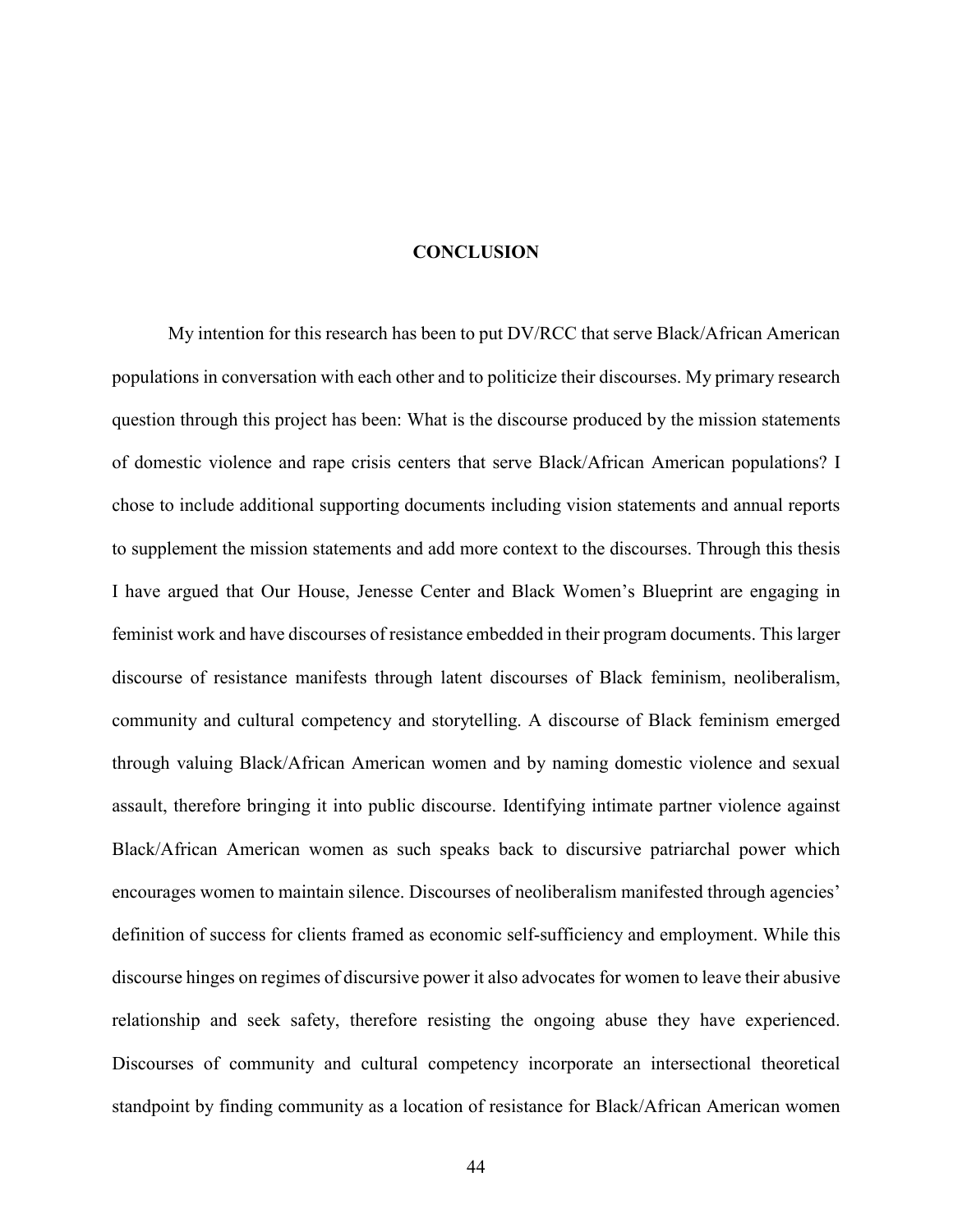and considering the unique way Black/African American women experience domestic violence and/or sexual assault. A discourse of storytelling was found through an emphasis on speaking out about the violence one has experienced. This act of storytelling speaks truth to power by resisting oppressive norms of femininity, such as the trap of loyalty, that encourage women to remain silent. Storytelling is also linked to material feminism as narratives about experiences of intimate partner violence are stories of how discursive patriarchal power has impacted the body and shaped the lived experience.

While no discourse of resistance is perfect, including the one found in this research project, this one does assert that Black/African American women survivors of domestic violence and rape have agentic positionalities, which is an important step in making DV/RCC intersectional and antiracist. Collins' description of levels of resistance and oppression are relevant to this discourse of resistance:

People experience and resist oppression on three levels: the level of personal biography; the group or community level of the cultural context created by race, class, and gender; and the systemic level of social institutions. Black feminist thought emphasizes all three levels as sites of dominance and each as potential sites of resistance (Collins, 1990, p. 227).

This is important as it allows us to contextualize the multilayered discourses of resistance found in the mission statements and other program documents of Our House, Jenesse Center and Black Women's Blueprint. These tiers of resistance include resistance to patriarchal structures within Black/African American communities and culture, resistance within, and resistance to white patriarchy, resistance outside.

 Various implications can be drawn from this research and its conclusions. Most importantly is that these centers represent sites where Black/African American women are encouraged to be in a position of power and leadership. Our House, Jenesse Center and Black Women's Blueprint were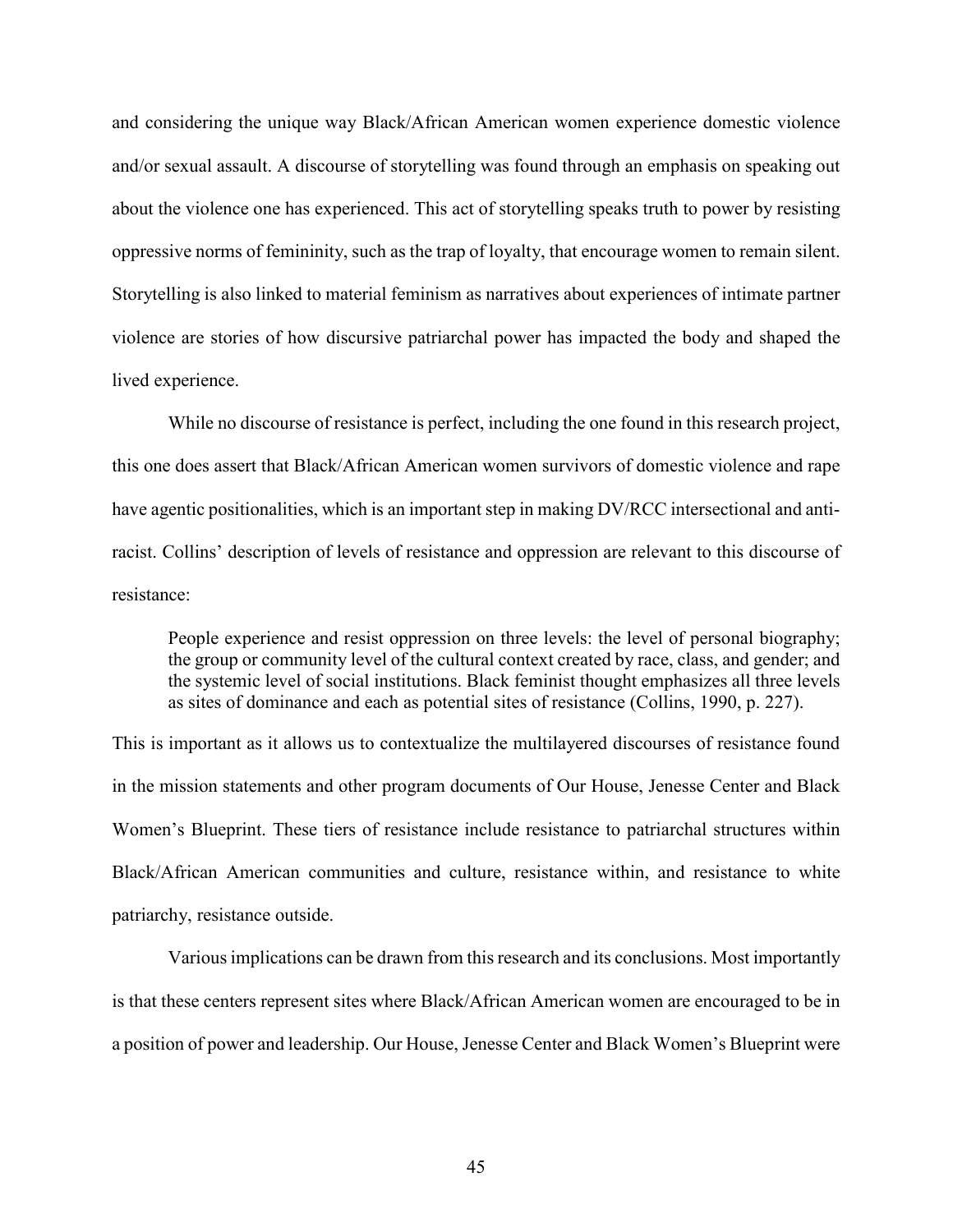each founded by Black/African American women and have Black/African American women in executive leadership positions. According to Collins,

African American women have overtly rejected theories of power based on domination in order to embrace an alternative vision of power based on a humanist vision of selfactualization, self-definition, and self-determination (Collins, 1990, p. 224).

This means that these centers and the women managing them challenge existing structures of power domination in ways that work towards diminishing and eliminating the structural oppression Black/African American women experience. This helps us understand the underlying structure of resistance built into the philosophies of these organizations. Additionally, we can understand the discourses of resistance embedded within the mission statements and program documents of Black/African American serving DV/RCC reflect Black/African American women's history of resistance to racism and sexism. Black/African American women have been systematically marginalized in the Americas for centuries; as a result, practices of resistance have often been survival tactics. These survival tactics include the development of Afrocentric communication, the oral tradition and later Black women's blues, communal structures, and self-determination. This implication gives broader historical context to the discourse of resistance found in the mission statements and program documents studied which can potentially lead to new research questions. Further research could be completed on how DV/RCC that serve Black/African American populations provide culturally relevant services to their clients; on the discourses of other DV/RCC that serve Black/African American populations; on differences between Black/African American serving social services agencies in rural versus urban areas; and on social service agencies that provide services to other cultural and/or ethnic groups, to name a few.

A second, but important, implication of this research is that DV/RCC that serve Black/African American populations are examples of the future of Black/African American feminist activism and Black/African American feminist responses to violence against women. In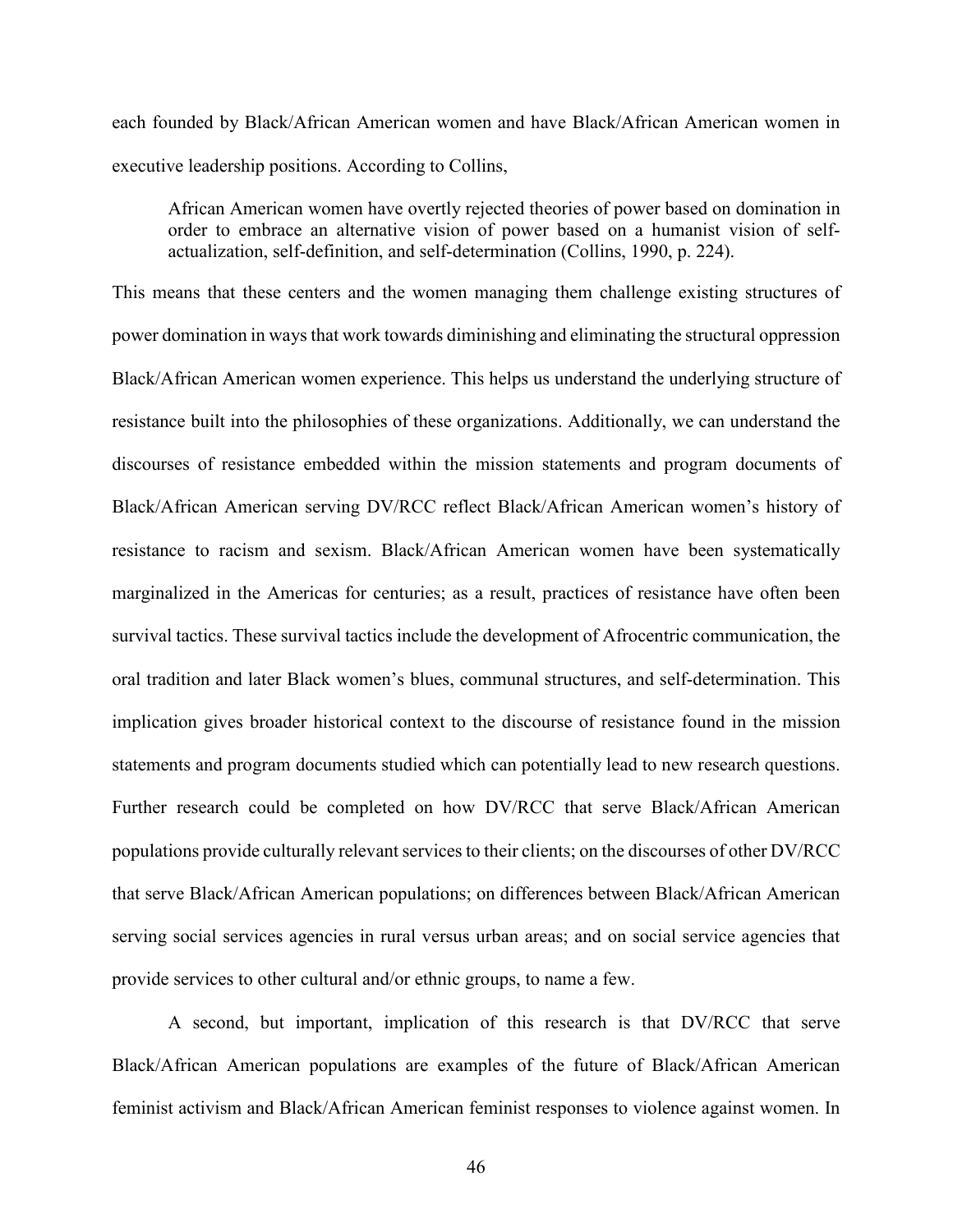Richie's (2012) chapter, "Feminist Response to Male Violence" she describes a "Black feminist anti-violence praxis" as responding to Black women "being silenced by mainstream organizations" in the battered women's movement (Richie, 2012, p. 143). I find that the organizations included in this research enact Richie's concept of a "Black feminist anti-violence praxis" by engaging with feminism, Black feminist theory, and a Black feminist resistance. Richie later describes multiple suggestions for a Black feminist response to violence against women; one of those suggestions is the implementation of culturally competent services. She suggests culturally competent services would ensure,

that the interventionists are trained to read and respond to nonverbal cues, that different patterns of social interaction and interpretations of social reality are understood and legitimized in the healing process, and that external macro forces that contribute to micro experiences are factored into the analysis and response,

to violence against women (Richie, 2012, p. 164). This gives us a better idea of what culturally competent services look like for these Black/African American serving centers and how culturally competent services would better serve Black/African American clients. As a result of the marginalization that makes Black/African American women particularly vulnerable to violence, particularly, intimate partner violence, survival is an act of resistance. These organizations cultivate survival for Black/African American women as they cultivate resistance among Black/African American women.

I was surprised not to find a specific discourse of feminism articulated in the mission statements and other program documents I researched as DV/RCC were born of the feminist movement (particularly, Our House, as it was founded during the battered women's movement). However, this omission may be reflective of the battered women's movement's lack of inclusion of Black/African American women, or women of color generally. Also, I was surprised to find that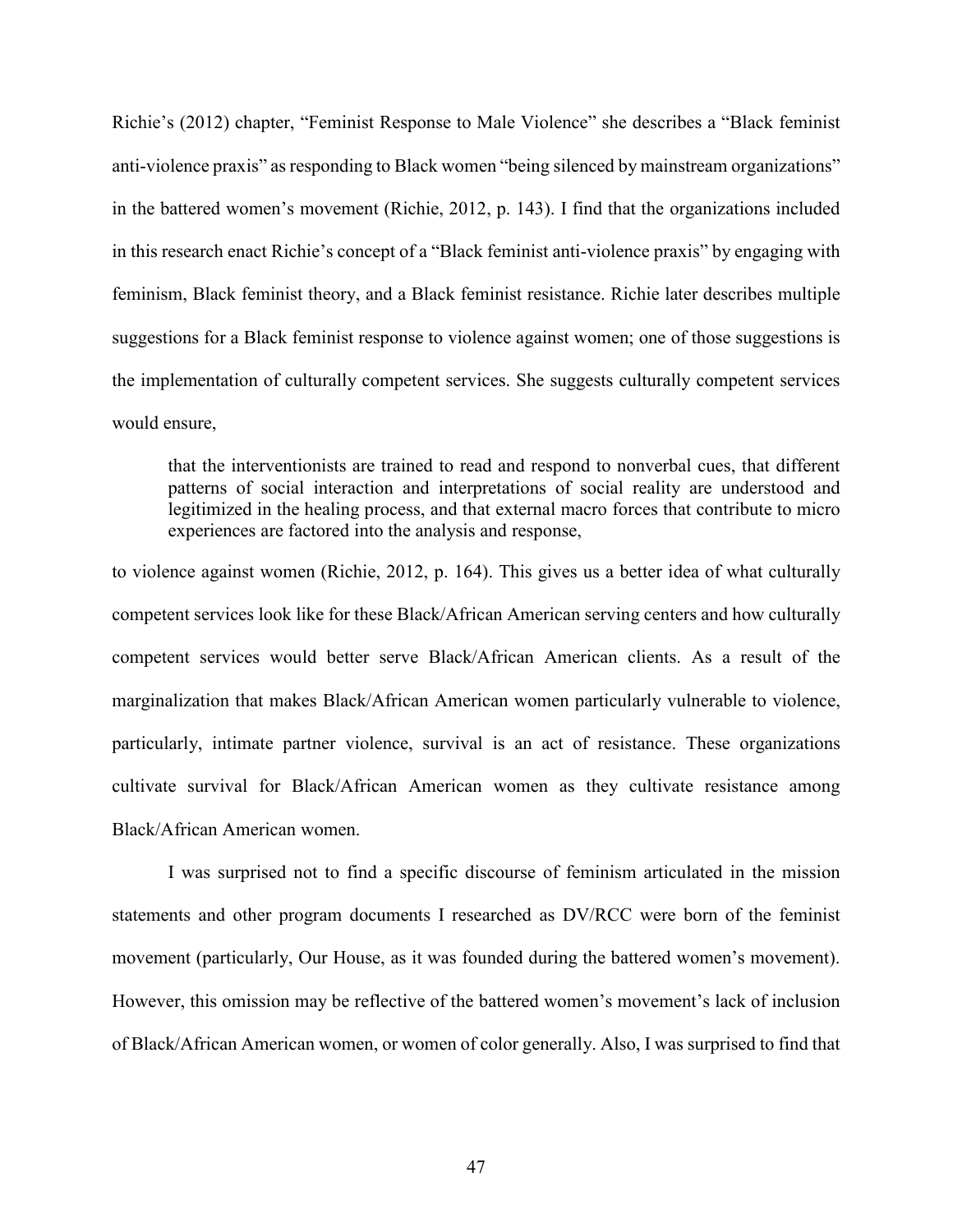all agencies use both the terms victim and survivor throughout all of their program documents, reflecting the trope that one is a victim who must become a survivor.

There were a number of limitations to this research including scope, and my assumptions and positionality. While this project does offer an in-depth analysis on the three agencies chosen, with more time and funding the research could be expanded to include all DV/RCC that serve Black/African American populations or agencies that have been awarded one of the two OVW grants to provide services to culturally specific communities. My primary assumption in this research has been that these agencies have genuine benevolent intent to fulfill their mission statement and provide quality domestic violence and sexual assault services to a predominantly Black/African American women population. Lastly, my location as a white academic researching Black/African American communities is a potential limitation, as it is possible I was unaware of some embedded discourses or latent meanings because I am not a member of that community.

By discussing the unique ways Black/African American DV/RCC have organized a response to violence against women, this research contributes broadly to feminist criminology, intersectional research and resistance discourses. More specifically, the analysis of mission statements and other supporting program documents I have provided here adds a more complex and intersectional perspective to research on the discourses within domestic violence and sexual assault service provision work and feminist non-profit systems of response. Future research could be completed on the provision of feminist culturally competent social services work in general, or on DV/RCC specifically, to develop best practices within various communities of color. Congruently, other research could be completed on discourses embedded within the mission statements of other racial or cultural groups DV/RCC in the United States (for example, Native

48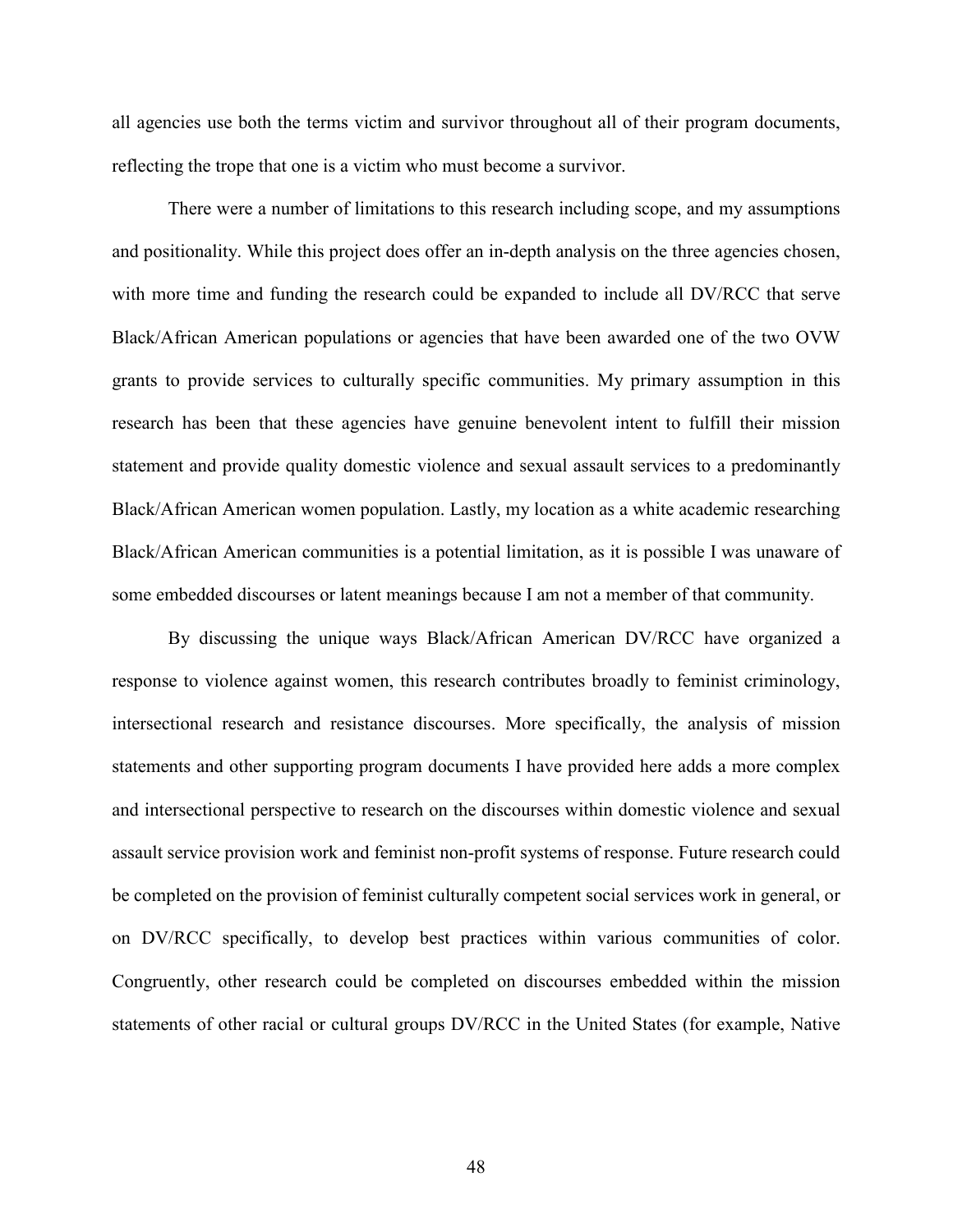American or Asian American) or in other countries with the incorporation of a transnational feminist perspective.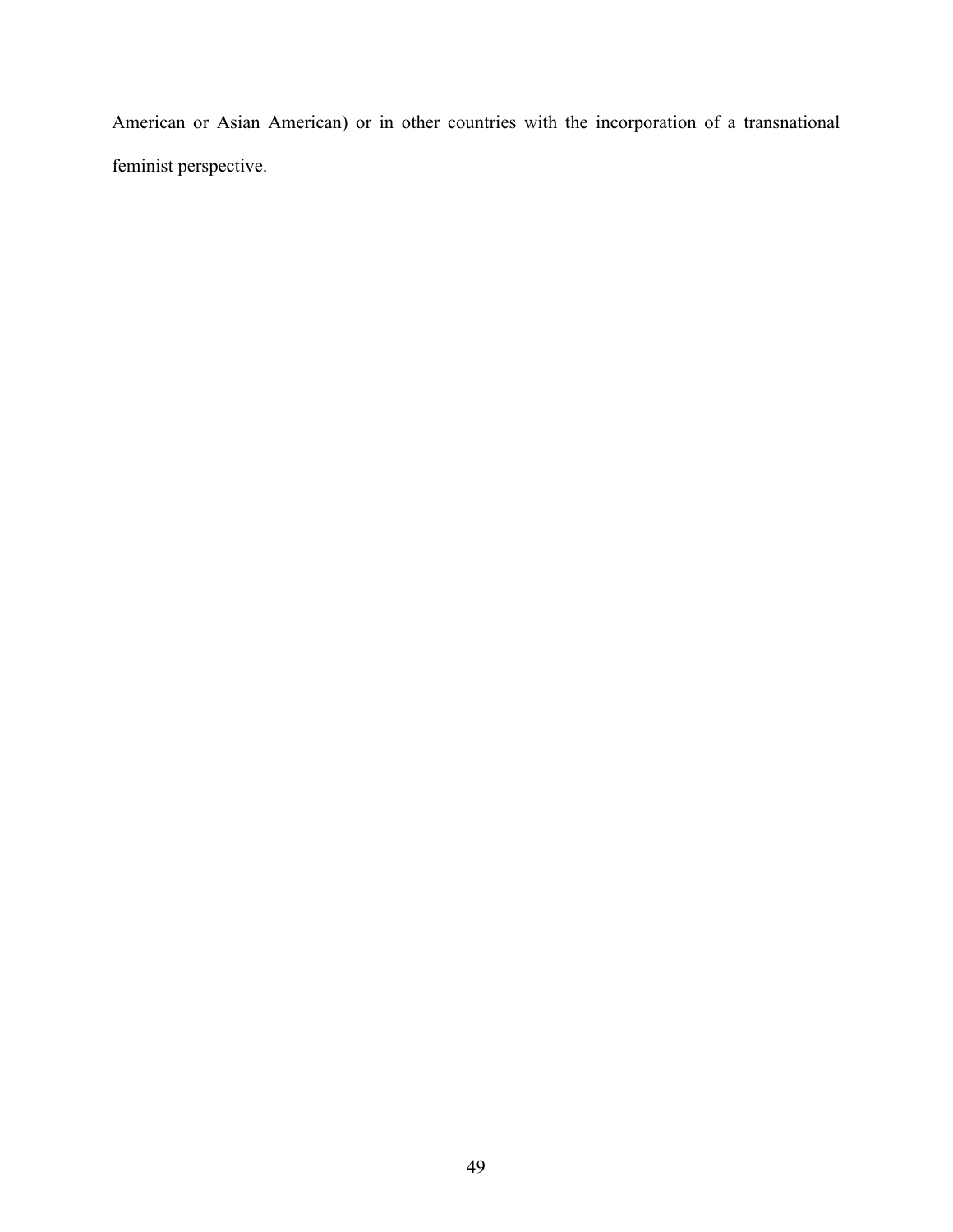# **Agencies included in this Research:**

- Black Women's Blueprint, Inc. (2015). Retrieved November 29, 2016, from http://blackwomensblueprint.org/
- Jenesse Center Inc. | Domestic Violence Intervention Program. (2013). Retrieved November 29, 2016, from https://www.jenesse.org/

Our House, Inc. (2016). Retrieved November 29, 2016, from http://www.ourhousevoices.com/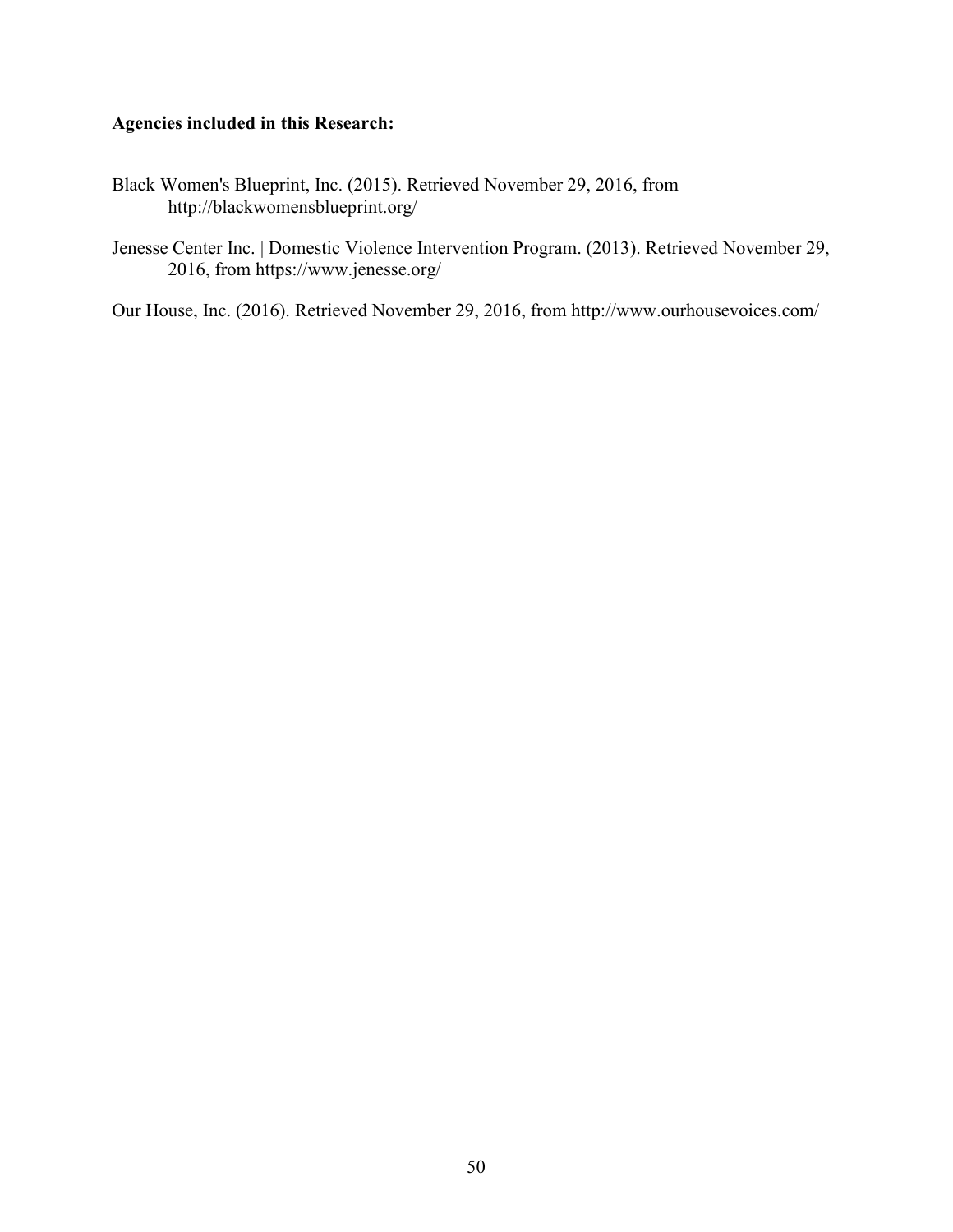#### **REFERENCES**

- Abu-Lughod, L. (1990). The romance of resistance: Tracing transformations of power through Bedouin women. *American Ethnologist*, *17*(1), 41-55.
- Alcoff, L., & Gray, L. (1993). Survivor discourse: Transgression or recuperation?. *Signs*, *18*(2), 260-290.
- Alaimo, S., & Hekman, S. J. (2008). Introduction: Emerging models of materiality in feminist theory. In S. Alaimo & S. J. Hekman (Eds.), *Material Feminisms* (pp. 1-19). Bloomington, IN: Indiana University Press.
- Anderson, I., & Doherty, K. (2007). *Accounting for rape: Psychology, feminism and discourse analysis in the study of sexual violence*. New York, NY: Routledge.
- Anderson, K. L., & Umberson, D. (2001). GENDERING VIOLENCE: Masculinity and Power in Men's Accounts of Domestic Violence. *Gender & Society*, *15*(3), 358-380.
- Bartky, S. L. (1997). Foucault, Femininity, and the Modernization of Patriarchal Power. In K. Conboy N. Medina & S. Stanbury, (Eds.), *Writing on the body: Female embodiment and feminist theory* (pp. 129-154). New York, NY: Columbia University Press.
- Berns, N. (2001). DEGENDERING THE PROBLEM AND GENDERING THE BLAME: Political Discourse on Women and Violence. *Gender & Society*, *15*(2), 262-281.
- Black, M.C., Basile, K.C., Breiding, M.J., Smith, S.G., Walters, M.L., Merrick, M.T., Chen, J., & Stevens, M.R. (2011). The National Intimate Partner and Sexual Violence Survey (NISVS): 2010 Summary Report. Atlanta, GA: National Center for Injury Prevention and Control, Centers for Disease Control and Prevention.
- Bograd, M. (1999). Strengthening domestic violence theories: Intersections of race, class, sexual orientation, and gender. *Journal of Marital and Family Therapy*, *25*(3), 275-289.
- Boston Women's Health Book Collective. (1976). *Our bodies, ourselves*. New York, NY: Simon & Schuster.
- Boston Women's Health Book Collective. (2011). *Our bodies, ourselves*. New York, NY: Simon & Schuster.
- Brownmiller, S. (1975). *Against our will: Men, women and rape*. New York, NY: Simon & **Schuster**
- Cahill, A. J. (2000). Foucault, rape, and the construction of the feminine body. *Hypatia*, *15*(1), 43-63.
- Chasteen, A. L. (2001). Constructing rape: Feminism, change, and women's everyday understandings of sexual assault. *Sociological Spectrum*, *21*(2), 101-139.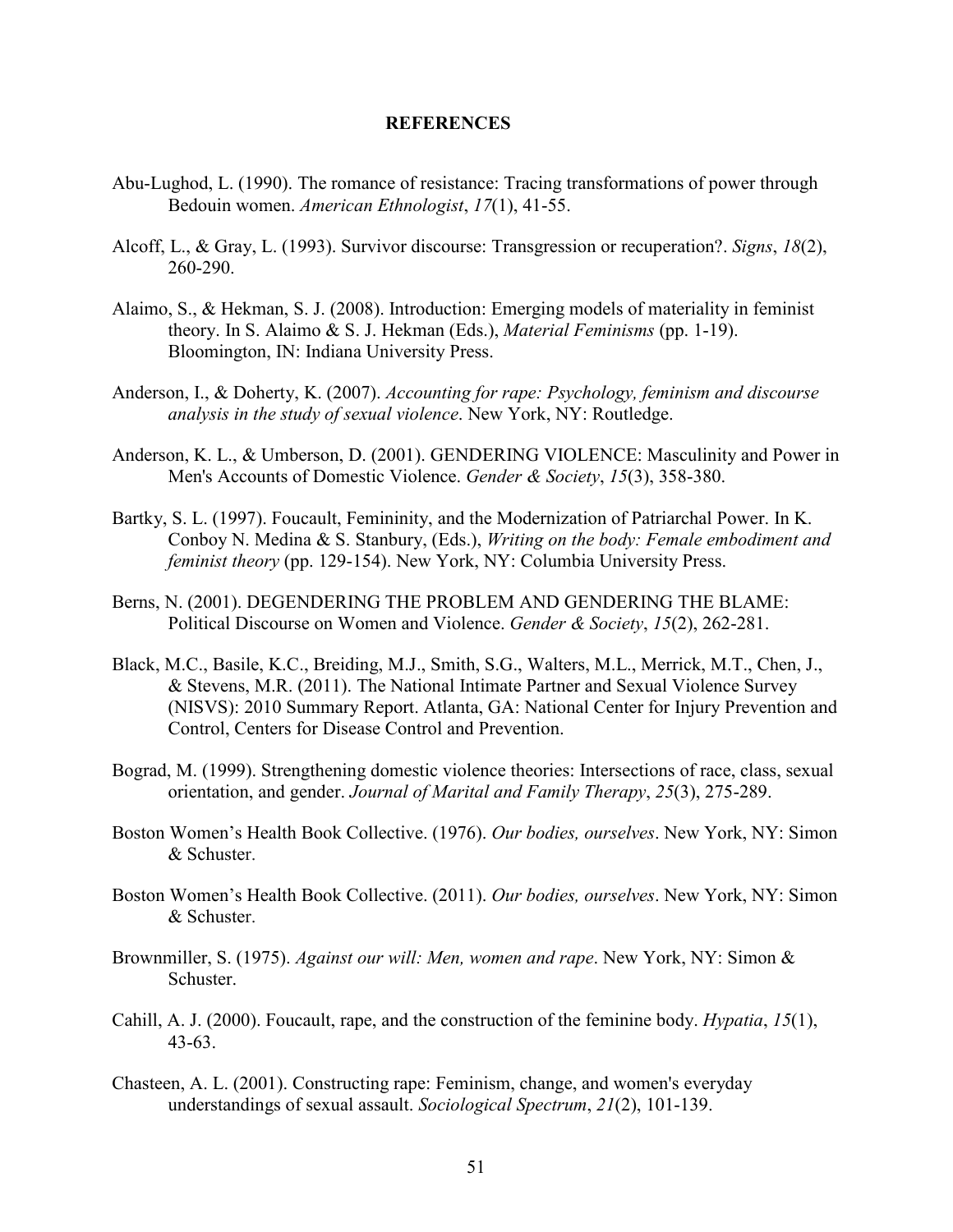- Collins, P. H. (1990). *Black feminist thought: knowledge, consciousness, and the politics of empowerment*. New York: Routledge.
- Crenshaw, K. (1989). Demarginalizing the intersection of race and sex: A black feminist critique of antidiscrimination doctrine, feminist theory and antiracist politics. *U. Chi. Legal F.*, 139.
- Crenshaw, K. (1991). Mapping the margins: Intersectionality, identity politics, and violence against women of color. *Stanford law review*, 1241-1299.
- Davis , A. Y. (1998). *Blues Legacies and Black Feminism: Gertrude Ma Rainey, Bessie Smith and Billie Holiday*. New York, NY: Pantheon Books.
- Davis, A. (2000). The color of violence against women. *Colorlines*, *3*(3), 4.
- Duggan, L. (2012). *The twilight of equality?: Neoliberalism, cultural politics, and the attack on democracy*. Beacon Press: Boston, MA.
- Fairhurst, G. T. (1993). Echoes of the vision when the rest of the organization talks total quality. *Management Communication Quarterly*, *6*(4), 331-371.
- Fairhurst, G. T., Jordan, J. M., & Neuwirth, K. (1997). Why are we here? Managing the meaning of an organizational mission statement. *Journal of Applied Communication Research*, *25 (4)*, 243-263.
- Ferraro, K. J. (1996). The dance of dependency: A genealogy of domestic violence discourse. *Hypatia*, *11*(4), 77-91.
- Foucault, M., & Rabinow, P. (1984). *The Foucault reader*. New York, NY: Pantheon Books.
- FY 2015 OVW Grant Awards By Program. (2015). The United States Department of Justice Office of Violence Against Women. Retrieved April 6, 2015, from https://www.justice.gov/ovw/awards/fy-2015-ovw-grant-awards-program
- Grant Programs. (2015). The United States Department of Justice Office of Violence Against Women. Retrived April 6, 2015 from http://www.justice.gov/ovw/grant-programs
- Haaken, J., & Yragui, N. (2003). Going underground: Conflicting perspectives on domestic violence shelter practices. *Feminism & Psychology*, *13*(1), 49-71.
- Haaken, J., Fussell, H., & Mankowski, E. (2007). Bringing the church to its knees: evangelical Christianity, feminism, and domestic violence discourse. *Psychotherapy and Politics International*, *5*(2), 103-115.
- Hall, K., & Bucholtz, M. (Eds.). (2012). *Gender articulated: Language and the socially constructed self*. New York, NY: Routledge.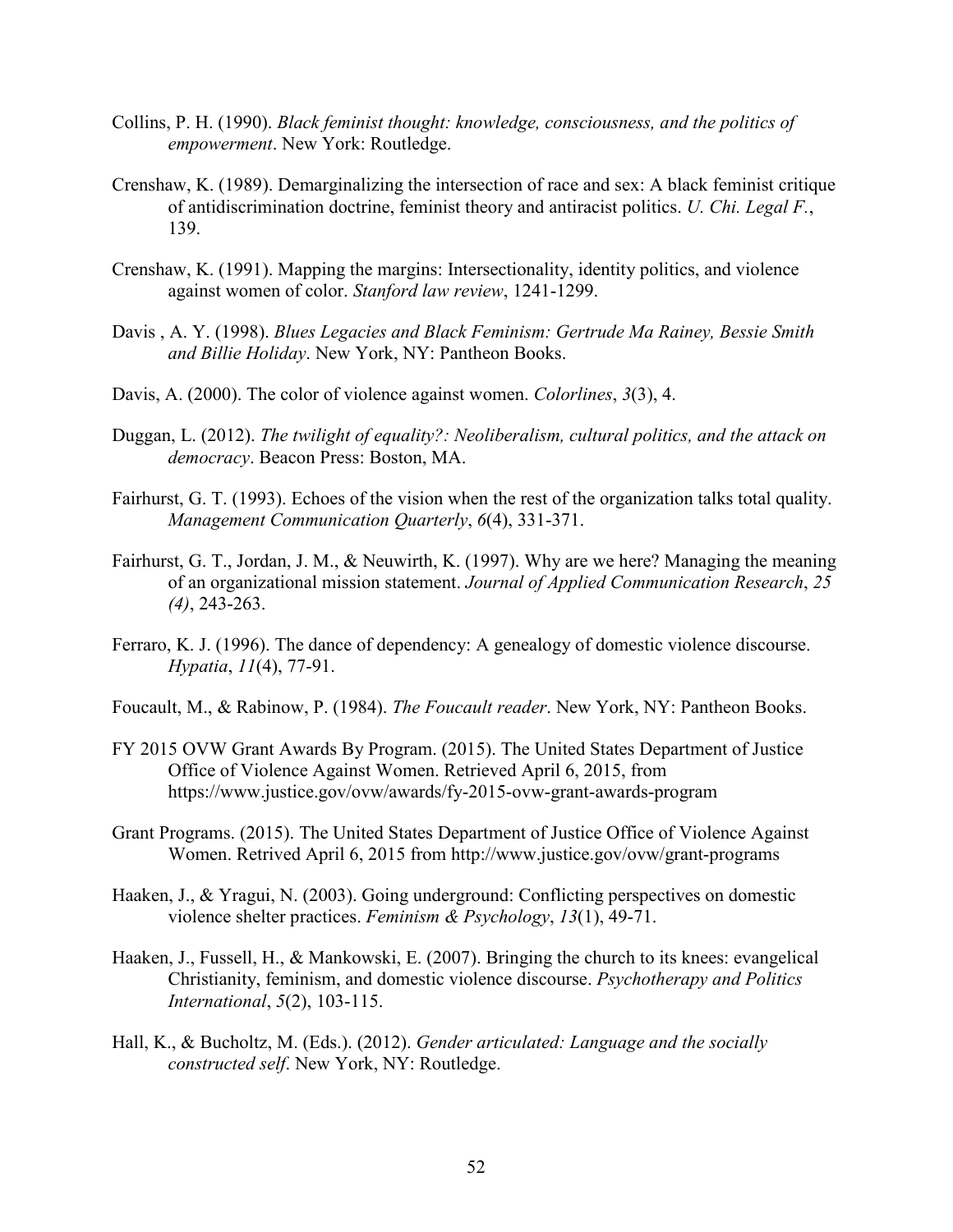- Hirschmann, N. J. (1996). Domestic violence and the theoretical discourse of freedom. *Frontiers: A Journal of Women Studies*, *16*(1), 126-151.
- Jindasurat, C., & Waters, E. (2015). Lesbian, Gay, Bisexual, Transgender, Queer and HIV-Affected Intimate Partner Violence 2014. National Coalition of Anti-Violence Projects. 1-96. Retrieved November 22, 2015, from http://avp.org/storage/documents/2014 IPV Report Final w-Bookmarks 10 28.pdf
- Johnson, M. P., & Ferraro, K. J. (2000). Research on domestic violence in the 1990s: Making distinctions. *Journal of Marriage and Family*, *62*(4), 948-963.
- Lazar, M. M. (2007). Feminist critical discourse analysis: Articulating a feminist discourse praxis 1. *Critical Discourse Studies*, *4*(2), 141-164.
- Maier, S. L. (2011). Rape crisis centers and programs: "Doing amazing, wonderful things on peanuts." *Women & Criminal Justice*, *21*(2), 141-169.
- McDonald, R. E. (2007). An investigation of innovation in nonprofit organizations: The role of organizational mission. *Nonprofit and voluntary sector quarterly*, *36*(2), 256-281.
- Mohanty, C. T. (2003). "Under western eyes" revisited: Feminist solidarity through anticapitalist struggles. *Signs*, *28*(2), 499-535.
- Morrison, A. M. (2006). Changing the Domestic Violence (Dis) Course: Moving from White Victim to Multi-Cultural Survivor. *UC Davis Law Review*, *39*.
- Paradoxes of Neoliberalism. (2012, Fall). Barnard Center for Research on Women. Retrieved from http://sfonline.barnard.edu/gender-justice-and-neoliberaltransformations/paradoxes-of-neoliberalism/
- Potter, H. (2015). *Intersectionality and criminology: Disrupting and revolutionizing studies of crime*. New York, NY: Routledge.
- Reineltl, C. (1994). Fostering empowerment, building community: The challenge for statefunded feminist organizations. *Human Relations*, *47*(6), 685-705.
- Richie, B. E. (2012) *Arrested Justice: Black women, violence and America's prison nation*. New York, NY: NYU Press.
- Sawicki, J. (1999). Disciplining mothers: Feminism and the new reproductive technologies. In J. Price & M. Shildrick (Eds.) *Feminist theory and the body: A reader* (pp. 190-202). New York, NY: Routledge.
- U.S. Census Bureau. (2016). I*ncome, Poverty and Health Insurance Coverage in the United States: 2015*. Retrieved from https://www.census.gov/newsroom/pressreleases/2016/cb16-158.html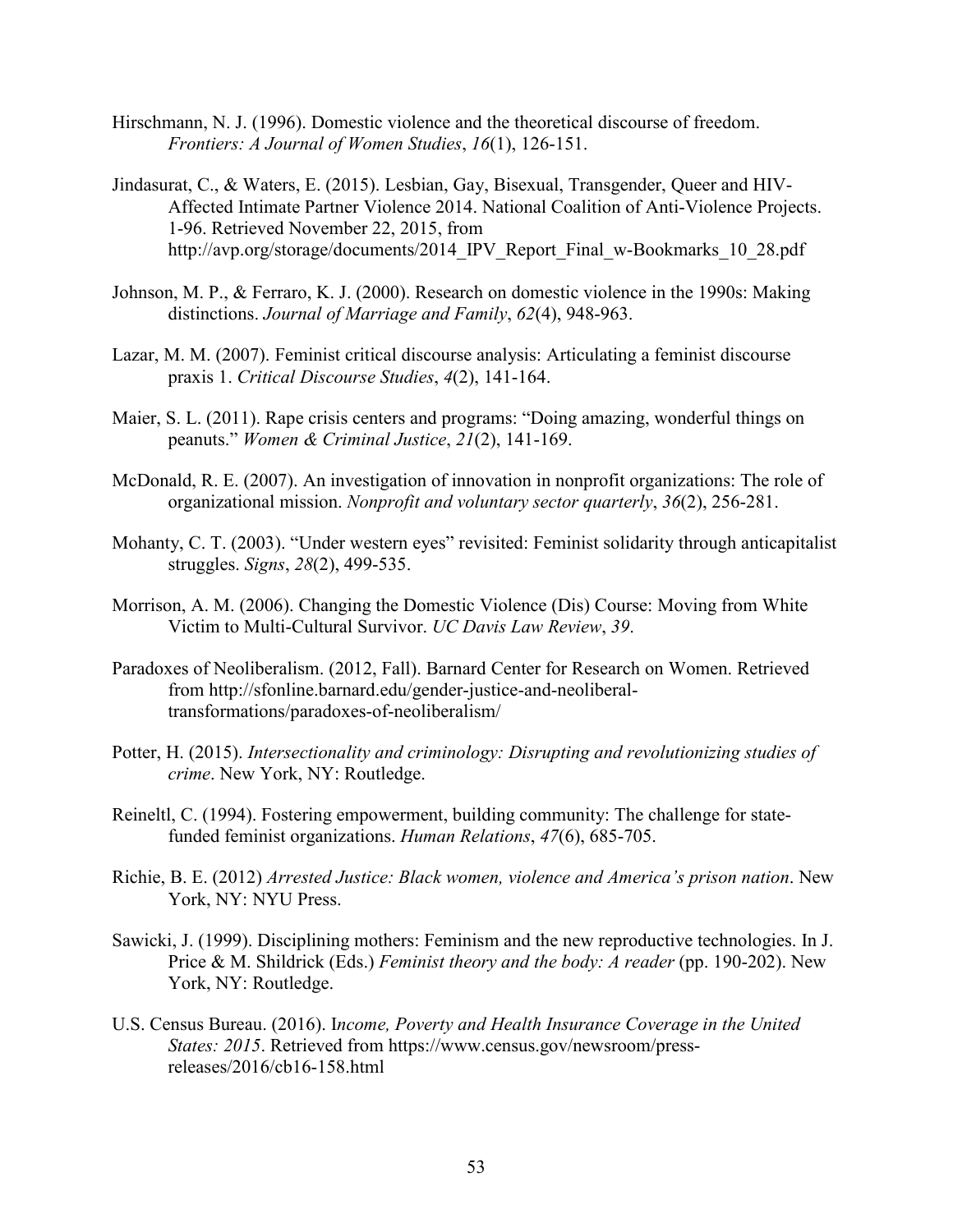- U.S. Department of Justice, Office of Violence Against Women. (2015a). OVW Fiscal Year 2015 Grants to Enhance Culturally Specific Services for Victims of Sexual Assault, Domestic Violence, Dating Violence and Stalking Program Solicitation. Retrieved from https://www.justice.gov/sites/default/files/ovw/pages/attachments/2015/01/06/fy2015\_cls sp\_solicitation.pdf
- U.S. Department of Justice, Office of Violence Against Women. (2015b). OVW Fiscal Year 2015 Sexual Assault Services Culturally Specific Program Solicitation. Retrieved from https://www.justice.gov/sites/default/files/ovw/pages/attachments/2015/01/06/sas\_csp\_so licitation.pdf
- Wies, J. (2008). Professionalizing human services: A case of domestic violence shelter advocates. *Human Organization*, *67*(2), 221-233.
- Westlund, A. C. (1999). Pre-modern and modern power: Foucault and the case of domestic violence. *Signs*, *24*(4), 1045-1066.
- What is Neoliberalism? (2012, Fall). Barnard Center for Research on Women. Retrieved from http://sfonline.barnard.edu/gender-justice-and-neoliberal-transformations/what-isneoliberalism/
- Wheatley, M. J. (2006). *Leadership and the new science: Discovering order in a chaotic world*. San Francisco, CA: Berrett-Koehler.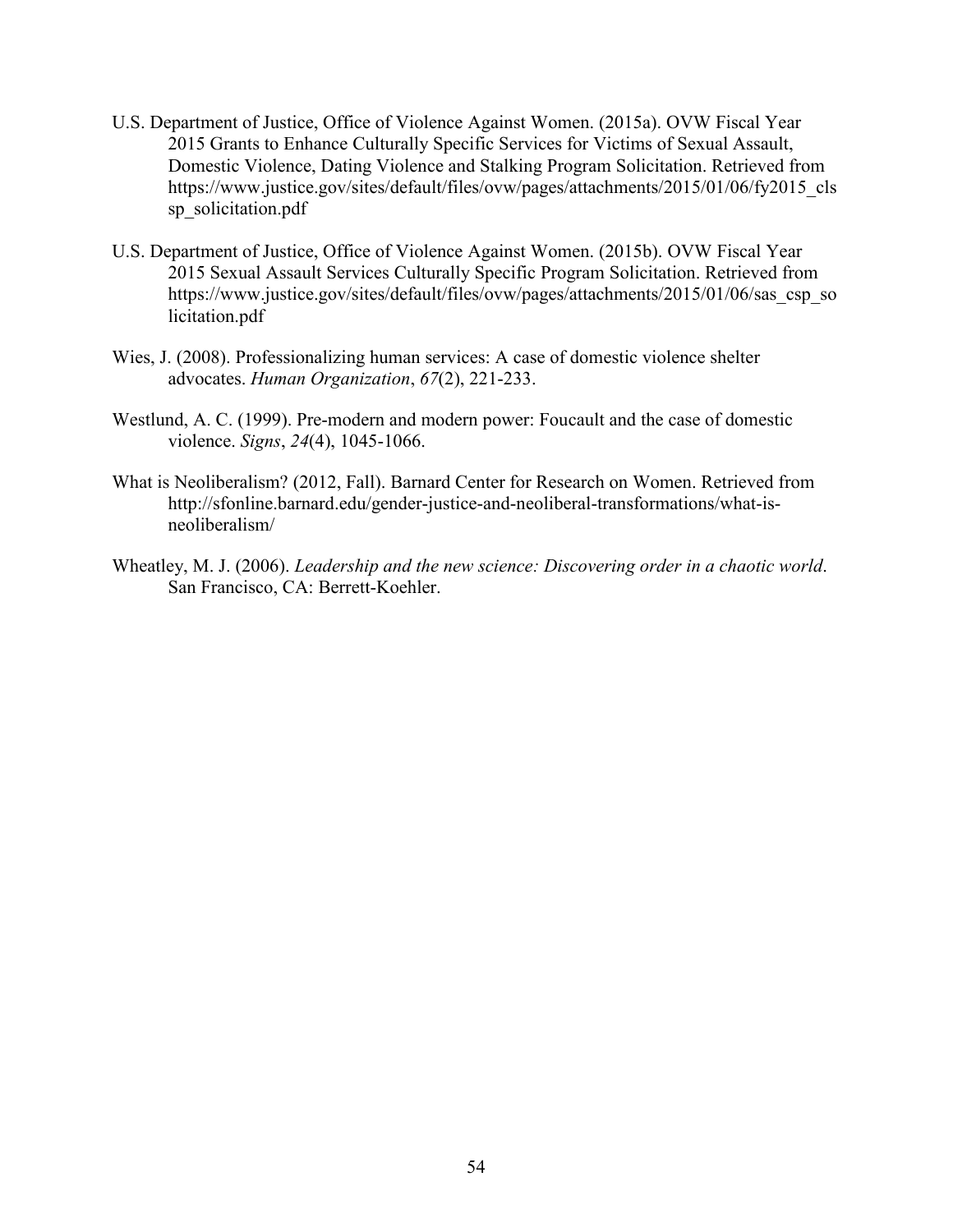# **APPENDIX A:**

# **OUR HOUSE, INC**

Agency Website: http://www.ourhousevoices.com/vision-mission

Vision Statement A world free of interpersonal violence

Mission Statement To eliminate domestic violence and sexual violence through intervention, prevention, prosecution, victim protection and sustainable restoration.

Annual report --- http://media.wix.com/ugd/a1b95e\_143f8766c5f3444f953b03854270b6e5.pdf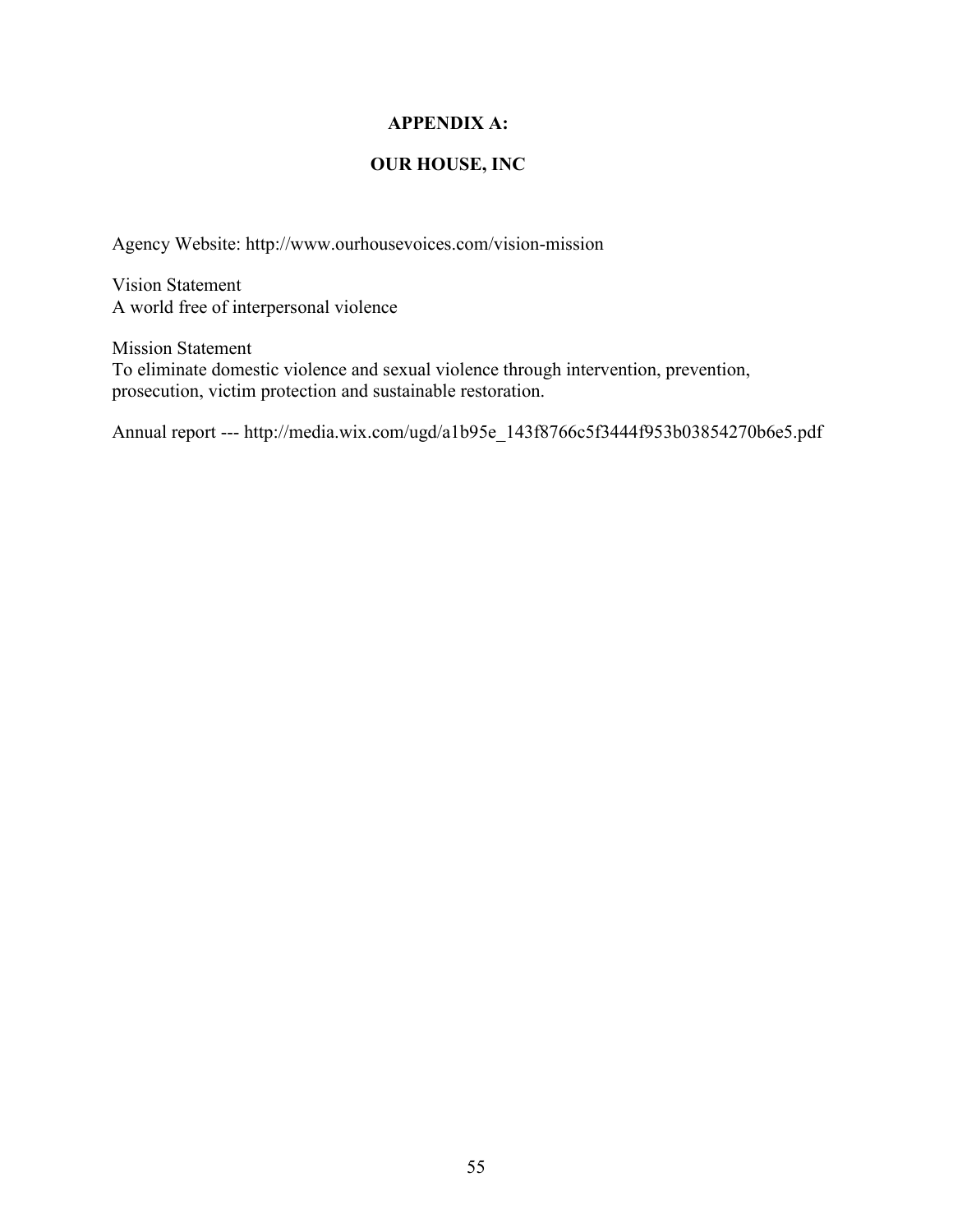# **APPENDIX B:**

# **BLACK WOMEN'S BLUEPRINT**

Agency Website: http://www.blackwomensblueprint.org/mission.html

#### Vision Statement and Mission Statement

Black Women's Blueprint envisions a world where women and girls of African descent are fully empowered and where gender, race and other disparities are erased.

We work to place Black women and girls' lives as well as their particular struggles squarely within the context of the larger racial justice concerns of Black communities and are committed to building movements where gender matters in broader social justice organizing so that all members of our communities gain social, political and economic equity. We engage in progressive research, historical documentation, policy advocacy and organizing steeped in the struggles of Black women within their diverse communities and within dominant culture.

# History of the Organization

We began meeting in sister circles in 2008 in living rooms, backyards and around kitchen tables, where we grappled with the state of Black women in the U.S. across ethnicity/nationality, class, sexual orientation, identity, etc. Our main focus was the 2008 Democratic Primaries. While we developed our personal, critical consciousness, parallel to this process was the political and public debate around the Obama/Clinton primary elections where Black women were being asked whether we were voting our race or our gender. Both democratic candidates presented their "blueprints" for change but neither took full stock of the particular problems Black women are facing within their communities and in greater society (gender-violence, poverty, the overcriminalization of black women and girls among others). What was manifesting itself was the cultural tendency to erase Black women by conceptualizing white women as speaking on behalf of the rights of the sex and Black men as speaking on behalf of the race. Something had to be done to unearth the intersections of race and gender in our own lives as Black women. Black women needed to offer their own voice, their own "blueprint" for change that equally reflected and benefitted us, thus Black Women's Blueprint was formed. What makes BWB unique is our specific focus on Black women and our departure from the rubric of "women of color" which we find also often supports racial hierarchies and doesn't fully allow for Black women to deal with the ever-present history and legacy of slavery, sexual and reproductive exploitation, and subsequent periods of holocaust.

# **STRATEGY**

# A Framework for Liberation

Black Women's Blueprint is a transnational Black feminist organization which celebrates and seizes the opportunities of the African diaspora, all while mourning of the violent conditions that created it. Initially borne of the slave trade and the Middle Passage, and expanded by contemporary crisis on, and migration from, the African continent, the diaspora contains multitudes of individual testimonies which, when united, derive our true power as Black women. Black Women's Blueprint recognizes that uneven power relationships often exist between and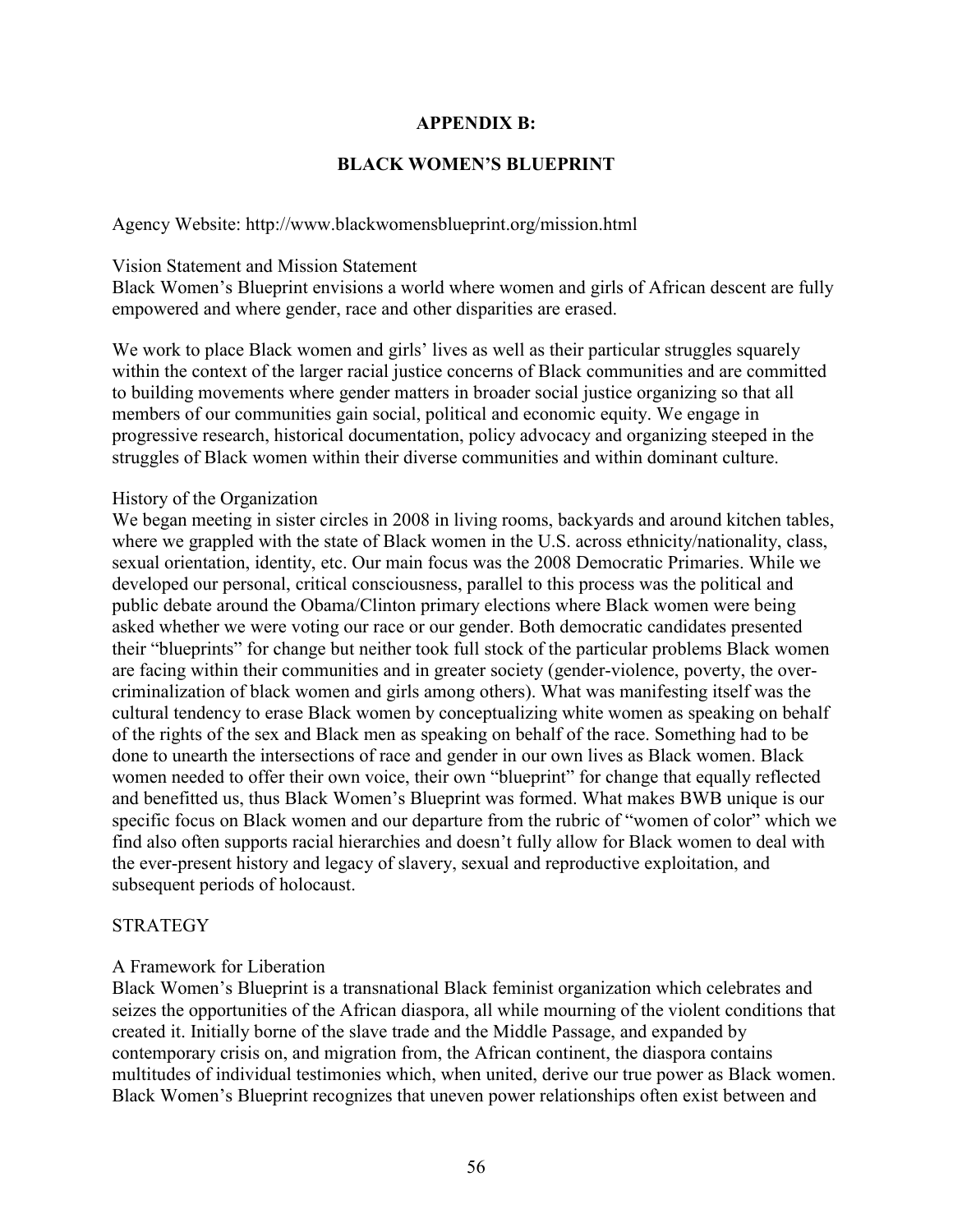among the many nations from which Black women come. We especially know how cross-border flows of ideologies, capital, politics, and power link Black women in varying ways. These flows define the choices Black women have on how and when to speak truth to power and fight back against what bell hooks calls "neo-colonial white supremacist capitalist patriarchy." Black women often lead complicated and contradictory lives and there is no one-size-fits-all solution for the challenges we face. Our work merges transnational feminisms of the global South with an American Black feminist ethos of intersectionality knowing that, at different turns, each of us may rise and fall with great (un)privilege. In some moments, something about us might give us greater access than our sister. In those same moments, we remember how important it is to be our sister's keeper - across borders, across difference, across generations.

Black Women's Blueprint tells the world: Black women are not a monolith, but we are a movement.

# The BWB Strategy

Our success and sustainability as a movement depends on four core strategies:

# Human Rights Advocacy

We use community development and asset-based community organizing to protect the human rights of all Black women and girls and to ensure lasting social and economic equity. We oppose the ongoing violation of these human rights and all forms of discrimination, including racism, sexism, and heterosexism. We mobilize to demand that all levels of domestic governance, from the federal United States government to governing bodies within every single state, city, and town, uphold international legal obligations set forth by the United Nations. Transformative Justice

We know that there will be no justice for survivors of sexual violence so long as there is no accountability and no meaningful spaces for survivor leadership. We work tirelessly towards reconciliation by paving alternative pathways for long-term harm-doer and oppressor reflection and redemption that fall outside the oppressive state-sponsored criminal justice and legal systems that daily threaten our very survival.

# Critical Participatory Action Research

We believe that Black women are the experts on their own lives. We identify problems in our communities and find innovative solutions to solve them by equipping impacted communities to source and share their own stories. We encourage communities to collect and evaluate their own data and to use this information to synthesize new languages of violence and resistance that can be harnessed to build collective power and shift policy.

# Cultural Preservation of Indigenous Knowledges

We center spirituality in all of our work and emphasize traditional and communal ways of being, knowing, healing, learning and loving that sustained our ancestors as they were forced across the Atlantic. We make, perform, practice, move, create, and story-tell in our own past and present image(s) to resist the erasure and ongoing colonization of our cultural practices.

Tell Us Your Needs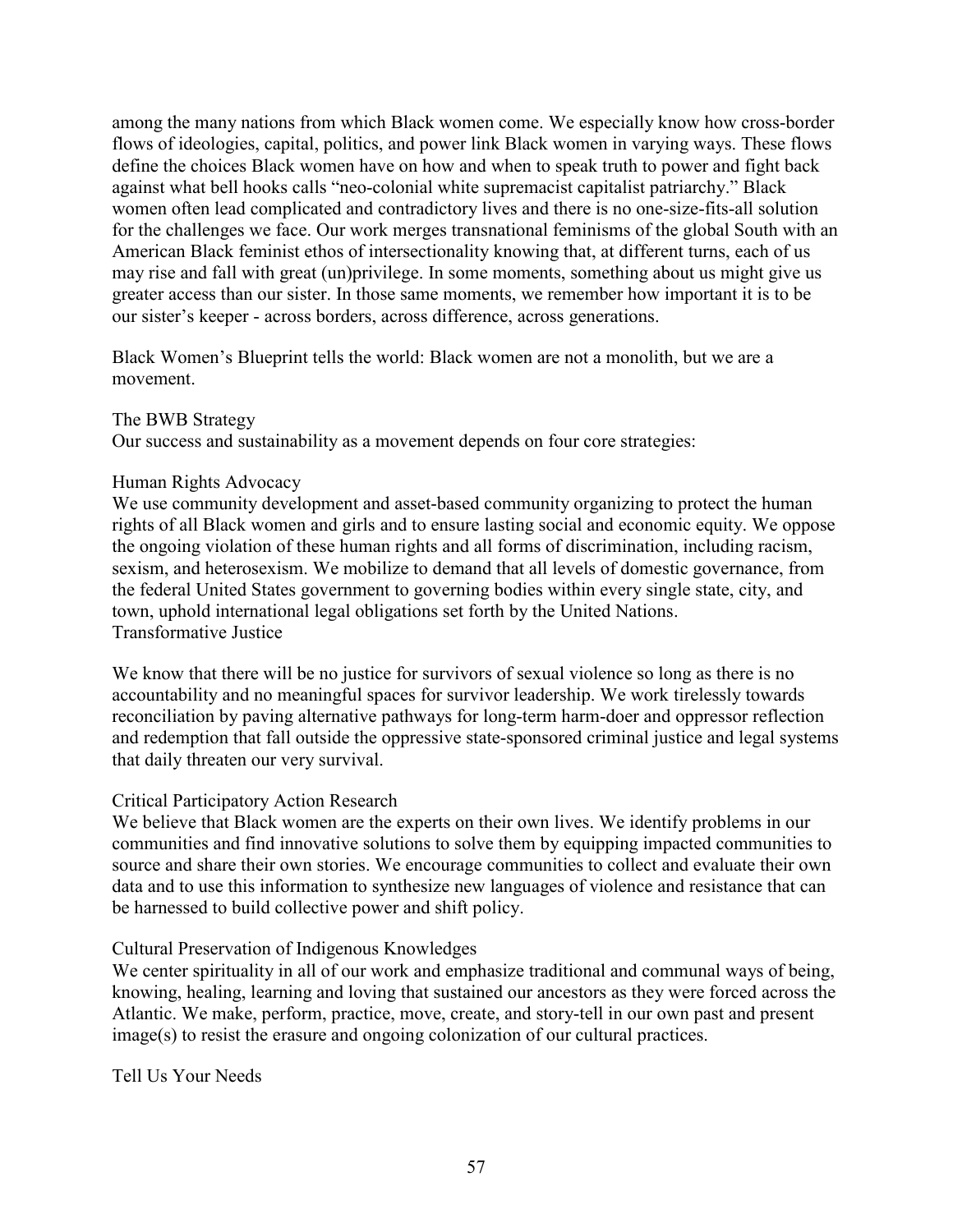Let us craft a custom learning experience to meet your needs. Contact Sylvia Hooper, Communications and Campus Programs Coordinator, shooper@blueprintny.org, to discuss.

Black Women's Blueprint, Inc. is a civil and human rights organization of women and men. Our purpose is to take action to secure social, political and economic equality in American society now. We work to develop a culture where women of African descent are fully empowered and where gender, race and other disparities are erased. We engage in progressive research, historical documentation, support movement building and organize on social justice issues steeped in the struggles of Black women within their communities and within dominant culture.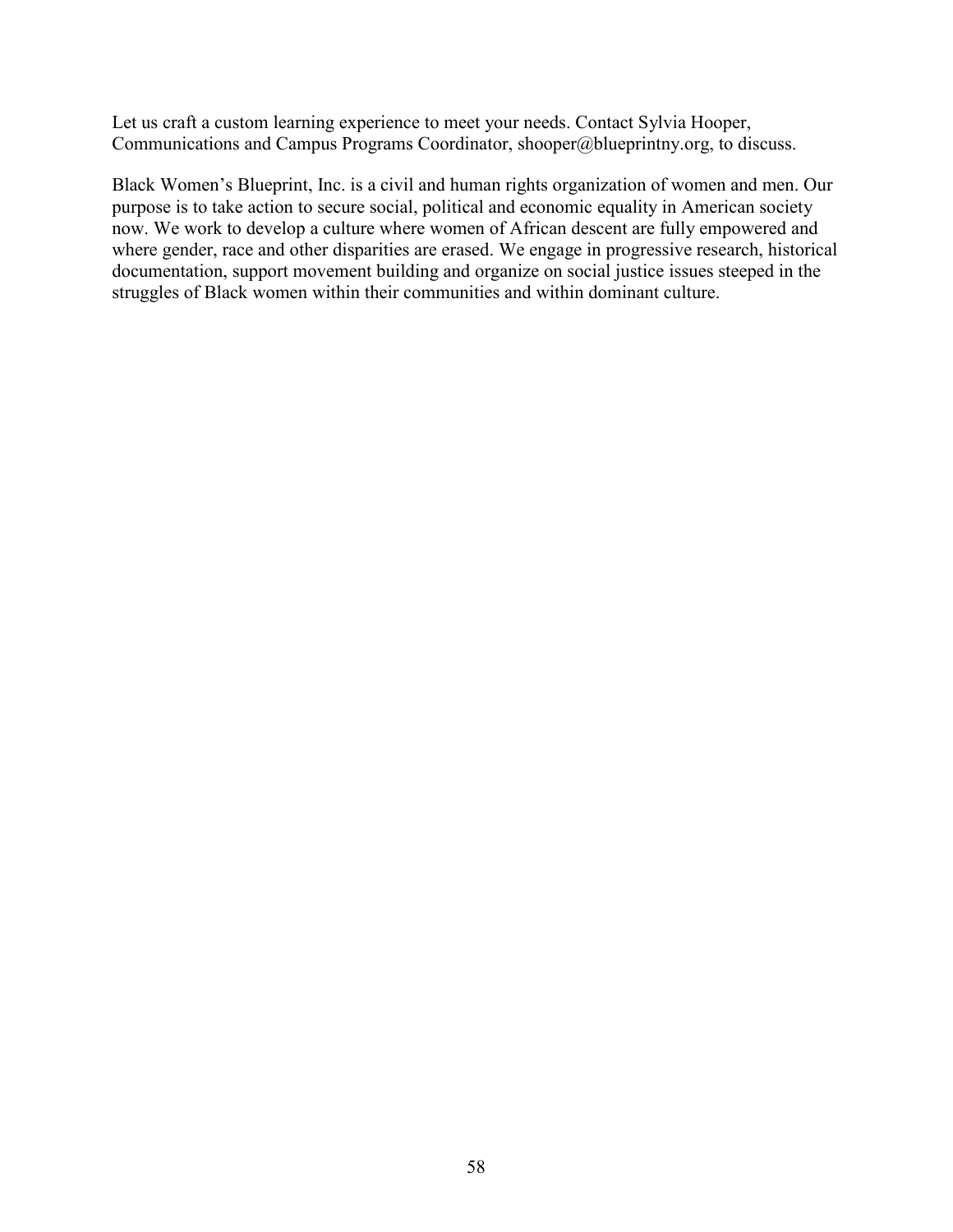# **APPENDIX C:**

# **JENESSE CENTER, INC**

# Agency Website: http://jenesse.org/

Mission Statement and Program Philosophy

Jenesse's mission is to provide victims of domestic violence and their children with a comprehensive centralized base of support that is culturally responsive, and ensures their transition from immediate crisis to stability and self-sufficiency. Jenesse seeks to prevent and end the cycle of domestic violence through youth programming, education, public awareness and outreach initiatives, public policy and advocacy strategies and collaboration with key partners.

Our program philosophy is based on the following principles:

Domestic Violence is a societal issue; it affects the lives of all people in society Women and children are our primary clients Children are equal victims of domestic violence Clients should receive culturally sensitive and culturally competent services Shelter is only the beginning of intervention Clients must receive more than shelter – they must receive life skills Services must transform victims into survivors Men have to be a part of the conversation Services must be provided to populations that are generally turned away elsewhere Public opinion and public policy must be impacted to combat domestic violence

About Jenesse Center

Offering 35 years of life-saving services, Jenesse Center Inc. is a nationally recognized nonprofit domestic violence prevention and intervention organization. Jenesse works locally, nationally and globally to shine a light on violence against women, girls, men and boys and advocates the basic human right for all people to have peace in their homes and relationships. Jenesse's culturally sensitive programs and services not only transition families from crisis to self-sufficiency, but transforms the lives of its clients and the community at large by offering education, referrals and resources that go beyond shelter. Housing women and children from 30 days up to two years through our emergency and transitional shelters, Jenesse also provides a variety of support services, including mental health counseling, independent life skills classes, computer training, job referrals, after school programs for children, field trips, tutoring and comprehensive, direct legal services. Jenesse takes a proactive stance in educating young people to learn what healthy relationships look like and works to break the generational cycle of violence.

Annual Report: https://jenesse.org/\_PDFs/Jenesse2014YearinReview.pdf

Fundraising Briefing: https://www.jenesse.org/\_PDFs/IKnewItWasTime\_eBook.pdf